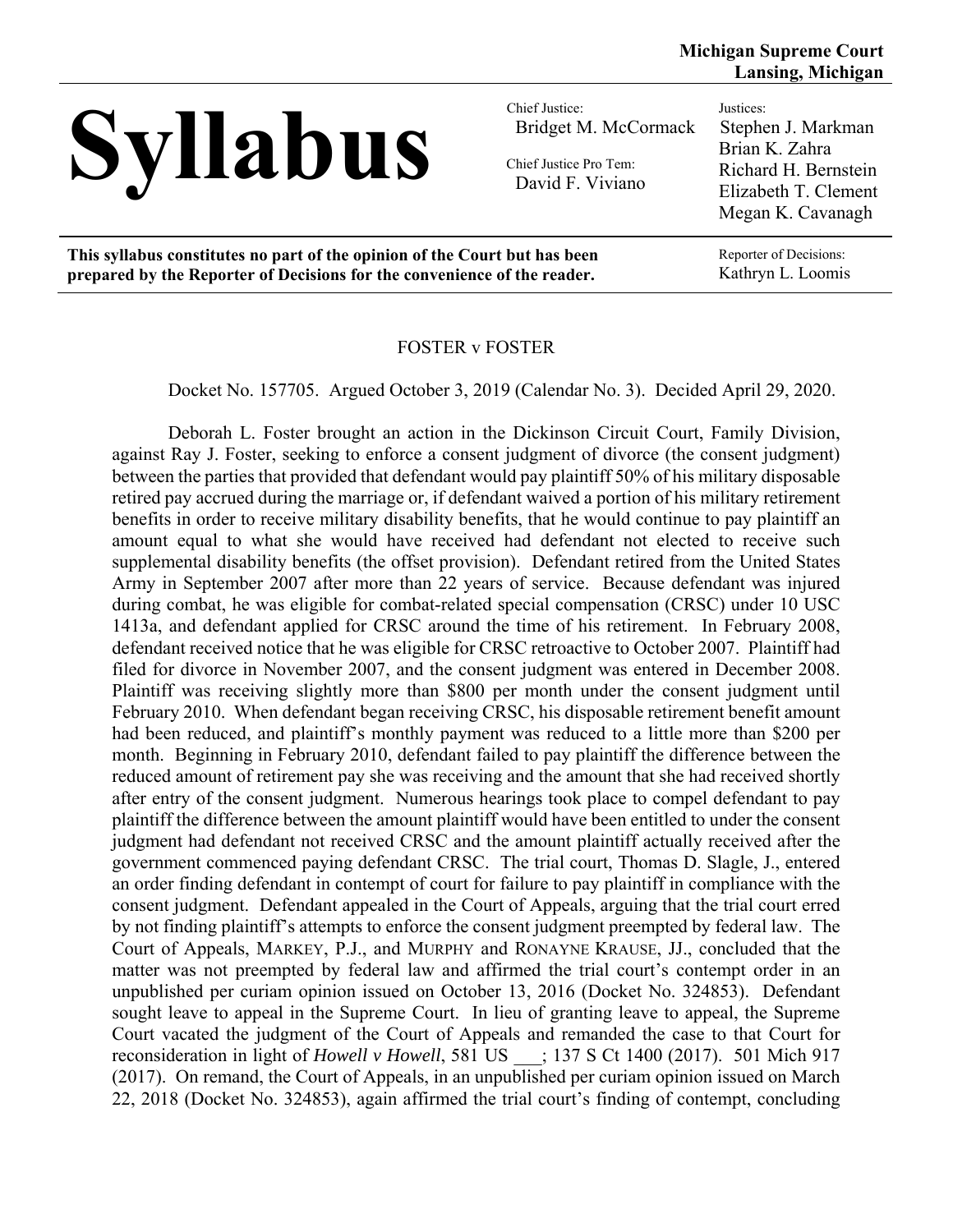that *Howell* did not overrule the Court of Appeals' decision in *Megee v Carmine*, 290 Mich App 551 (2010). Defendant again sought leave to appeal in the Supreme Court, and the Supreme Court granted the application. 503 Mich 892 (2018).

In a unanimous opinion by Justice ZAHRA, the Supreme Court *held*:

*Megee*, which had held that the portion of retirement pay that the plaintiff waived to receive CRSC was compensable to the defendant in the division of assets pursuant to divorce proceedings, was overruled. Under 38 USC 1101 *et seq*., veterans who became disabled as a result of military service are eligible for disability benefits. However, in order to prevent veterans from receiving double payment in the form of retirement pay and disability benefits, federal law typically insists that, to receive disability benefits, a retired veteran must give up an equivalent amount of retirement pay. And since retirement pay is taxable while disability benefits are not, the veteran often elects to waive retirement pay in order to receive disability benefits. An exception to the typical bar against receipt of both retirement pay and disability benefits—and the one most relevant to the instant matter—is CRSC, which is separate from standard disability benefits. Under the Uniformed Services Former Spouses' Protection Act, 10 USC 1408 *et seq*., state courts were authorized to treat "disposable retired pay" as divisible community property in a divorce. Under *Howell*, however, federal law completely preempts the states from treating waived military retirement pay as divisible community property. *Howell* held that a state court may not order a veteran to indemnify a former spouse for any loss in a former spouse's share of the veteran's retirement pay caused by the veteran's waiver of retirement pay to receive service-related disability benefits. Disability pay cannot become divisible marital property through the use of an order requiring the veteran to "reimburse" or "indemnify" the spouse, rather than an order dividing a portion of waived retirement pay outright. To the extent that *Howell* was not concerned with CRSC specifically, the United States Supreme Court has signaled that *Howell* is nevertheless applicable to such benefits: on the basis of its decision in *Howell*, the United States Supreme Court has vacated state-court decisions ruling that veterans could be forced to reimburse former nonveteran spouses in divorce proceedings if they had waived retirement pay in order to receive CRSC under 10 USC 1413a, and those types of benefits were the very same kind at issue in this case. Accordingly, *Howell* and *Mansell v Mansell*, 490 US 581 (1989), preclude any provision of a divorce judgment requiring that a nonveteran former spouse receive payments in an amount equal to what he or she would have received if the veteran former spouse had not waived his or her retirement pay in order to obtain CRSC. A "reimbursement" or "indemnification" to compensate for the reduction of payments resulting from the nonveteran spouse's share of partially waived military retirement pay is effectively no different than a direct division of the disability benefits themselves. Furthermore, because CRSC is not "retired pay" under 10 USC 1413a(g), it would not be subject to division as a marital asset under 10 USC 1408(c). Any amounts waived that lead to the receipt of CRSC would likewise not be divisible in this manner. Additionally, the parties' agreement under the offset provision of the consent judgment that plaintiff continue to receive funds equal to those she would have received had defendant not elected to receive CRSC constituted an impermissible assignment under 38 USC 5301(a)(3)(A). Accordingly, the trial court was preempted under federal law from including the offset provision in the consent judgment. Plaintiff also argued that defendant's appeal was an impermissible collateral attack on the divorce judgment, and the Court of Appeals agreed. But the Court of Appeals analyzed the issue in a conclusory fashion. That portion of the Court of Appeals judgment had to be vacated and the case remanded for the Court of Appeals to address the effect of preemption on the trial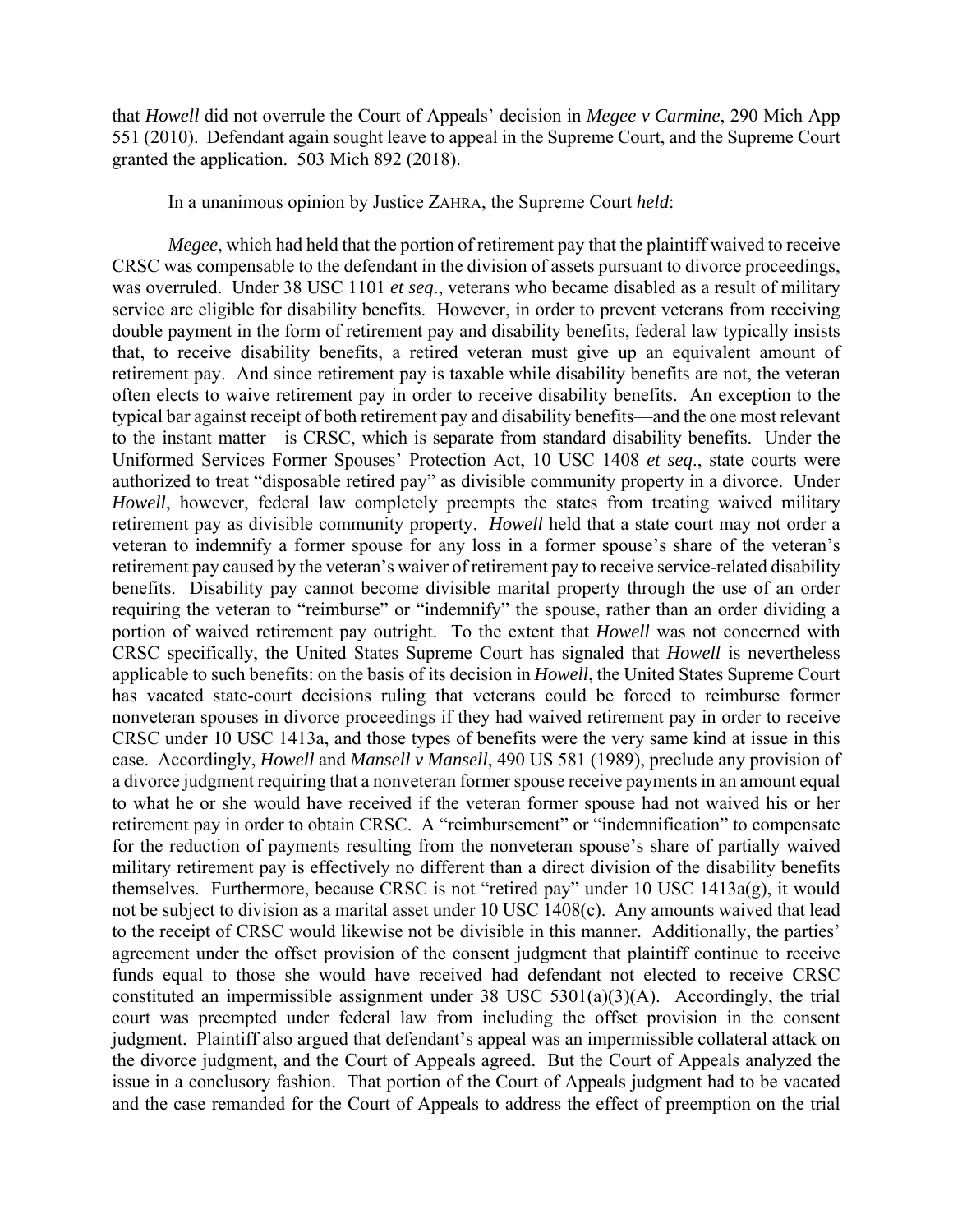court's subject-matter jurisdiction to enter the consent judgment of divorce containing the offset provision and to address defendant's ability to challenge the consent judgment on collateral review.

 Court of Appeals opinion and judgment concluding that defendant's contentions amounted to an improper collateral attack on the consent judgment vacated; remainder of the Court of Appeals opinion and judgment reversed. Case remanded to the Court of Appeals to address the effect of this holding on defendant's ability to challenge the terms of the consent judgment.

 Justice VIVIANO, concurring, fully agreed with the majority's reasoning and holding that the trial court was preempted under federal law from including the offset provision in the consent judgment and also agreed that the case should be remanded to the Court of Appeals so that the Court of Appeals may consider whether defendant may challenge the offset provision on collateral review. Justice VIVIANO wrote separately to properly frame the inquiry, to clarify caselaw, and to point to some of the pertinent authorities that might aid the Court of Appeals as it addresses whether the particular type of preemption at issue in this case is jurisdictional. Defendant's assertion of federal preemption as a defense to a contempt proceeding brought to enforce the offset provision in the parties' divorce judgment is a collateral attack on a final judgment. Therefore, in order to modify his divorce judgment in this collateral proceeding, defendant must establish that the type of federal preemption at issue deprives state courts of subject-matter jurisdiction. However, contrary to defendant's assertion, not all federal preemption deprives state courts of subject-matter jurisdiction; state courts are only deprived of jurisdiction when Congress has designated a federal forum for resolution of the class of disputes at issue. Furthermore, a majority of state courts have found that federal law does not deprive them of subject-matter jurisdiction over the type of veterans' and military disability benefits at issue in this case, instead holding that military benefits can be divided under the law of res judicata.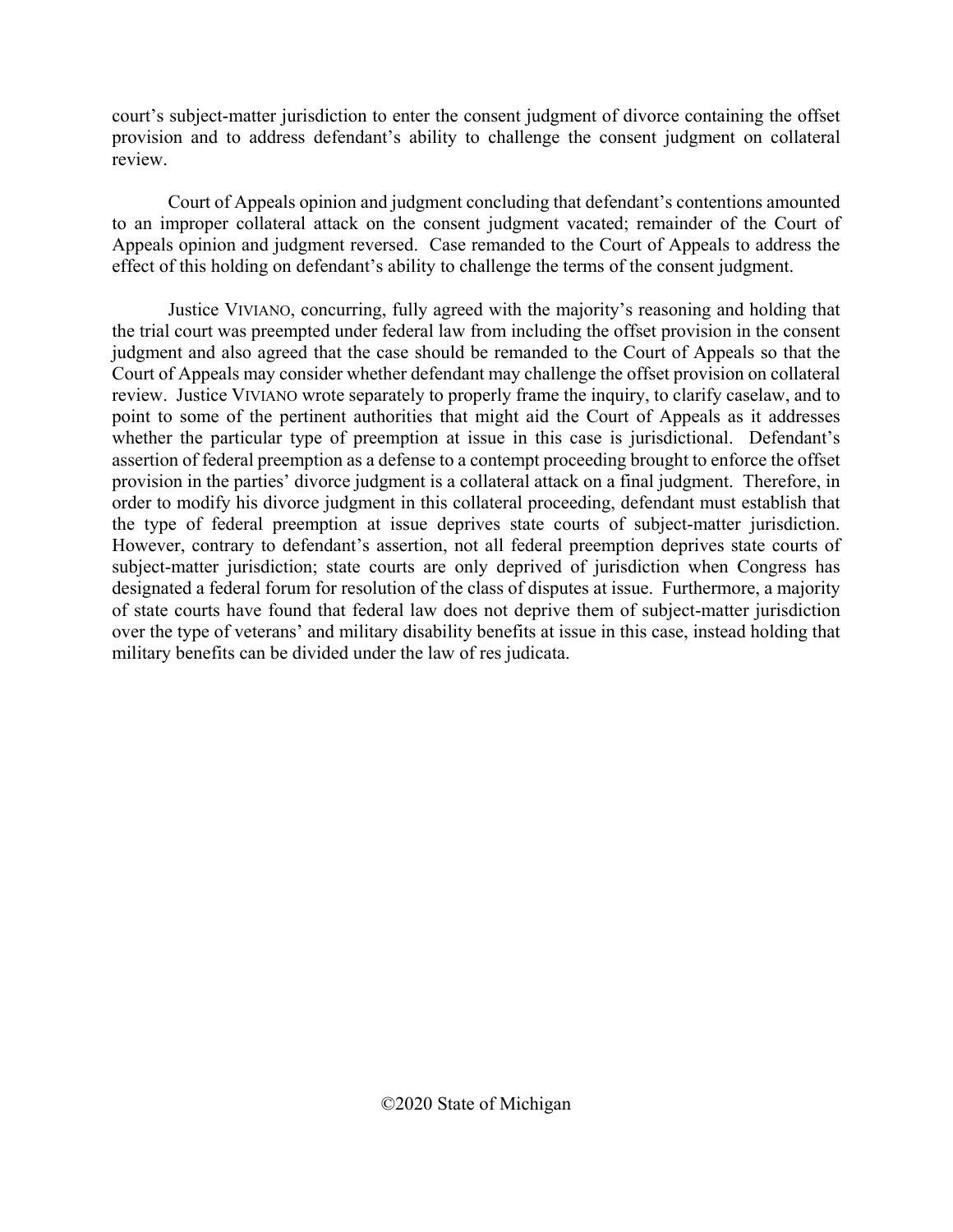# **OPINION Chief Justice:**

Bridget M. McCormack

Chief Justice Pro Tem: David F. Viviano **Lansing, Michigan** Justices: Stephen J. Markman Brian K. Zahra

**Michigan Supreme Court** 

Richard H. Bernstein Elizabeth T. Clement Megan K. Cavanagh

FILED April 29, 2020

# STATE OF MICHIGAN

SUPREME COURT

DEBORAH LYNN FOSTER,

 Plaintiff/Counterdefendant-Appellee,

v No. 157705

RAY JAMES FOSTER,

 Defendant/Counterplaintiff-Appellant.

## BEFORE THE ENTIRE BENCH

ZAHRA, J.

This case involves a dispute between former spouses who entered into a consent judgment of divorce (the consent judgment), which provided that defendant would pay plaintiff 50% of his military retirement benefits. Beyond that, the parties agreed that if defendant waived a portion of his military retirement benefits in order to receive military disability benefits, he would continue to pay plaintiff an amount equal to what she would have received had defendant not elected to receive such supplemental disability benefits.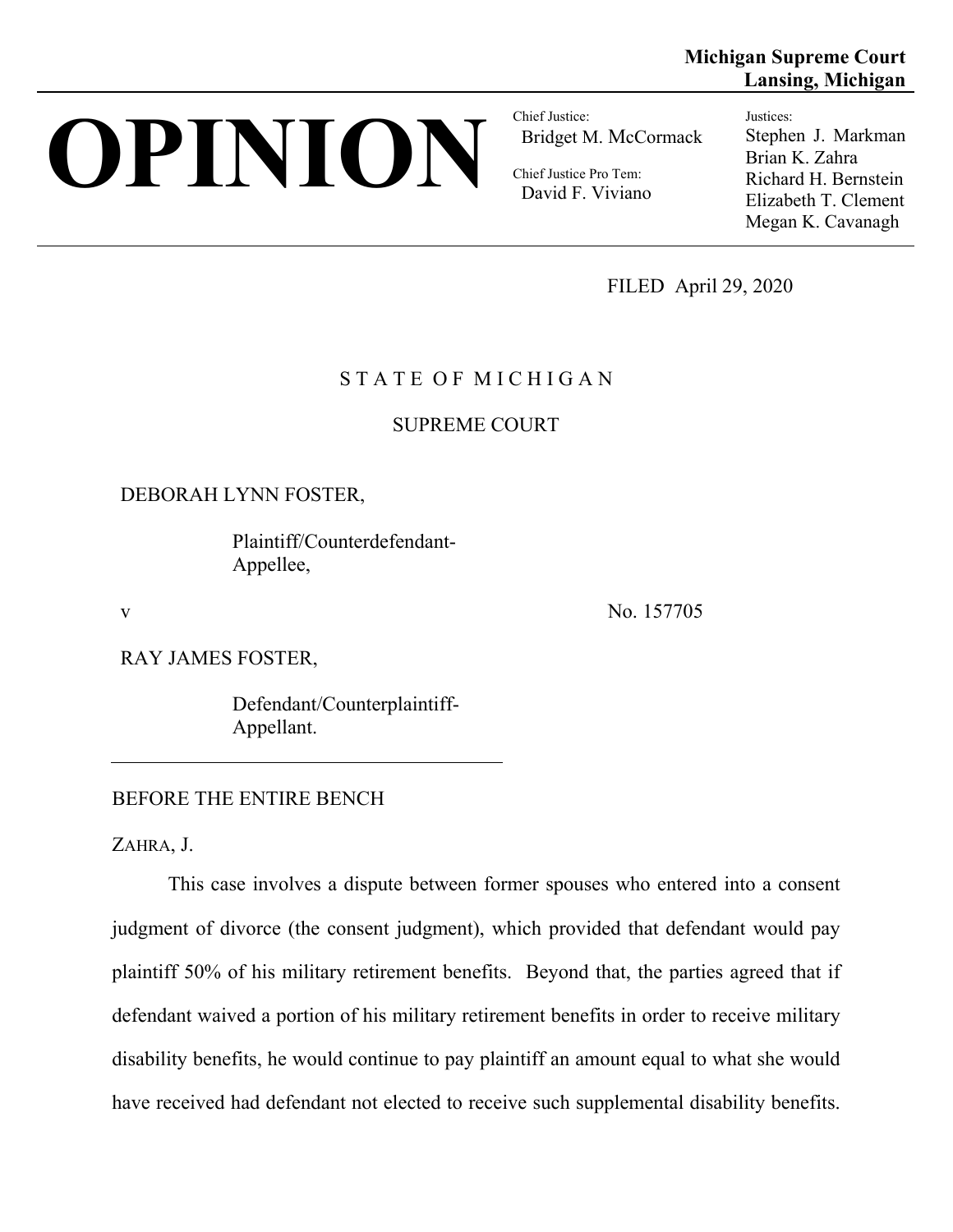Defendant elected to increase his disability benefits when he applied for Combat-Related Special Compensation (CRSC), a form of military disability benefits, pursuant to 10 USC 1413a. He started receiving CRSC shortly after the divorce. As a result, defendant's retirement benefits decreased, which in turn decreased the share of the retirement benefits payable to plaintiff. When defendant failed to reimburse plaintiff for the reduced payment she received in connection with defendant's lowered military retirement benefits, plaintiff sought relief in the Dickinson Circuit Court, asking that the consent judgment be enforced. The trial court and the Court of Appeals enforced the plain terms of the consent judgment and required defendant to reimburse plaintiff for the reduction in her interest in defendant's retirement benefits. Defendant argues that federal law preempts state law in regard to the division of veteran benefits and, thus, the consent judgment is unenforceable.

We conclude that federal law preempts state law such that the consent judgment is unenforceable to the extent that it required defendant to reimburse plaintiff for the reduction in the amount payable to her due to his election to receive CRSC. Although the Court of Appeals indicated its agreement with plaintiff's assertion that defendant was engaging in an improper collateral attack against the consent judgment, the panel did not discuss the effect of federal preemption on the trial court's subject-matter jurisdiction or defendant's ability to challenge the terms of the consent judgment outside of direct appeal. Because these questions remain important, we vacate that portion of the Court of Appeals' opinion agreeing with plaintiff that defendant was engaging in an improper collateral attack and reverse the balance of the Court of Appeals' opinion in this case. Moreover, we overrule the Court of Appeals' opinion in *Megee v Carmine*, which held that a veteran is obligated to compensate a former spouse in an amount equal to the share of retirement pay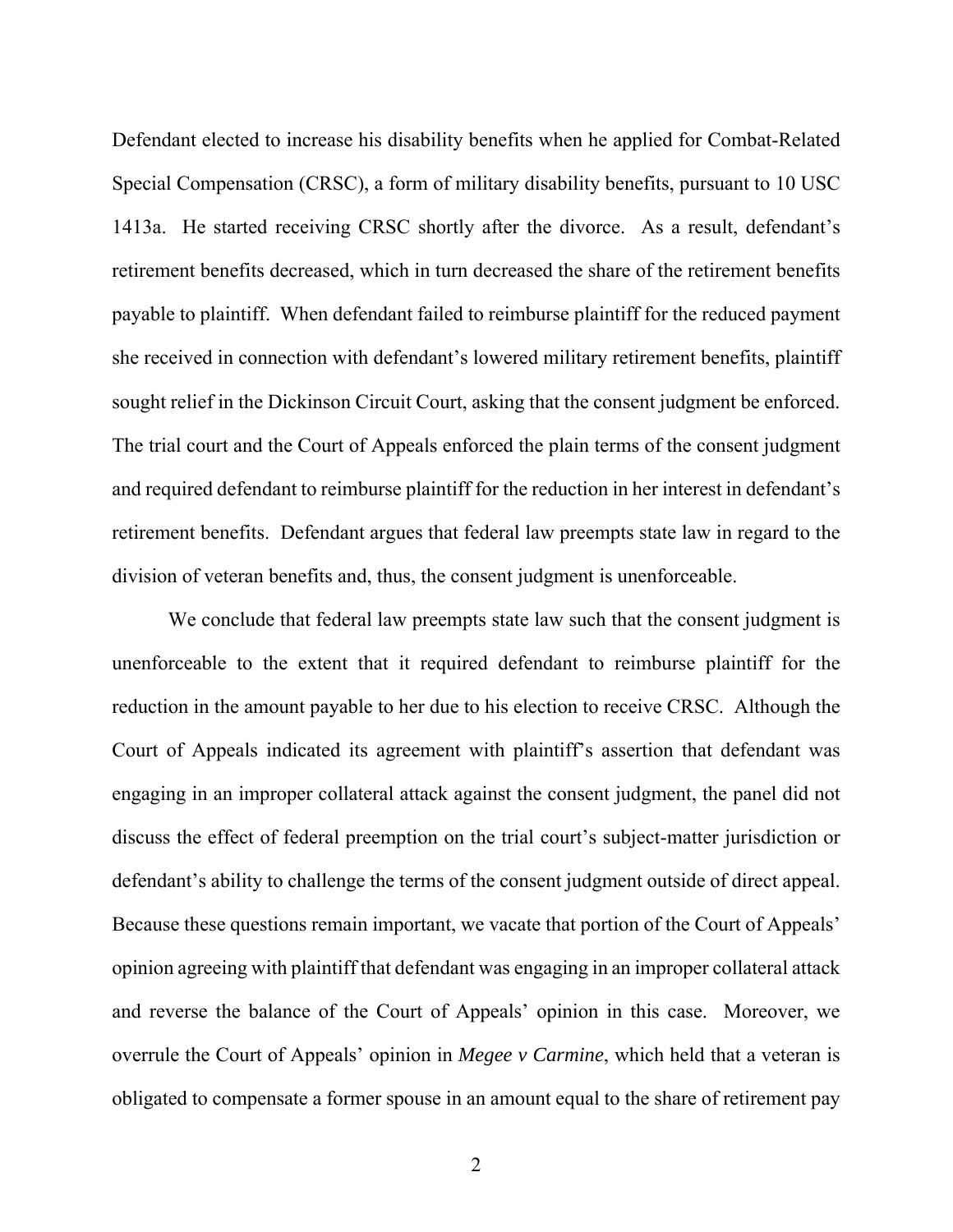that the nonveteran spouse would have received, pursuant to a divorce judgment, had the veteran not elected to waive military retirement pay in favor of CRSC.<sup>1</sup> This case is remanded to the Court of Appeals so that the panel may address the effect of our holdings on defendant's ability to challenge the terms of the consent judgment.

## I. FACTS AND PROCEDURAL HISTORY

Defendant, Ray Foster, commenced service in the United States Army in 1985, prior to his marriage to plaintiff, Deborah Foster. During the marriage, defendant was deployed in the Iraq war and suffered serious and permanently disabling combat injuries. Thereafter, defendant continued his military career and, after more than 22 years of service, he retired in September 2007. Because defendant was injured during combat, he was eligible for CRSC under 10 USC 1413a, and defendant applied for CRSC around the time of his retirement. In February 2008, defendant received notice that he was eligible for CRSC retroactive to October 2007.

Plaintiff filed for divorce in November 2007, and a final consent judgment of divorce was entered in December 2008. Before entering that judgment, the trial court conducted a hearing regarding the proposed consent judgment. Defendant testified that he was receiving both military retirement pay and military disability benefits based on his combat-related injuries. The litigants, through counsel, agreed that defendant's disability benefits were not subject to division by the court because they were not marital property under federal law. At the time of the divorce, plaintiff was gainfully employed as a registered nurse.

<sup>1</sup> *Megee v Carmine*, 290 Mich App 551, 574-575; 802 NW2d 669 (2010).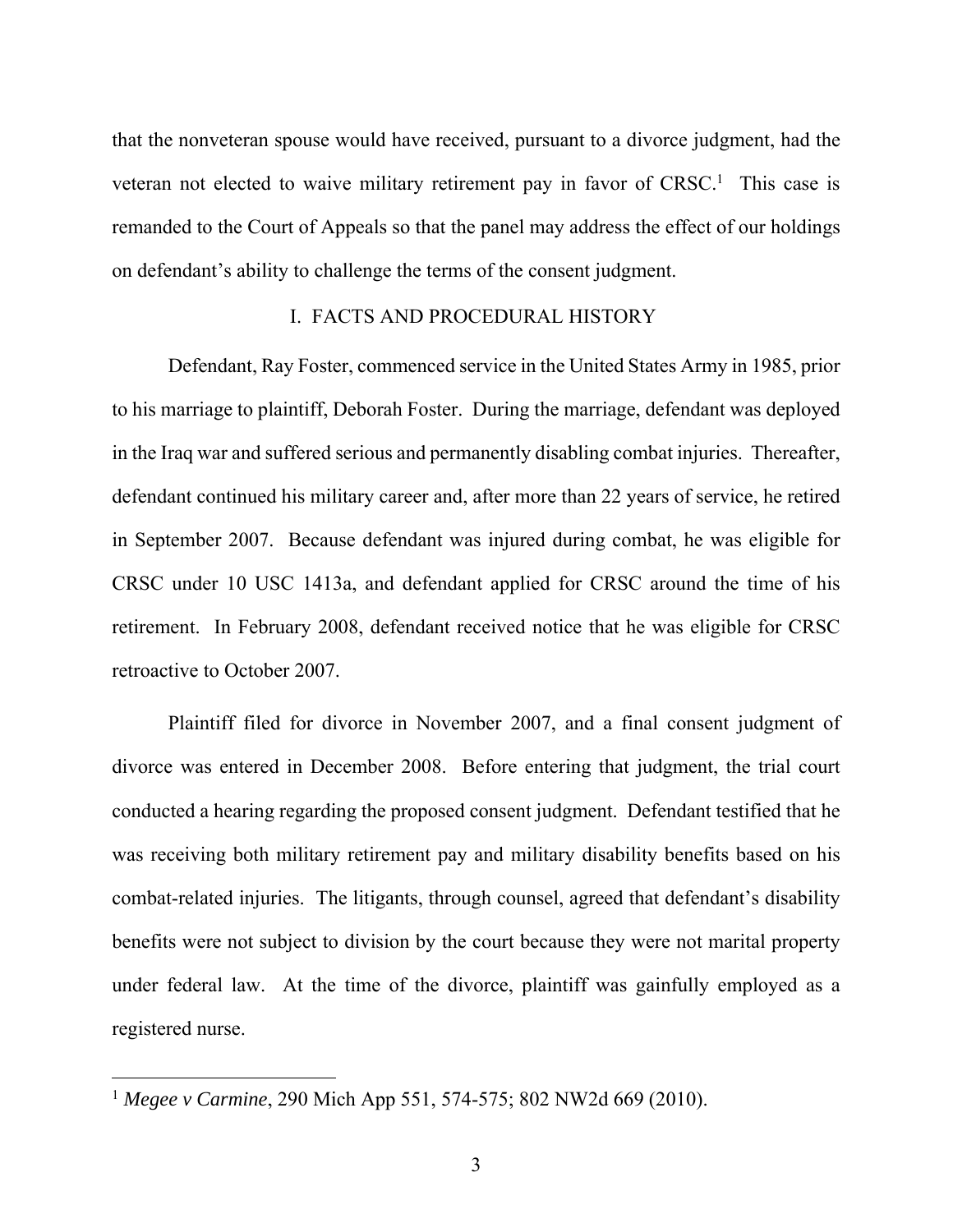The proposed property settlement awarded plaintiff 100% of any interest she acquired in retirement and pension benefits as a result of her employment during the marriage. Additionally, plaintiff was to receive 50% of defendant's disposable retirement pay that accrued during the marriage.<sup>2</sup> The parties also agreed to the inclusion of the following provision (the offset provision) in the proposed consent judgment:

 If Defendant should ever become disabled, either partially or in whole, then Plaintiff's share of Defendant's entitlement shall be calculated as if Defendant had not become disabled. Defendant shall be responsible to pay, directly to Plaintiff, the sum to which she would be entitled if Defendant had not become disabled. Defendant shall pay this sum to Plaintiff out of his own pocket and earnings, whether he is paying that sum from his disability pay or otherwise, even if the military refuses to pay those sums directly to Plaintiff. If the military merely reduces, but does not entirely stop, direct payment to Plaintiff, Defendant shall be responsible to pay directly to Plaintiff any decrease in pay that Plaintiff should have been awarded had Defendant not become disabled, together with any Cost of Living increases that Plaintiff would have received had Defendant not become disabled. Failure of Defendant to pay these amounts is punishable through all contempt powers of the Court.

At the divorce hearing, the trial court inquired as to why the language of this provision suggested that defendant was not currently receiving any disability benefits when, in fact, he was. Counsel explained that it was intended to apply in the event that defendant was offered an increase in disability benefits because such an increase would diminish the retirement benefits owed to plaintiff under the proposed settlement. The trial court inquired into defendant's understanding of this provision:

<sup>&</sup>lt;sup>2</sup> The consent judgment provided that plaintiff would receive 50% of defendant's disposable retirement pay based on that portion of the retirement that accrued during the course of the marriage. Plaintiff understood that this meant she would receive something slightly less than a 50/50 split because defendant was employed in the military before the marriage.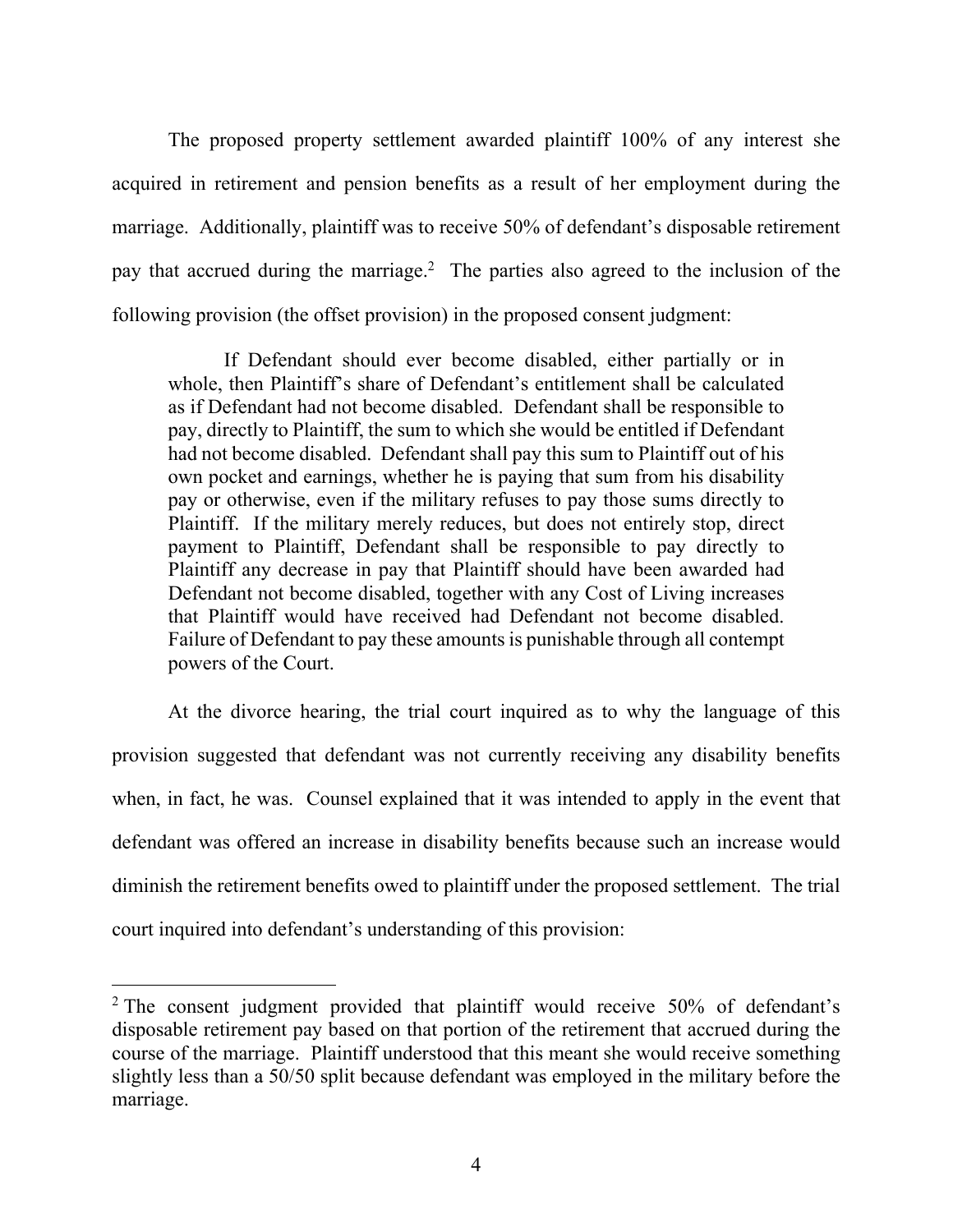*The Court*: . . . Mr. Foster, you do acknowledge that if you were to defer any of your current military retirement pay or convert it to disability pay, or if your military retirement pay were reduced because the level of your disability pay was increased, you acknowledge this Court's ability to enforce payment to Ms. Foster [of] the level of benefits that she would be entitled [to] presently from your retirement pay?

## [*Defendant*]: Yes.

 $\overline{a}$ 

No specific amounts were mentioned at the hearing or in the actual consent judgment. Suffice it to say, however, that plaintiff received slightly more than \$800 per month until February 2010. When defendant began receiving CRSC, $3$  his disposable retirement benefit amount was reduced, and plaintiff's monthly payment was reduced to a little more than  $$200.<sup>4</sup>$ 

Defendant nonetheless failed to pay plaintiff the difference between the reduced amount of retirement pay she received beginning in February 2010 and the amount that she had received shortly after entry of the consent judgment. Consequently, numerous hearings took place in the trial court over several years, all of which were designed to compel defendant to pay plaintiff the difference between the amount plaintiff would have been entitled to under the consent judgment had defendant not received CRSC and the amount

<sup>&</sup>lt;sup>3</sup> Retirement pay is taxable, whereas disability benefits are not, and so defendant was economically incentivized to waive retirement pay in favor of disability benefits. See *Howell v Howell*, 581 US \_\_\_, \_\_\_; 137 S Ct 1400, 1403; 197 L Ed 2d 781 (2017), citing *McCarty v McCarty*, 453 US 210, 211-215; 101 S Ct 2728; 69 L Ed 2d 589 (1981).

<sup>&</sup>lt;sup>4</sup> The Court of Appeals concluded that defendant became eligible to receive CRSC after entry of the consent judgment. This is contrary to defendant's testimony, and we have found nothing in the record to support this conclusion. Defendant testified at the September 30, 2010 show-cause hearing that he applied for CRSC when he applied to retire and that he received correspondence from the Veteran's Administration that he was approved to receive those benefits retroactive to October 2007. Defendant claimed that he shared this correspondence with his lawyer.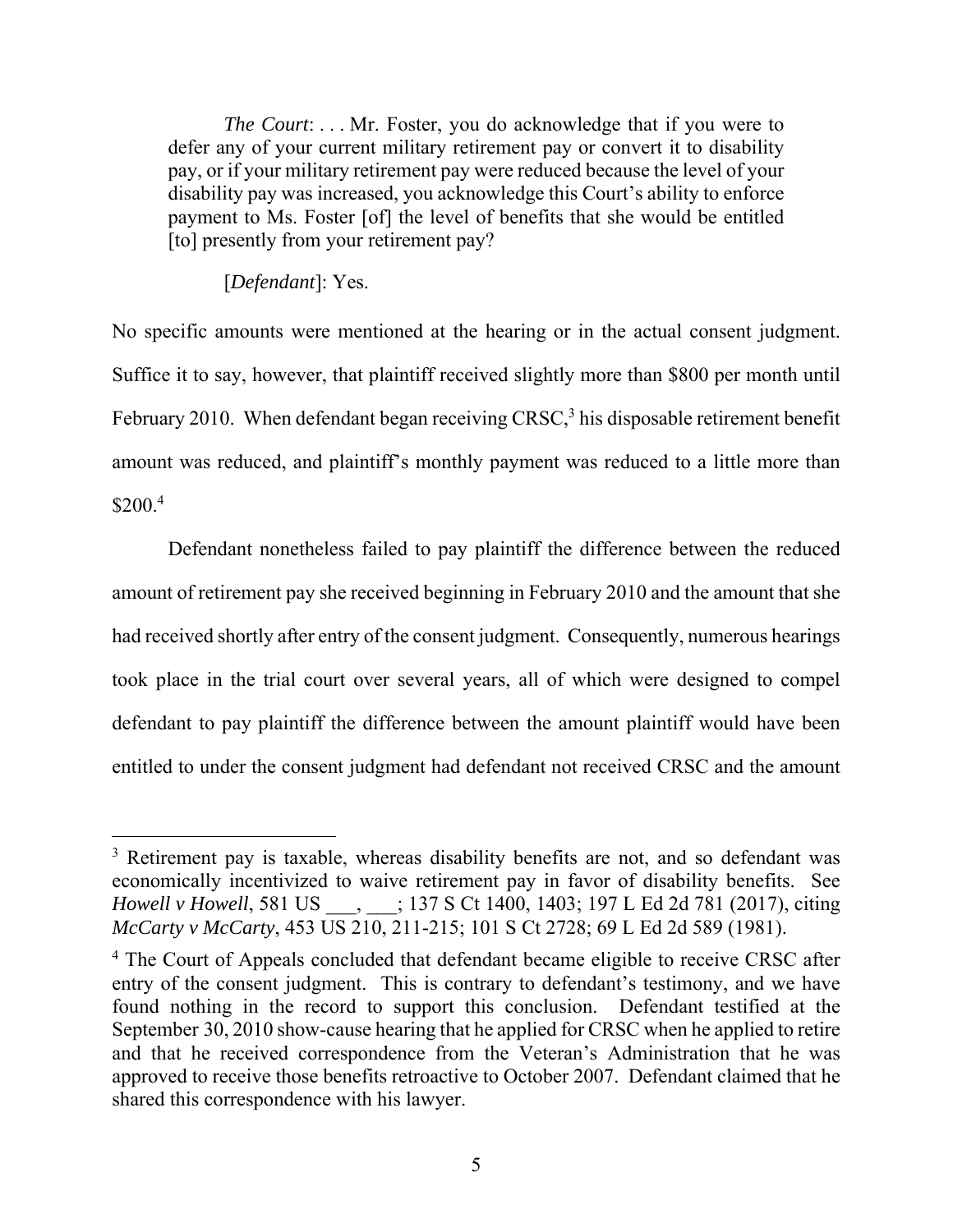plaintiff actually received after the government commenced paying defendant CRSC. These proceedings culminated in the order from which defendant appeals that found him in contempt of court for failure to pay plaintiff in compliance with the consent judgment. The court ordered him to pay plaintiff \$1,000 per month, with \$812 credited as current payments due under the consent judgment and \$188 to be credited against the arrearage of \$34,398 until the arrearage was paid in full. Defendant has been paying plaintiff in monthly installments since the contempt order was entered. Payments were guaranteed by an "appearance bond" in the amount of \$9,500 and secured with a lien on his mother's home.

Defendant appealed in the Court of Appeals, arguing that the trial court erred by not finding plaintiff's attempts to enforce the consent judgment preempted by federal law. The Court of Appeals concluded that the matter was not preempted by federal law and affirmed the trial court's contempt order.<sup>5</sup> Defendant sought leave to appeal in this Court. In lieu of granting leave to appeal, we vacated the judgment of the Court of Appeals and remanded the case to that Court for reconsideration in light of the opinion of the Supreme Court of the United States in *Howell v Howell*. 6 On remand, the Court of Appeals again affirmed the trial court's finding of contempt, concluding that *Howell* did not overrule the Court of Appeals' decision in *Megee*. 7 The panel reasoned that *Howell* was distinguishable because it involved general service-connected disability benefits and because the *Howell* opinion

<sup>&</sup>lt;sup>5</sup> *Foster v Foster*, unpublished per curiam opinion of the Court of Appeals, issued October 13, 2016 (Docket No. 324853), pp 1, 5 (*Foster I*), vacated 501 Mich 917 (2017).

<sup>6</sup> *Foster v Foster*, 501 Mich 917 (2017), citing *Howell*, 581 US \_\_\_; 137 S Ct 1400.

<sup>7</sup> *Foster v Foster (On Remand)*, unpublished per curiam opinion of the Court of Appeals, issued March 22, 2018 (Docket No. 324853) (*Foster II*), pp 1, 7.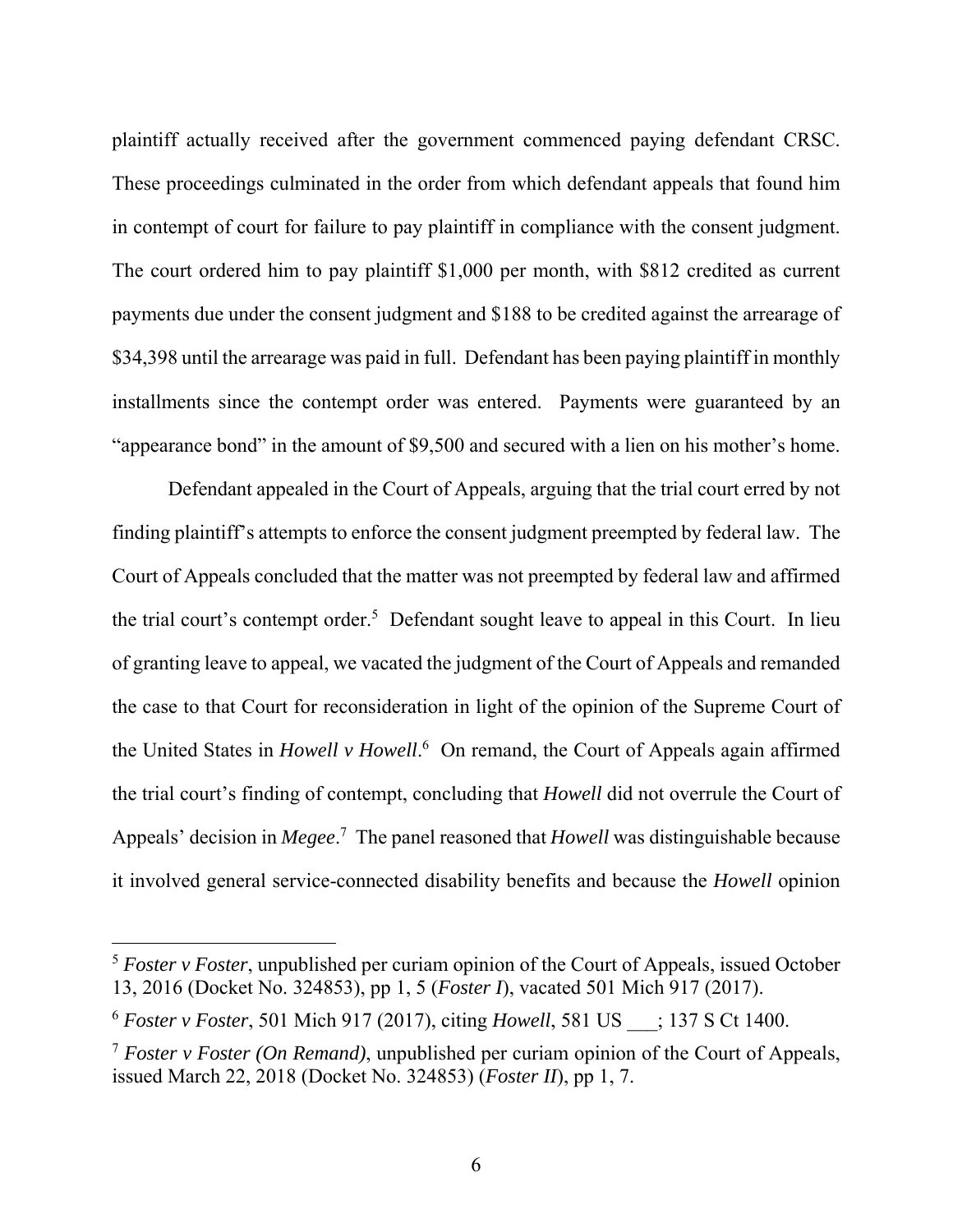rested squarely on the language in former 10 USC 1408(a)(4)(B), which provided—and still provides in 10 USC  $1408(a)(4)(A)(ii)$ —that "disposable retired pay" means a member's total monthly retired pay less amounts that "are deducted from the retired pay . . . as a result of . . . a waiver of retired pay required by law in order to receive compensation under title 5 or title 38[.]"8 The Court of Appeals also observed that the *Megee* decision distinguished CRSC from general service-connected disability pay found in Title 38 on the basis of CRSC's status as *Title 10* compensation.<sup>9</sup> Given that CRSC is at issue in the instant case, and that *Howell* did not concern or analyze a waiver of retirement pay in favor of CRSC, the Court of Appeals concluded that *Megee* was on point and remained binding precedent.<sup>10</sup> Defendant again sought relief in this Court, and we granted his application for leave to appeal to consider the federal-preemption question, the continuing viability of *Megee*, and the propriety of the contempt order entered against  $defendant.$ <sup>11</sup>

#### II. ANALYSIS

Defendant argues that under federal law as outlined in *Howell*, veterans' disability benefits are—and always have been—nondisposable, indivisible benefits that constitute a personal entitlement free from state legal process. He contends that CRSC is categorically precluded from being considered disposable retired pay under the Uniformed Services Former Spouses' Protection Act (USFSPA) and that federal law thus preempts the states

<sup>8</sup> *Id*. at 7, citing *Howell*, 581 US at \_\_\_; 137 S Ct at 1402-1404.

<sup>9</sup> *Foster II*, unpub op at 7.

<sup>10</sup> *Id*., citing MCR 7.215(J)(1).

<sup>11</sup> *Foster v Foster*, 503 Mich 892 (2018).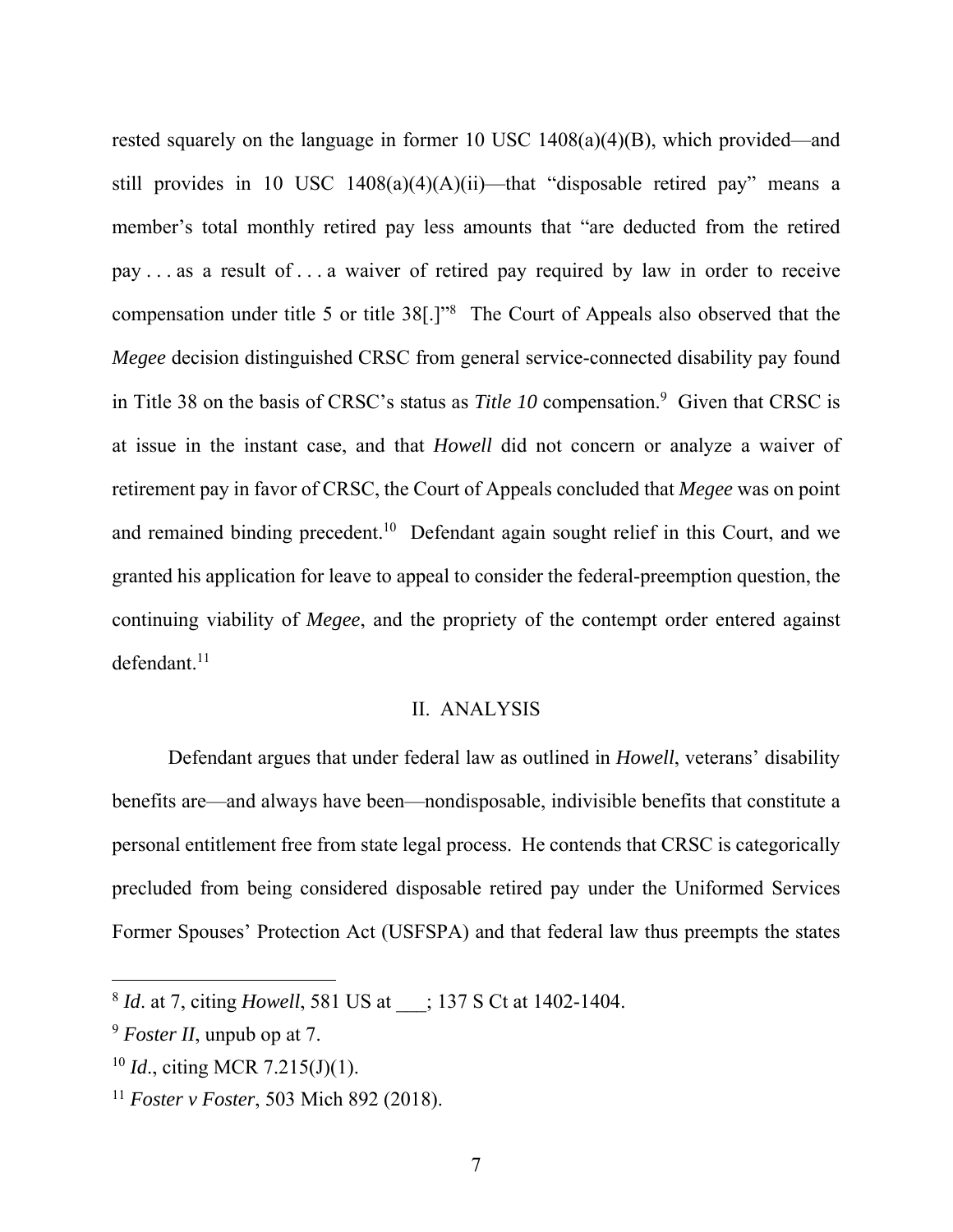from an exercise of authority that would result in the division of such benefits. This remains true, defendant asserts, even when a consent judgment of divorce uses language effectively "indemnifying" or "reimbursing" a nonveteran spouse for payments that would have been received if retirement pay had not been waived in order to receive disability benefits, as opposed to language dividing received disability benefits outright.

# A. LEGAL BACKGROUND

Background information on the framework providing for military retired pay and military disability benefits, including CRSC, is useful to review before assessing the merits of the parties' arguments. "Members of the Armed Forces who serve for a specified period, generally at least 20 years, may retire with retired pay."12 Retirement pay is calculated on the basis of the years served and the rank attained by the retiring veteran.<sup>13</sup>

In *McCarty v McCarty*, the Supreme Court of the United States held that federal law precludes state courts from treating military retirement pay as divisible marital property in divorce proceedings.14 Specifically, the Supreme Court interpreted federal statutes governing retirement benefits and concluded that it was the intent of Congress that military

<sup>12</sup> *Mansell v Mansell*, 490 US 581, 583; 109 S Ct 2023; 104 L Ed 2d 675 (1989) (citations omitted).

<sup>&</sup>lt;sup>13</sup> *Id.* Additional retired pay may be warranted when a service member is recalled to active duty. *McCarty*, 453 US at 223 n 16, citing 10 USC 1402.

<sup>14</sup> *McCarty*, 453 US at 223-232.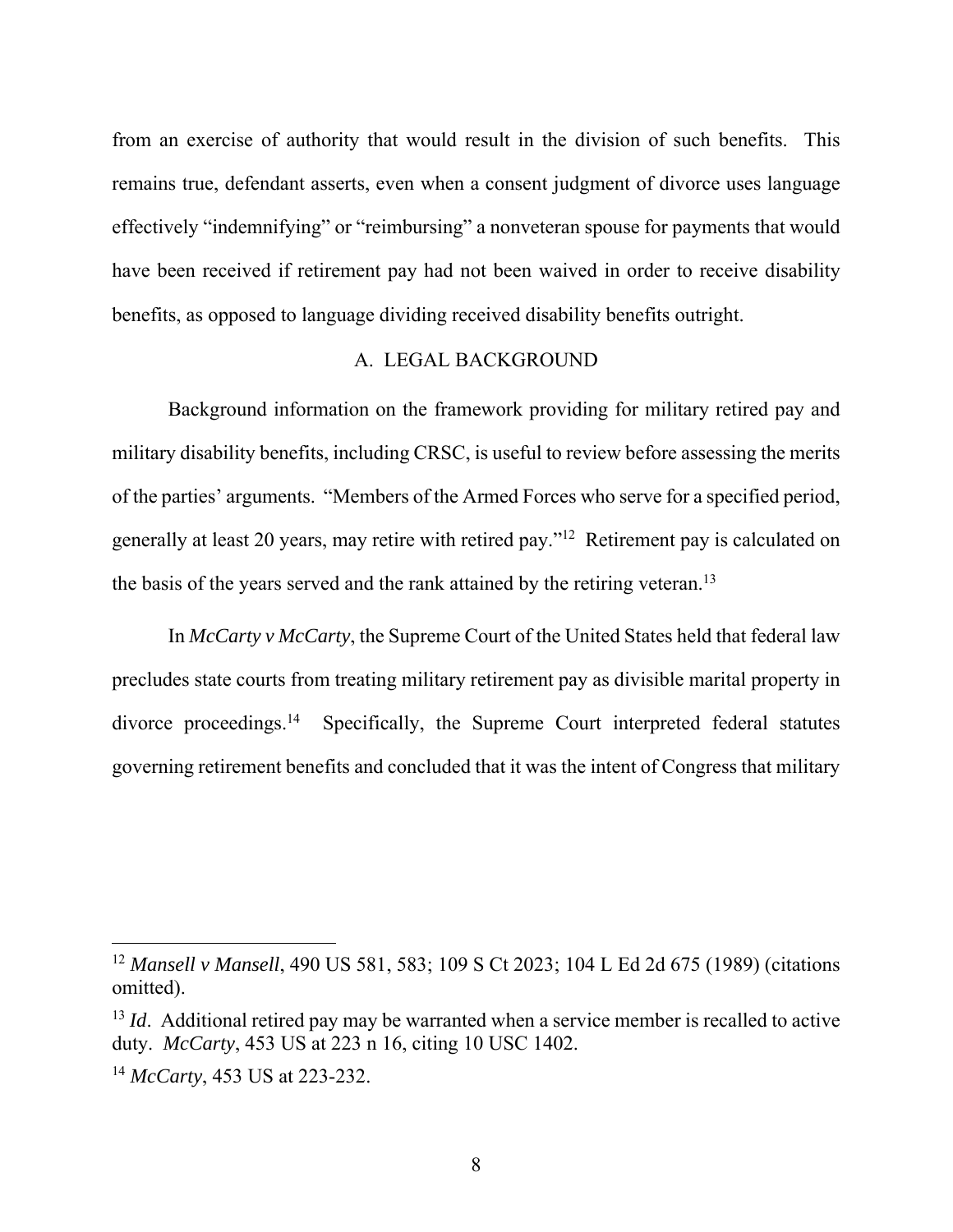retired pay "actually reach the beneficiary."15 Thus, under *McCarty*, "[r]etired pay [could not] be attached to satisfy a property settlement incident to the dissolution of a marriage."<sup>16</sup>

Congress responded with the enactment of the USFSPA.17 Under the new statutory scheme, state courts were authorized to treat "disposable retired pay" as divisible community property in a divorce.<sup>18</sup> The pertinent statutory text reads:

 Subject to the limitations of this section, a court may treat disposable retired pay payable to a member for pay periods beginning after June 25, 1981, either as property solely of the member or as property of the member and his spouse in accordance with the law of the jurisdiction of such court.<sup>[19]</sup>

The Act defines "disposable retired pay" as follows:

[T]he total monthly retired pay to which a member is entitled less amounts which—

 (i) are owed by that member to the United States for previous overpayments of retired pay and for recoupments required by law resulting from entitlement to retired pay;

 (ii) are deducted from the retired pay of such member as a result of forfeitures of retired pay ordered by a court-martial or as a result of a waiver of retired pay required by law in order to receive compensation under title 5 or title 38;

 (iii) in the case of a member entitled to retired pay under chapter 61 of this title, are equal to the amount of retired pay of the member under that chapter computed using the percentage of the member's disability on the date

 $\overline{a}$  $^{15}$  *Id*.

<sup>16</sup> *Id*. at 228.

<sup>17 10</sup> USC 1408 *et seq*. See also *Mansell*, 490 US at 584; *King v King*, 149 Mich App 495, 498; 386 NW2d 562 (1986).

<sup>18 10</sup> USC 1408(c)(1). See also *Mansell*, 490 US at 584.

 $19$  10 USC 1408(c)(1).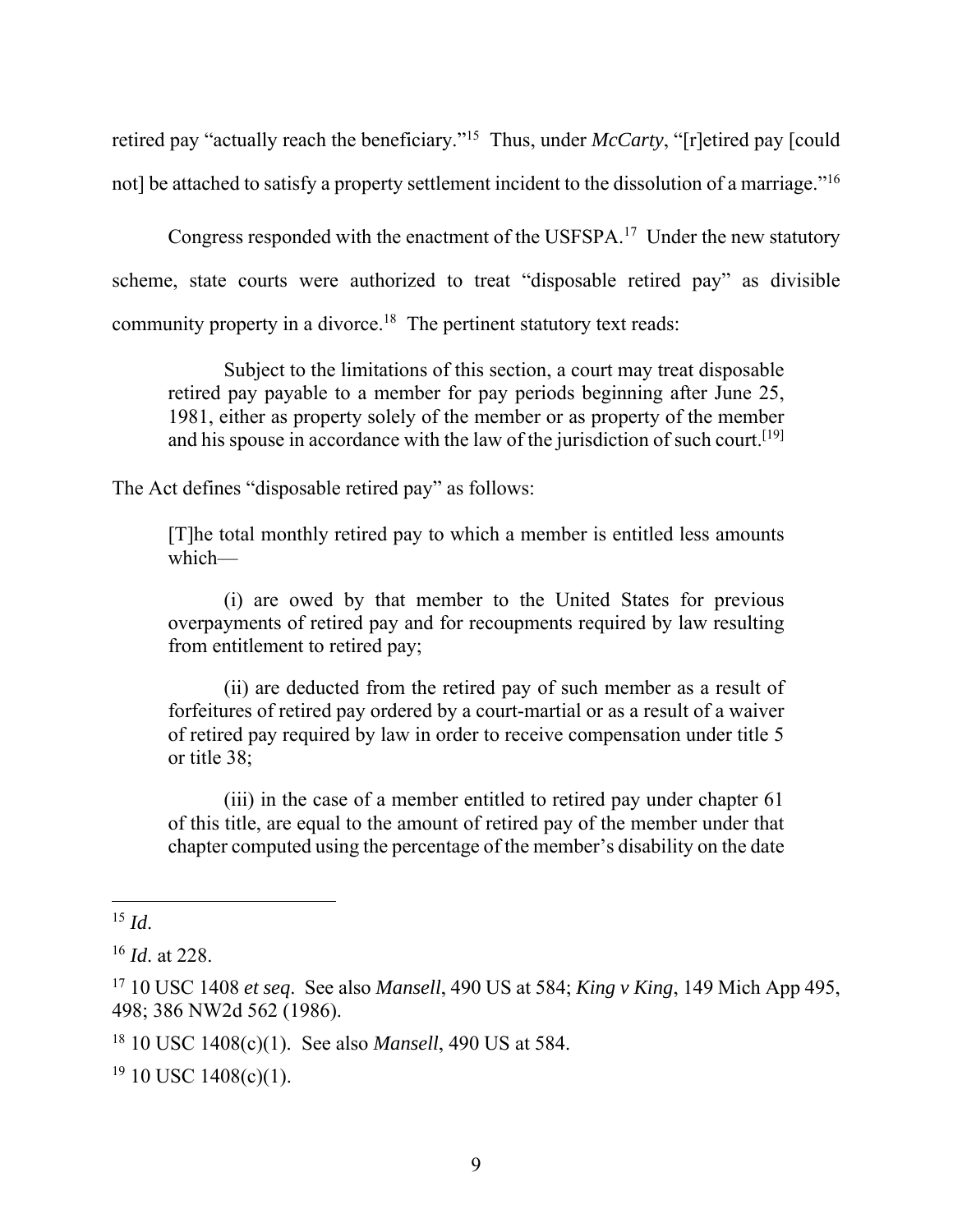when the member was retired (or the date on which the member's name was placed on the temporary disability retired list); or

 (iv) are deducted because of an election under chapter 73 of this title to provide an annuity to a spouse or former spouse to whom payment of a portion of such member's retired pay is being made pursuant to a court order under this section.[20]

Nearly eight years after the USFSPA was enacted, the Supreme Court of the United States in *Mansell v Mansell* confirmed that the USFSPA "does not grant state courts the power to treat as property divisible upon divorce military retirement pay that has been waived to receive veterans' disability benefits."21 *Mansell* concluded that *McCarty* had not been abrogated by the USFSPA, leaving in place the general rule that state-court authority over veterans' benefits is preempted by federal law.22

"Veterans who became disabled as a result of military service are eligible for disability benefits."<sup>23</sup> Nonetheless, in order to prevent veterans from receiving double payment in the form of retirement pay *and* disability benefits, "federal law typically insists that, to receive disability benefits, a retired veteran must give up an equivalent amount of retirement pay. And, since retirement pay is taxable while disability benefits are not, the veteran often elects to waive retirement pay in order to receive disability benefits."24

An exception to the typical bar against receipt of both retirement pay and disability benefits—and the one most relevant to the instant matter—is CRSC, which is separate from

 $20$  10 USC 1408(a)(4)(A).

<sup>21</sup> *Mansell*, 490 US at 594-595.

<sup>22</sup> *Id*. at 588-594.

<sup>23</sup> *Id*. at 583.

<sup>&</sup>lt;sup>24</sup> *Howell*, 581 US at : 137 S Ct at 1403, citing *McCarty*, 453 US at 211-215.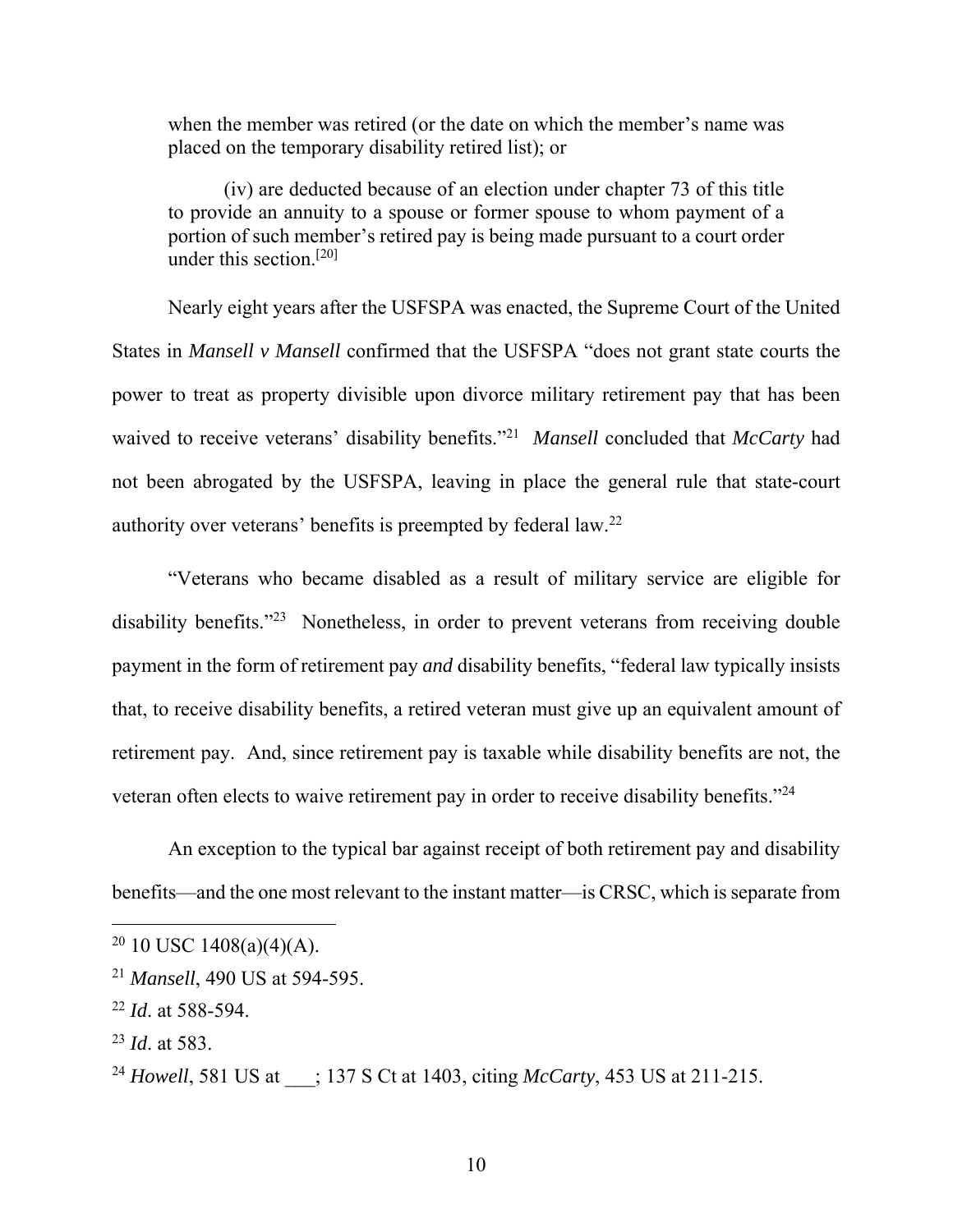standard VA disability benefits.<sup>25</sup> "To be eligible for CRSC, a person must be a member of the uniformed services who is entitled to retired pay and who has a combat-related disability."<sup>26</sup> CRSC is calculated as the amount of monthly retirement pay the veteran would be entitled to under Title 38, "determined without regard to any disability of the retiree that is not a combat-related disability."27 The maximum amount of allowable CRSC is "the reduction in retired pay that is applicable to the retiree for that month under sections 5304 and 5305 of title 38."28

# B. FEDERAL PREEMPTION

We now turn to defendant's contention that the offset provision of the consent judgment was preempted by federal law. Whether federal law preempts state action is a question of law that this Court reviews de novo.<sup>29</sup> Likewise, the interpretation of a statute is a question of law that we review de novo.<sup>30</sup> A court's refusal to enter a stay is reviewed for an abuse of discretion,<sup>31</sup> as is the decision to impose a security bond.<sup>32</sup> A court abuses

- $27$  10 USC 1413a(b)(1).
- $28$  10 USC 1413a(b)(2).

- <sup>30</sup> *Walters v Nadell*, 481 Mich 377, 381; 751 NW2d 431 (2008).
- <sup>31</sup> *Larion v Detroit*, 149 Mich App 402, 410; 386 NW2d 199 (1986).
- <sup>32</sup> *In re Surety Bonds for Costs*, 226 Mich App 321, 331; 573 NW2d 300 (1997).

<sup>25 10</sup> USC 1413a.

 $26$  10 USC 1413a(c).

<sup>29</sup> *Ter Beek v City of Wyoming*, 495 Mich 1, 8; 846 NW2d 531 (2014).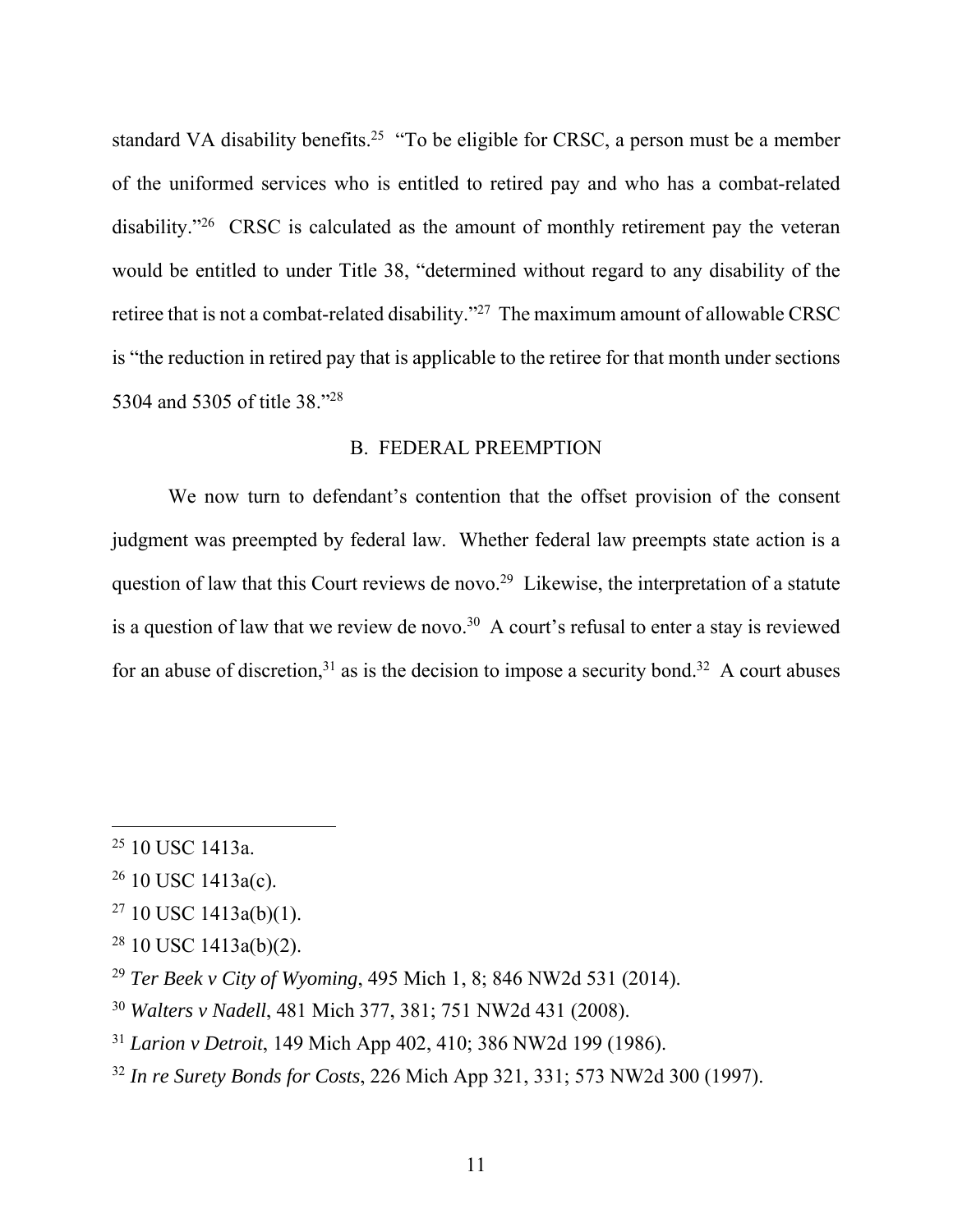its discretion when its decision falls outside the range of reasonable and principled outcomes.33

The Supremacy Clause of the United States Constitution provides:

 This Constitution, and the Laws of the United States which shall be made in Pursuance thereof . . . shall be the supreme Law of the Land; and the Judges in every State shall be bound thereby, any Thing in the Constitution or Laws of any State to the Contrary notwithstanding.<sup>[34]</sup>

Federal law may preempt state law in multiple ways, one of which has come to be known as "field preemption."35 This type of preemption recognizes that "Congress may have intended 'to foreclose any state regulation in the *area*,' irrespective of whether state law is consistent or inconsistent with 'federal standards.' "36 Where applicable, the duly enacted laws passed by Congress effectively forbid the states from taking action in the field preempted.37 In assessing defendant's claims, we are mindful of guidance provided by the Supreme Court of the United States, which stated that " '[t]he purpose of Congress is the ultimate touchstone' in every preemption case"<sup>38</sup> and that "Congress may indicate its preemptive intent in two ways: 'explicitly . . . in a statute's language' or, by implication,

<sup>33</sup> *Maldonado v Ford Motor Co*, 476 Mich 372, 388; 719 NW2d 809 (2006).

<sup>34</sup> US Const, art VI, cl 2.

<sup>35</sup> *Oneok, Inc v Learjet, Inc*, 575 US 373, 377; 135 S Ct 1591; 191 L Ed 2d 511 (2015). See also *Mich Canners & Freezers Ass'n, Inc v Agricultural Mktg & Bargaining Bd*, 467 US 461, 469; 104 S Ct 2518; 81 L Ed 2d 399 (1984).

<sup>36</sup> *Oneok, Inc*, 575 US at 377, quoting *Arizona v United States*, 567 US 387, 401; 132 S Ct 2492; 183 L Ed 2d 351 (2012).

<sup>37</sup> *Oneok, Inc*, 575 US at 377.

<sup>38</sup> *Arbuckle v Gen Motors LLC*, 499 Mich 521, 532; 885 NW2d 232 (2016), quoting *Retail Clerks Int'l Ass'n v Schermerhorn*, 375 US 96, 103; 84 S Ct 219; 11 L Ed 2d 179 (1963).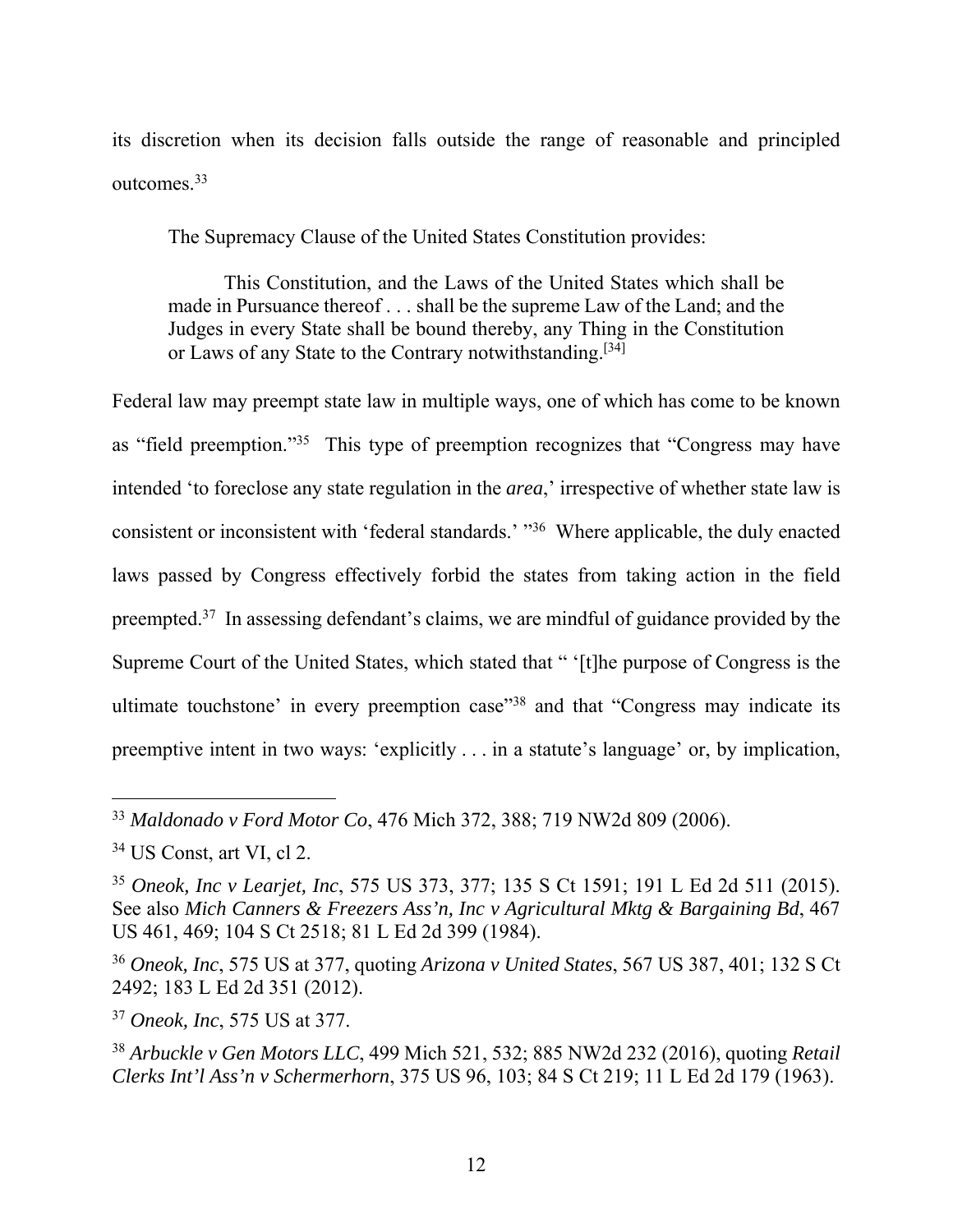through a statute's 'structure and purpose.' "39 In determining whether field preemption functions as a bar to state law, we must examine whether the trial court's order in this case obstructs "the accomplishment and execution of the full purposes and objectives of Congress."40

In *Howell v Howell*, the Supreme Court of the United States reiterated its conclusion from *Mansell*, stating that "federal law completely pre-empts the States from treating waived military retirement pay as divisible community property."<sup>41</sup> From this, the *Howell* Court broadly held that a state court may not order a veteran to indemnify a former spouse for any loss in a former spouse's share of the veteran's retirement pay caused by the veteran's waiver of retirement pay to receive service-related disability benefits.<sup>42</sup> Further, it makes no difference whether a military veteran waives retirement pay postjudgment or prejudgment as part of an overall divorce settlement.43 Disability pay cannot become divisible marital property through the use of an order requiring the veteran to "reimburse" or "indemnify" the spouse, rather than an order dividing a portion of waived retirement pay outright.44

<sup>39</sup> *Arbuckle*, 499 Mich at 532, quoting *Jones v Rath Packing Co*, 430 US 519, 525; 97 S Ct 1305; 51 L Ed 2d 604 (1977).

<sup>40</sup> See *Hines v Davidowitz*, 312 US 52, 67; 61 S Ct 399; 85 L Ed 581 (1941).

<sup>&</sup>lt;sup>41</sup> *Howell*, 581 US at \_\_\_; 137 S Ct at 1405.

<sup>&</sup>lt;sup>42</sup> *Id.* at : 137 S Ct at 1402, 1406.

<sup>&</sup>lt;sup>43</sup> *Id.* at : 137 S Ct at 1405.

<sup>&</sup>lt;sup>44</sup> *Id.* at : 137 S Ct at 1406. The *Howell* Court was not ignorant of the hardship that this holding might work on divorcing spouses. *Id.* at  $\qquad$ ; 137 S Ct at 1406. Indeed, the Court noted that state courts remained free to account for the waiver of military retirement pay when calculating or recalculating the need for spousal support. *Id.* at  $\cdot$  ; 137 S Ct at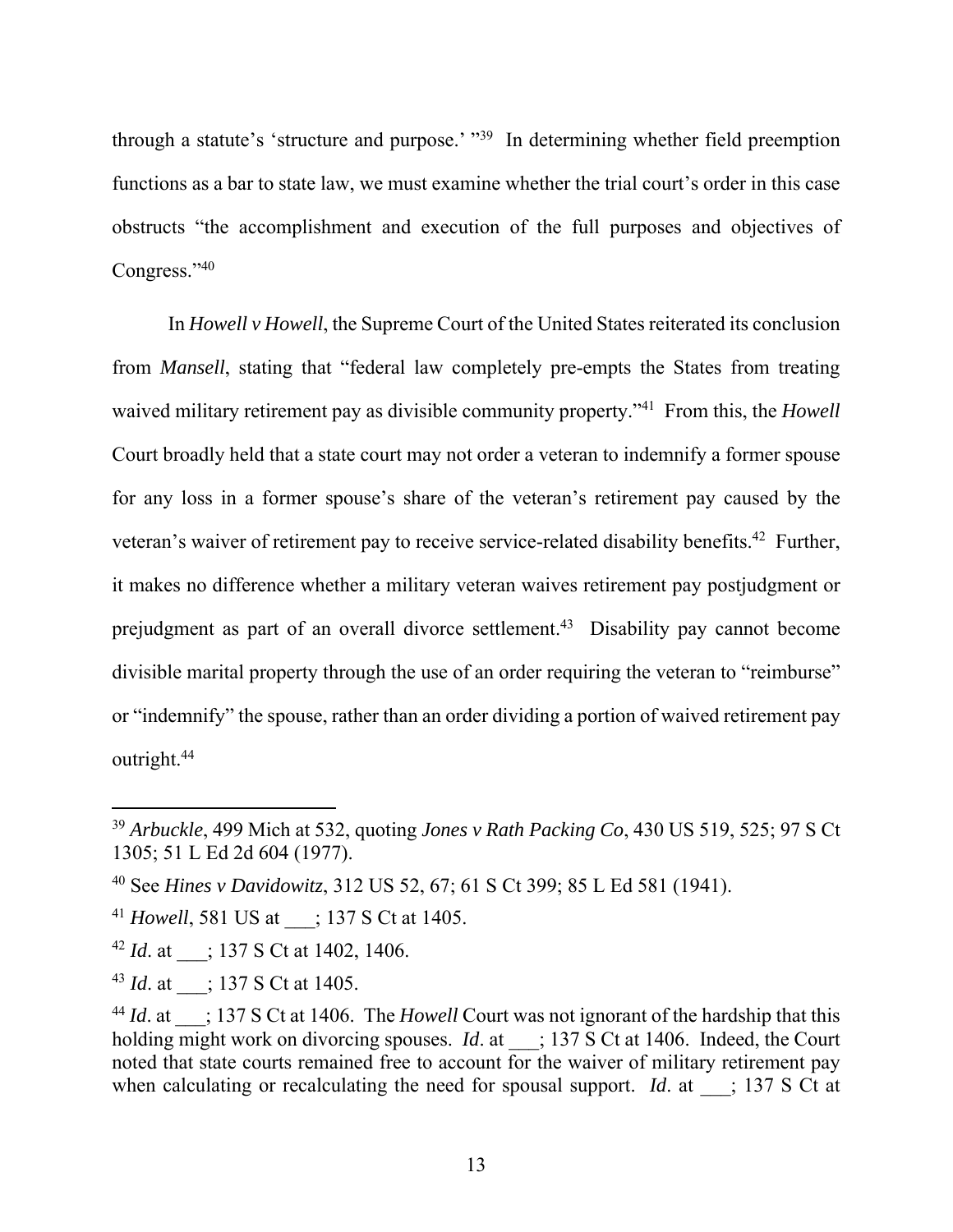To the extent that *Howell* was not concerned with CRSC specifically, the Supreme Court has signaled that *Howell* is nevertheless applicable to such benefits. For example, in *Merrill v Merrill*, the Supreme Court of Arizona addressed the application of a state law to a divorce involving a veteran and a nonveteran former spouse.<sup>45</sup> The statute stated that in dividing property in a proceeding for the dissolution of a marriage, Arizona state courts could not:

 1. Consider any federal disability benefits awarded to a veteran for service-connected disabilities pursuant to 10 United States Code § 1413a or 38 United States Code chapter 11.

 2. Indemnify the veteran's spouse or former spouse for any prejudgment or postjudgment waiver or reduction in military retired or retainer pay related to receipt of the disability benefits.

 3. Award any other income or property of the veteran to the veteran's spouse or former spouse for any prejudgment or postjudgment waiver or reduction in military retired or retainer pay related to receipt of the disability benefits.[46]

In cases of postdecree reductions of military retirement pay caused by the veteran spouse's

election to receive CRSC, however, the Arizona Supreme Court held that, so long as the

decree was entered before the statute's effective date, the statute did not preclude entry of

an order indemnifying the nonveteran spouse to compensate for the lesser payments that

resulted from the reduction.47 Similarly, in *In re Marriage of Cassinelli*, the California

<sup>1406,</sup> citing *Rose v Rose*, 481 US 619, 630-634, 632 n 6; 107 S Ct 2029; 95 L Ed 2d 599 (1987); 10 USC 1408(e)(6).

<sup>45</sup> *Merill v Merill*, 238 Ariz 467, 468; 362 P3d 1034 (2015), vacated 581 US \_\_\_; 137 S Ct 2156 (2017).

<sup>46</sup> Ariz Rev Stat Ann 25-318.01.

<sup>47</sup> *Merrill*, 238 Ariz at 470.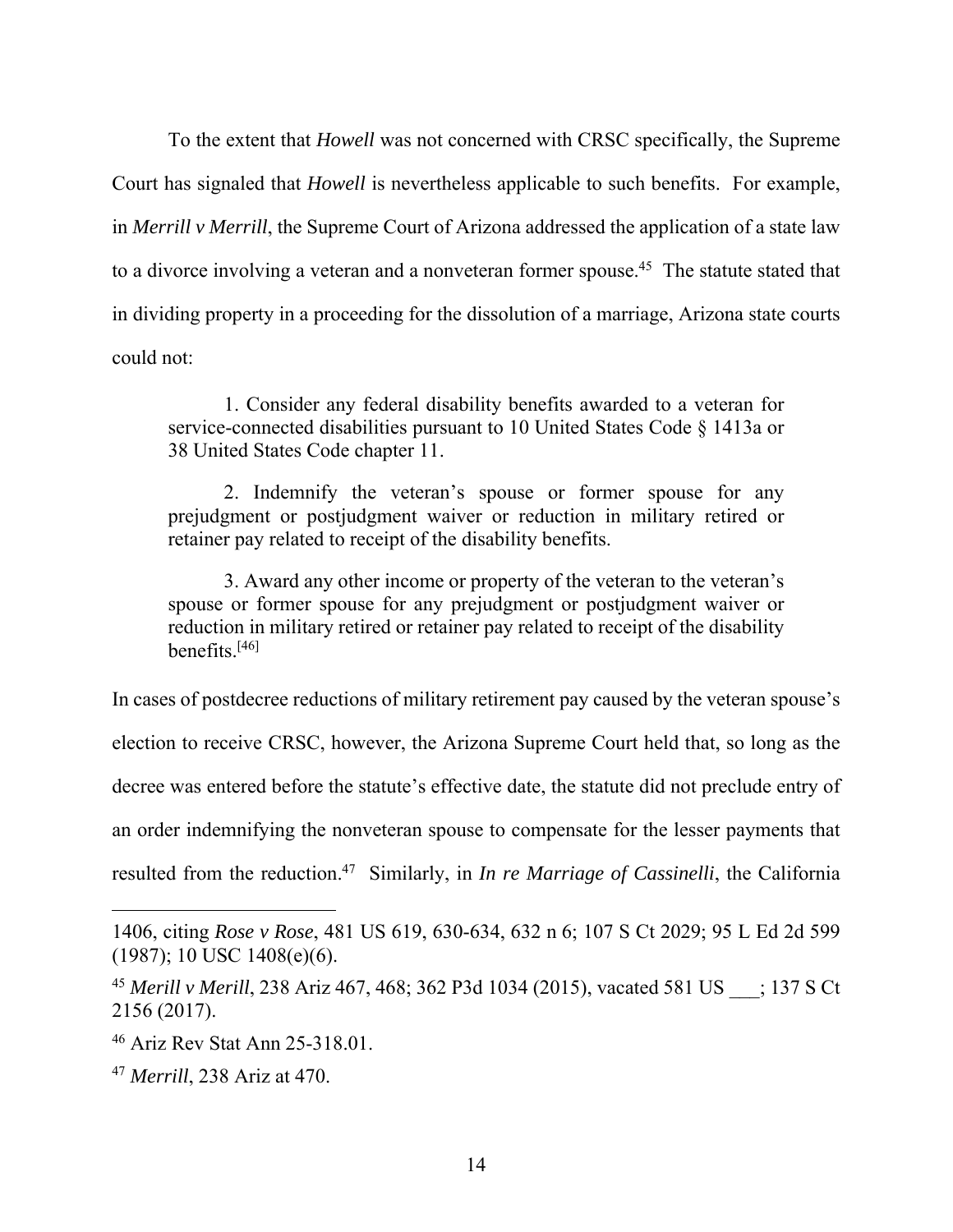Court of Appeals upheld an order forcing a retired and disabled veteran to reimburse his former spouse for the reduction of her share of his retirement pay in a community property settlement resulting from his waiver of retirement pay to receive disability pay that included CRSC.48 Specifically, the California Court of Appeals held that a state court "could properly order [the veteran spouse] to reimburse [the nonveteran spouse] for her lost community property interest" without violating "either federal law or finality principles."49

 In both cases, the Supreme Court of the United States granted certiorari and vacated the judgments of the state courts before remanding for reconsideration in light of *Howell*. 50 That is, on the basis of its decision in *Howell*, the Supreme Court vacated state court decisions ruling that veterans could be forced to reimburse former nonveteran spouses in divorce proceedings if they had waived retirement pay in order to receive CRSC under 10 USC 1413a. Such benefits are of the very same kind at issue in this case.

Applying these principles to the matter at hand, we conclude that *Howell* and *Mansell* preclude any provision of a divorce judgment requiring that a nonveteran former spouse receive payments in an amount equal to what he or she would have received if the

<sup>48</sup> *In re Marriage of Cassinelli*, 4 Cal App 5th 1285, 1291, 1297; 210 Cal Rptr 3d 311 (2016), vacated sub nom *Cassinelli v Cassinelli*, 583 US \_\_\_; 138 S Ct 69 (2017).

<sup>49</sup> *Cassinelli*, 4 Cal App 5th at 1291. See also *id*. at 1299 ("[A] state court can order a military spouse who has waived retired pay to reimburse a civilian spouse for the latter's loss of a community property interest in the retired pay without violating *Mansell*.").

<sup>50</sup> *Merrill*, 581 US \_\_\_; 137 S Ct 2156; *Cassinelli*, 583 US \_\_\_; 138 S Ct 69.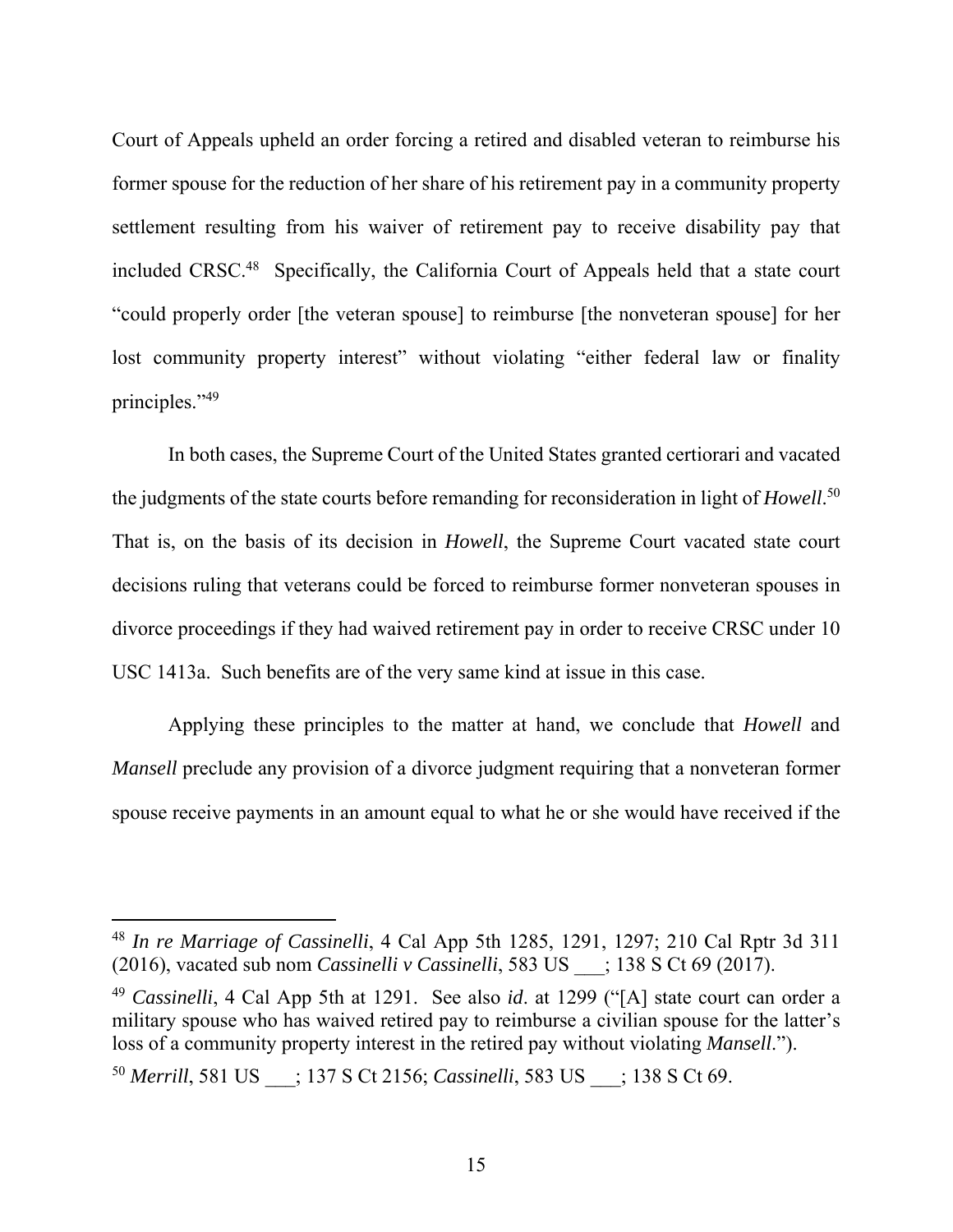veteran former spouse had not waived his or her retirement pay in order to obtain CRSC.<sup>51</sup> The *Howell* Court broadly stated that, in the wake of *Mansell*, "federal law *completely preempts the States from treating waived military retirement pay as divisible community property.*"<sup>52</sup> A "reimbursement" or "indemnification" to compensate for the reduction of payments resulting from the nonveteran spouse's share of partially waived military retirement pay is effectively no different than a direct division of the disability benefits themselves.53

Plaintiff asserts that, under the plain language of 10 USC  $1408(a)(4)(A)(ii)$ , only those reductions in retired pay stemming from waivers required in order to receive compensation under *Title 5 or Title 38* are excluded from "disposable retired pay." This implies that reductions in funds resulting from waivers to receive benefits under *Title 10*, like CRSC, may not be excluded from "disposable retired pay." Therefore, maintains plaintiff, the reduction can be accounted for in a marital-asset division under 10 USC 1408(c)(1). The Court of Appeals was apparently persuaded by this logic.<sup>54</sup> But plaintiff and the panel below ignored the language of 10 USC 1413a(g) stating that "[p]ayments

<sup>51</sup> Plaintiff does not appear to argue that *Howell* is inapplicable to the instant case simply because it was decided more than eight years after the parties entered into the consent judgment at issue. To assuage any doubt as to the applicability of *Howell* to this matter for this reason, however, it is important to note that *Howell* is merely a clarification of *Mansell*. See *Howell*, 581 US at  $\therefore$  137 S Ct at 1405 ("This Court's decision in *Mansell* determines the outcome here."). Because *Mansell* was decided in 1989—long before the parties were divorced—the date of the *Howell* opinion's issuance is of no matter.

<sup>&</sup>lt;sup>52</sup> *Howell*, 581 US at : 137 S Ct at 1405 (emphasis added).

<sup>&</sup>lt;sup>53</sup> *Id.* at : 137 S Ct at 1405-1406.

<sup>54</sup> See *Foster II*, unpub op at 7.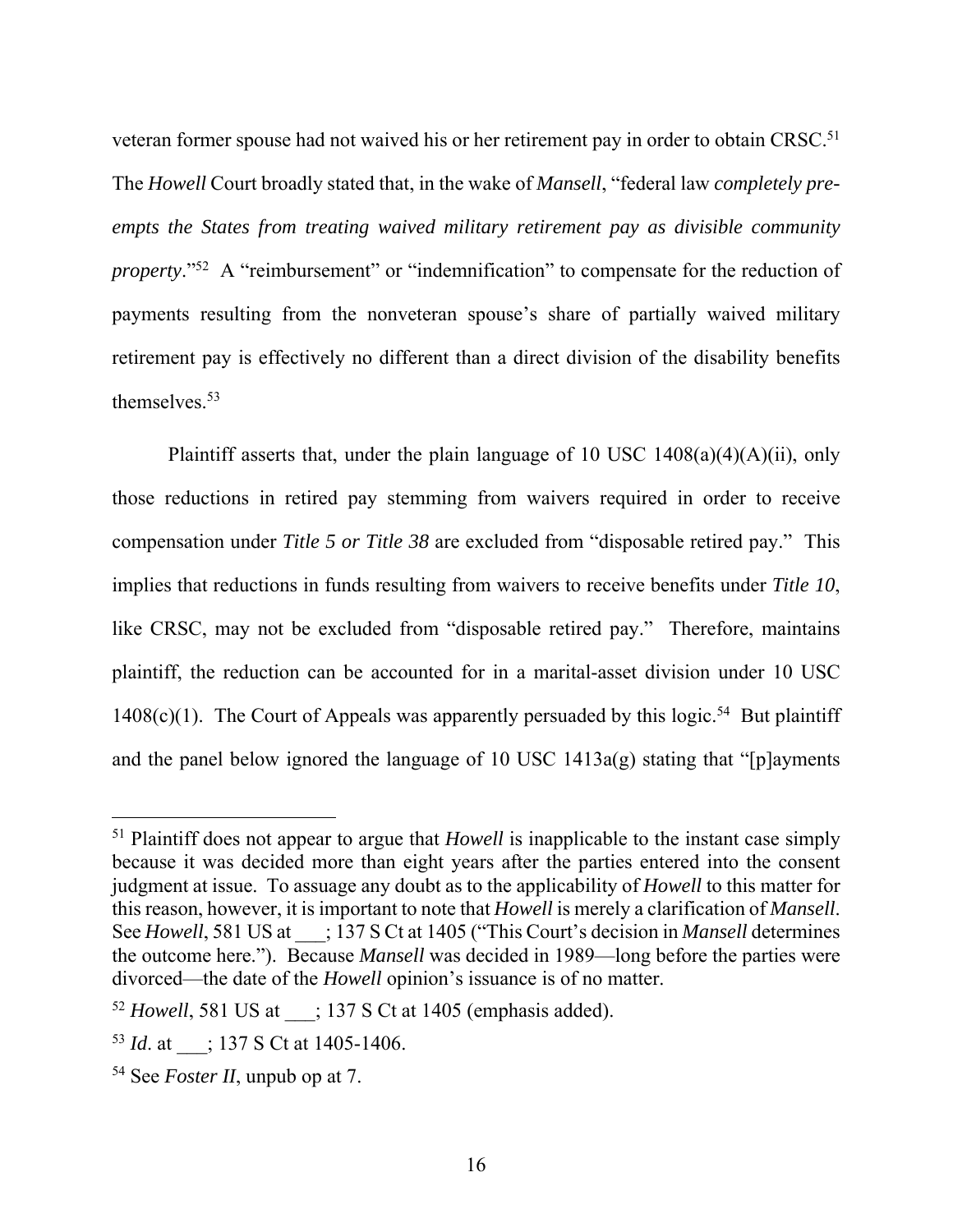under this section[, which provides for CRSC payments,] are not retired pay." Pursuant to 10 USC 1408(a)(4)(A), disposable retired pay is calculated, prior to accounting for reductions (including those resulting from waivers of retired pay), by totaling the amount of "monthly retired pay" to which a veteran is entitled. Because CRSC is not "retired pay" under Title 10, it would not be subject to division as a marital asset under 10 USC 1408(c). Any amounts waived that lead to the receipt of CRSC would likewise not be divisible in this manner.<sup>55</sup>

This analysis is not undone by plaintiff's insistence that this case is distinguishable from *Howell* because the parties *consented* to plaintiff's continued receipt of funds equal to those she would have received had defendant not elected to receive CRSC. Under 38 USC 5301(a)(1):

<sup>55</sup> The Court of Appeals misunderstood the nature of CRSC benefits in this regard. See *id*. (distinguishing the case from *Howell* because *Howell* "did not concern or analyze a waiver of retirement pay in favor of CRSC disability pay"); *Megee*, 290 Mich App at 565 (distinguishing the case from *Mansell* because the "plaintiff here did not waive his right to retirement pay in order to receive compensation under title 5 or title 38, but to receive title 10 compensation"). Defendant's election of CRSC did not directly require a waiver of retired pay. Rather, defendant's election to receive CRSC benefits would have been contingent on receiving disability benefits, 10 USC 1413a(b), and the increase in disability benefits was what would have legally triggered the decrease in retirement pay. See 38 USC 5304; 38 USC 5305. A letter dated April 14, 2010, from the Defense Finance and Accounting Service to plaintiff confirms that the reduction in the amount paid to plaintiff "was due to the increase in [defendant's] Va Disability" benefits.

Moreover, it makes sense that  $10 \text{ USC } 1408(a)(4)(A)(ii)$  would not include language allowing for the deduction of amounts waived to receive CRSC under Title 10 because the limitation to consideration of amounts waived in order to receive compensation under Title 5 or Title 38 was enacted in 1982. PL 97-252, § 1002; 96 Stat 718. The provision in Title 10 allowing for CRSC, 10 USC 1413a, was not enacted until 20 years later, in 2002. PL 107-314, § 636; 116 Stat 2458.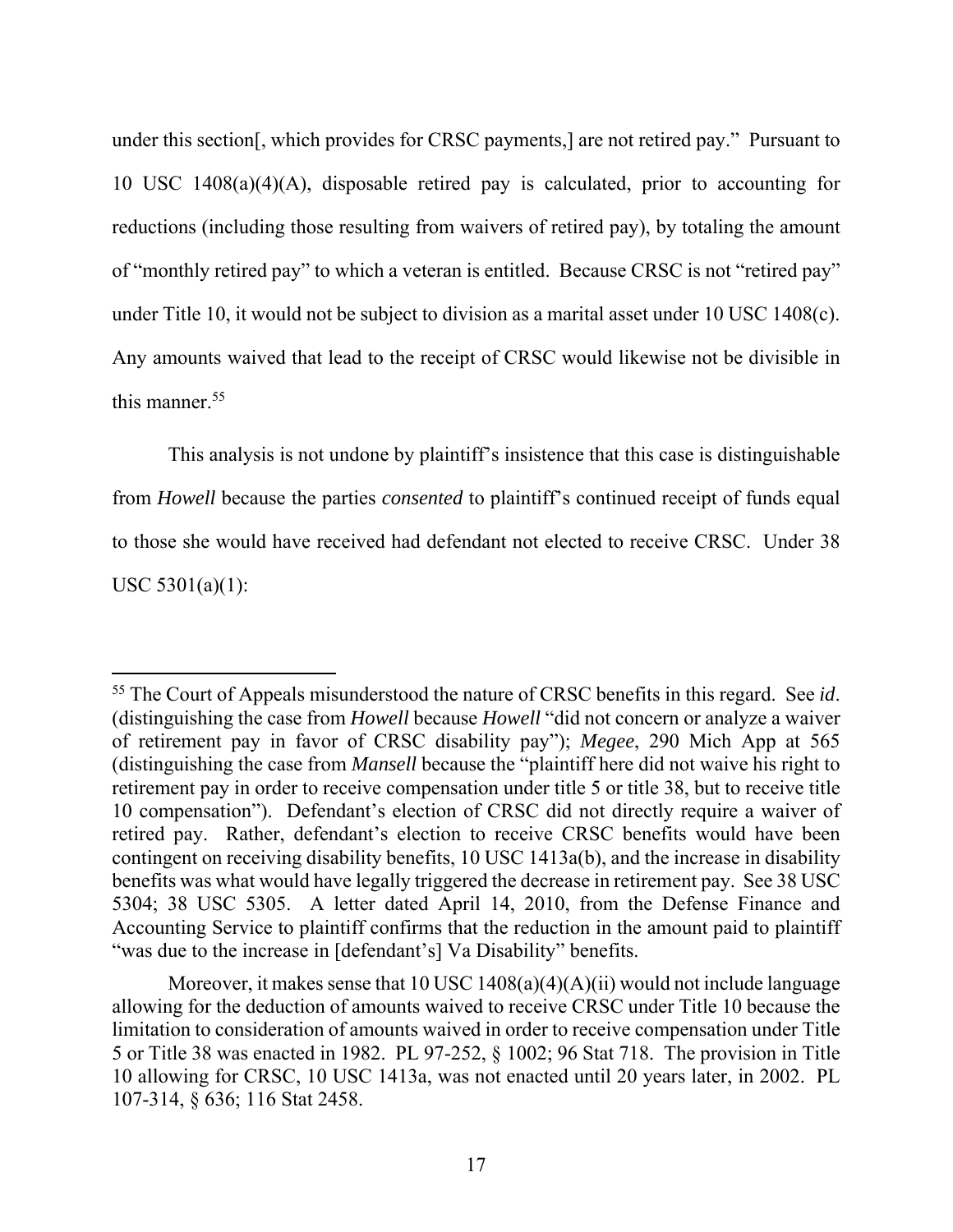Payments of benefits due or to become due under any law administered by the Secretary shall not be assignable except to the extent specifically authorized by law, and such payments made to, or on account of, a beneficiary shall be exempt from taxation, shall be exempt from the claim of creditors, and shall not be liable to attachment, levy, or seizure by or under any legal or equitable process whatever, either before or after receipt by the beneficiary. The preceding sentence shall not apply to claims of the United States arising under such laws nor shall the exemption therein contained as to taxation extend to any property purchased in part or wholly out of such payments. The provisions of this section shall not be construed to prohibit the assignment of insurance otherwise authorized under chapter 19 of this title [38 USC 1901 *et seq*.], or of servicemen's indemnity.

Subsection (a) $(3)(A)$  further states that

in any case where a beneficiary entitled to compensation . . . enters into an agreement with another person under which agreement such other person acquires for consideration the right to receive such benefit by payment of such compensation, pension, or dependency and indemnity compensation, as the case may be, . . . such agreement shall be deemed to be an assignment and is prohibited.

"A consent judgment is in the nature of a contract, and is to be construed and applied as such."<sup>56</sup> Among the key elements of any contract in Michigan is consideration.<sup>57</sup> Thus, the consent judgment in this case effectively amounted to "an agreement . . . under which agreement . . . [plaintiff] acquire[d] for consideration the right to receive" an amount equivalent to what she would have received had defendant not waived retirement pay to receive CRSC.<sup>58</sup> This is, under federal statute, an impermissible "assignment."<sup>59</sup>

<sup>56</sup> *Laffin v Laffin*, 280 Mich App 513, 517; 760 NW2d 738 (2008).

<sup>57</sup> *McInerney v Detroit Trust Co*, 279 Mich 42, 46; 271 NW 545 (1937).

<sup>58</sup> See 38 USC 5301(a)(3)(A).

<sup>59</sup> See *id*.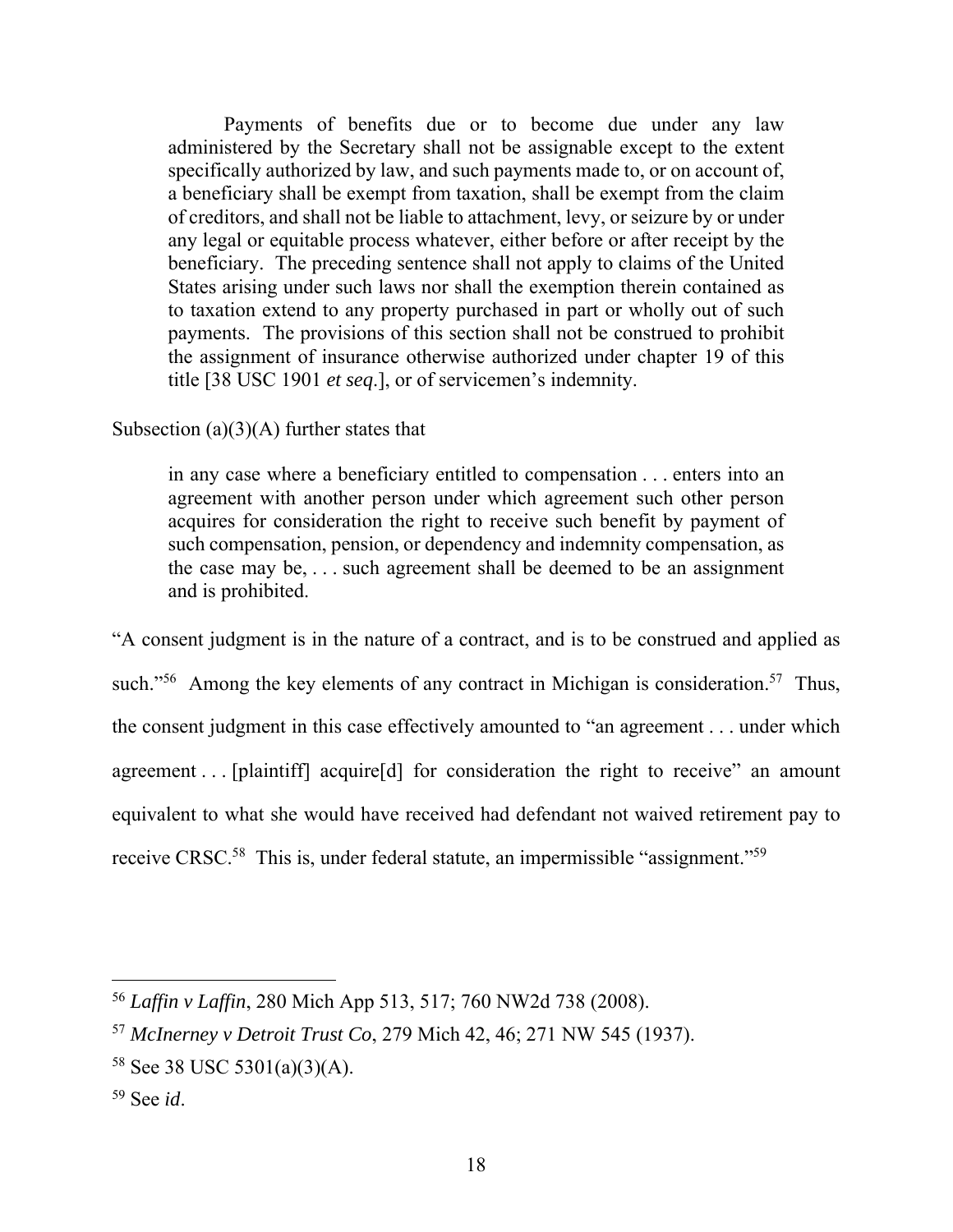## C. EFFECT ON *MEGEE v CARMINE*

With the preceding analysis in mind, it is appropriate to conclude that *Howell*  overruled the Michigan Court of Appeals' judgment in *Megee v Carmine*. In *Megee*, the veteran spouse (the plaintiff) elected to receive CRSC, which resulted in a diminution of his retirement pay and the nonveteran spouse's (the defendant's) 50% award stemming from that amount.60 The *Megee* panel held:

[A] military spouse remains financially responsible to compensate his or her former spouse in an amount equal to the share of retirement pay ordered to be distributed to the former spouse as part of a divorce judgment's property division when the military spouse makes a unilateral and voluntary postjudgment election to waive the retirement pay in favor of disability benefits contrary to the terms of the divorce judgment. Conceptually, and consistently with extensive caselaw from other jurisdictions, we are dividing waived retirement pay in order to honor the terms and intent of the divorce judgment. Importantly, we are not ruling that a state court has the authority to divide a military spouse's CRSC, nor that the military spouse can be ordered by a court to pay the former spouse using CRSC funds. Rather, the compensation to be paid the former spouse as his or her share of the property division in lieu of the waived retirement pay can come from any source the military spouse chooses, but it must be paid to avoid contempt of court. To be clear, nothing in this opinion should be construed as precluding a military spouse from using CRSC funds to satisfy the spouse's obligation if  $desired.<sup>[61]</sup>$ 

This is, however, exactly the conduct that *Howell* and *Mansell* endeavored to preclude. Regardless of the voluntary nature of the waiver or the temporal relation of the waiver to the consent judgment, the *Megee* panel ultimately held that the portion of retirement pay that the plaintiff waived to receive CRSC was compensable to the defendant in the division of assets pursuant to divorce proceedings. We therefore overrule *Megee.*

<sup>60</sup> *Megee*, 290 Mich App at 561.

<sup>61</sup> *Id*. at 566-567, 574-575.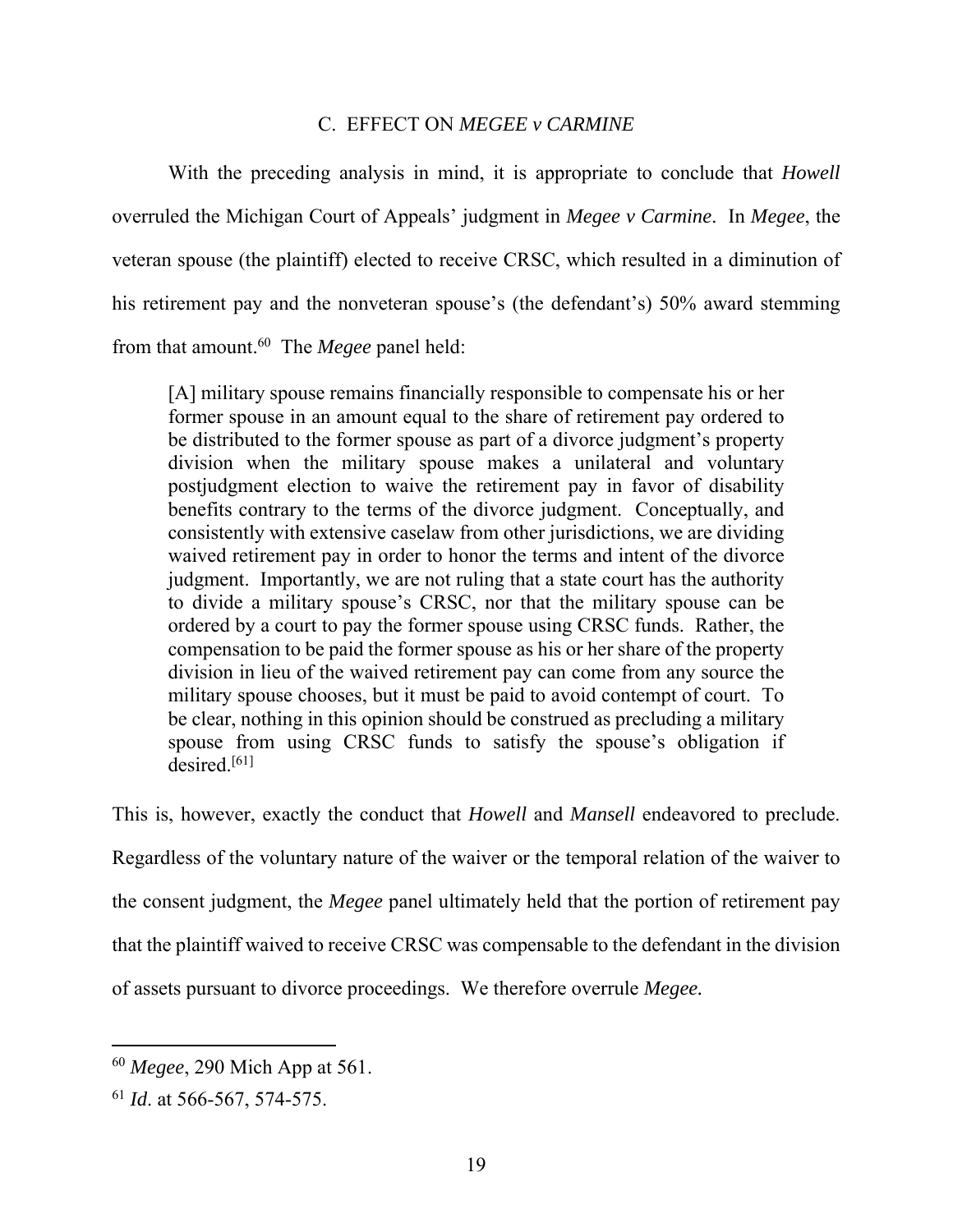#### D. PROCEEDINGS ON REMAND

Plaintiff argues that the instant appeal constitutes an impermissible collateral attack on the consent judgment. The panel below agreed with her in this regard (before ruling on the merits of the parties' contentions), but did so in a conclusory fashion, stating that "defendant is engaging in an improper collateral attack on the divorce judgment" and citing *Kosch v Kosch*, a 1999 decision of the Court of Appeals.<sup>62</sup> But *Kosch* merely held that the defendant's failure in that case to file an appeal from the original judgment of divorce categorically precluded a collateral attack on the merits of that decision.63 This is ordinarily true *except in cases concerning jurisdictional error*. 64 The *Kosch* opinion did not discuss this particular nuance. With this in mind, we leave it to the Court of Appeals on remand to address the effect of our holdings today on the trial court's subject-matter jurisdiction to enter the consent judgment of divorce containing the offset provision at issue and to address defendant's ability to challenge the consent judgment on collateral review.

## III. CONCLUSION

The trial court was preempted under federal law from including in the consent judgment the offset provision on which plaintiff relies. The broad language of *Howell* precludes a provision requiring that plaintiff receive reimbursement or indemnification payments to compensate for reductions in defendant's military retirement pay resulting

<sup>62</sup> *Foster II*, unpub op at 2, 6, citing *Kosch v Kosch*, 233 Mich App 346, 353; 592 NW2d 434 (1999) (quotation marks and citation omitted).

<sup>63</sup> *Kosch*, 233 Mich App at 353.

<sup>64</sup> See *Pettiford v Zoellner*, 45 Mich 358, 361; 8 NW 57 (1881); *Jackson City Bank & Trust Co v Fredrick*, 271 Mich 538, 544; 260 NW 908 (1935); *Couyoumjian v Anspach*, 360 Mich 371, 386; 103 NW2d 587 (1960).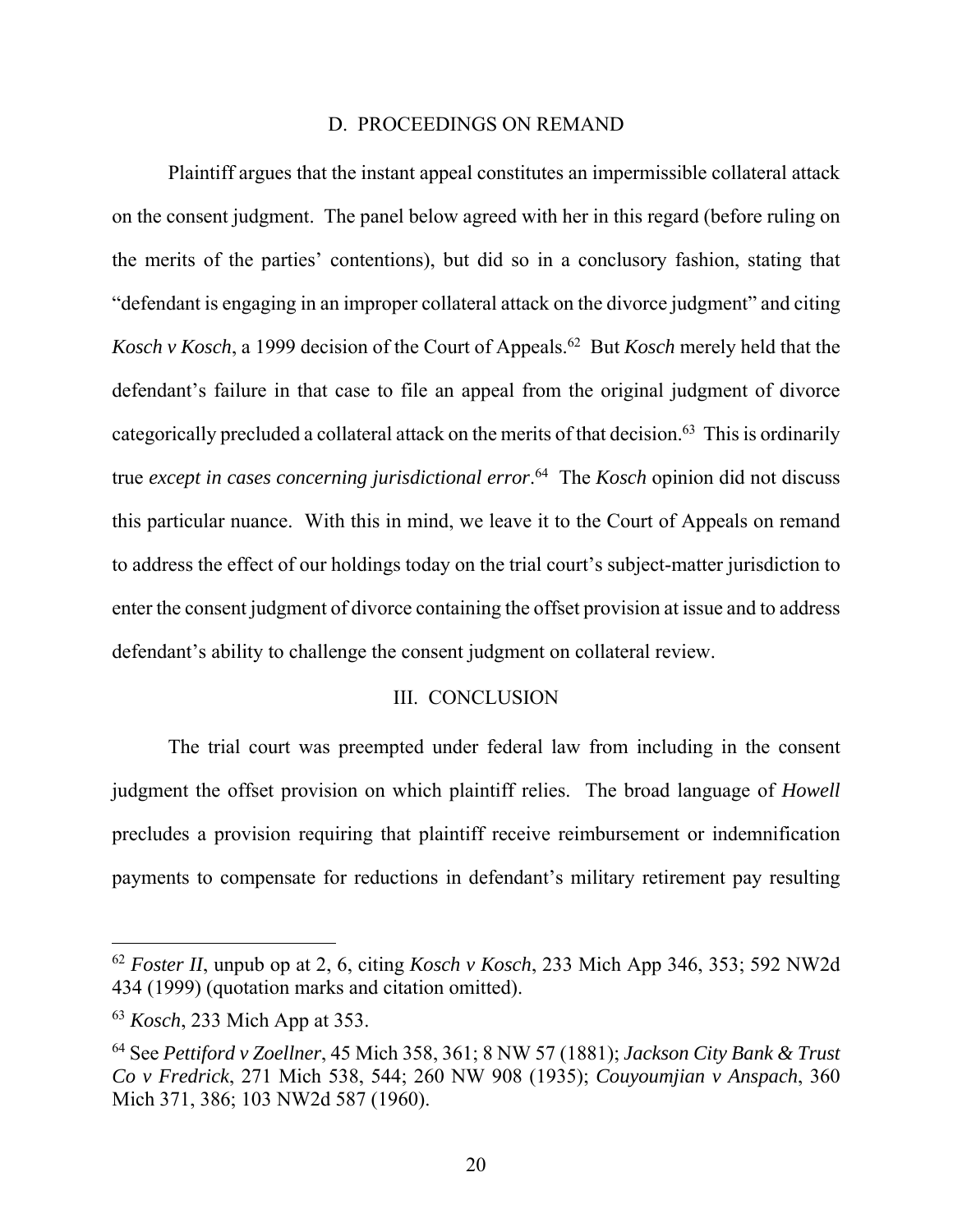from his election to receive *any disability benefits*, including CRSC as provided for under Title 10.

 Nevertheless, we express no opinion on the effect our holdings have on defendant's ability to challenge, on collateral review, the consent judgment. The Court of Appeals did not substantively review this point or the effect of federal preemption on the trial court's subject-matter jurisdiction. We therefore vacate that portion of the March 22, 2018 opinion and judgment of the Court of Appeals concluding that defendant's contentions amounted to an improper collateral attack on the consent judgment, and we reverse the balance of the panel's opinion. We remand the case to the Court of Appeals so that the panel may address the effect of our holdings on defendant's ability to challenge the terms of the consent judgment.

> Brian K. Zahra Bridget M. McCormack Stephen J. Markman David F. Viviano Richard H. Bernstein Elizabeth T. Clement Megan K. Cavanagh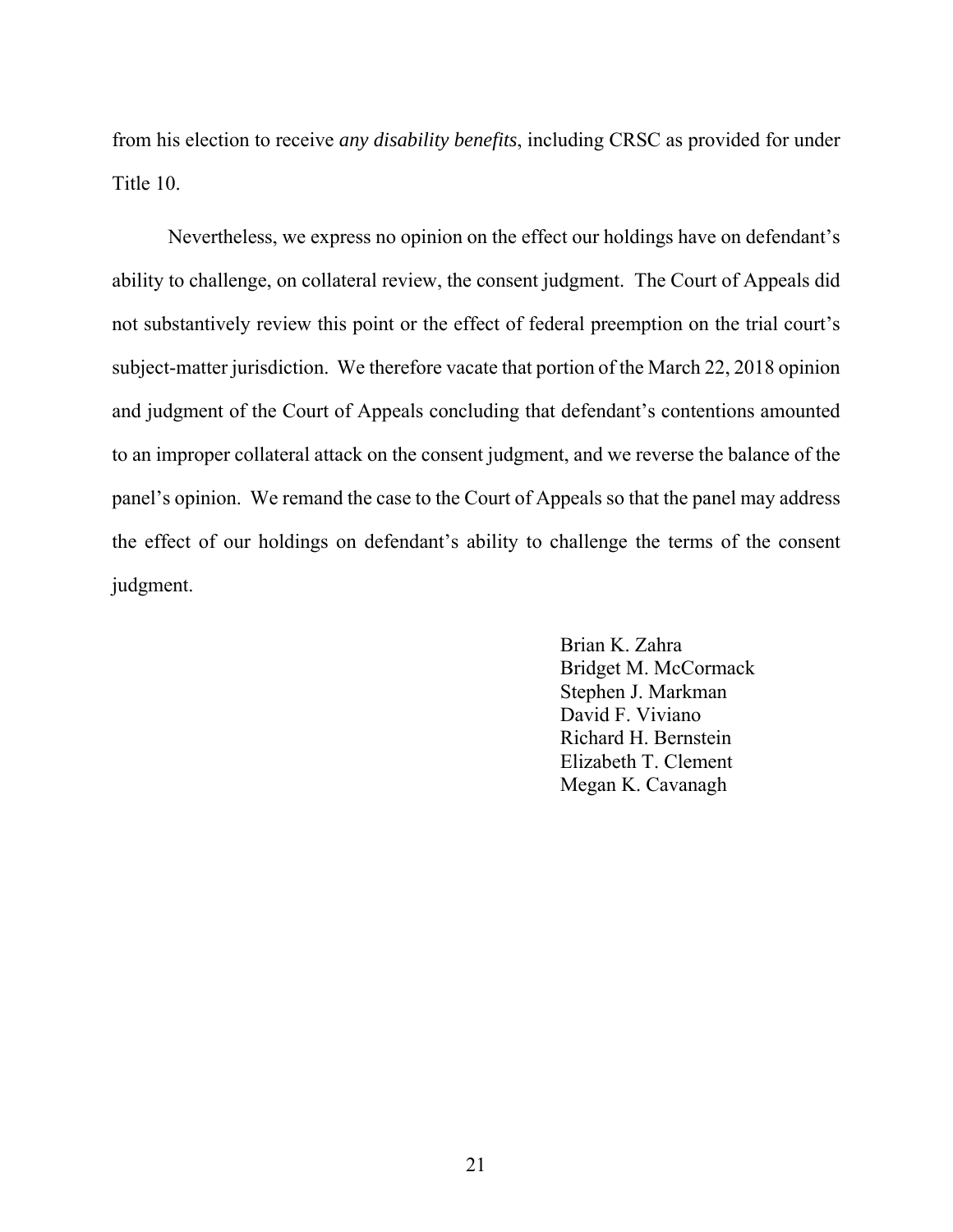## STATE OF MICHIGAN

## SUPREME COURT

#### DEBORAH LYNN FOSTER,

 Plaintiff/Counterdefendant-Appellee,

 $\overline{a}$ 

v No. 157705

RAY JAMES FOSTER,

 Defendant/Counterplaintiff-Appellant.

VIVIANO, J. (*concurring*).

I concur fully in the reasoning of the majority opinion and its holding that the trial court was preempted under federal law from including the offset provision on which plaintiff relies in the consent judgment of divorce.<sup>1</sup> I also agree with the majority's decision to remand this case to the Court of Appeals so that it may consider whether defendant may challenge this provision of the consent judgment on collateral review. I write separately to more fully address questions that will arise on remand and that are, in my view, inadequately developed by the parties' briefs.

<sup>&</sup>lt;sup>1</sup> I believe a more precise way to state the Court's holding is that MCL 552.18, the statute that provides the trial court's authority to divide pension, annuity, or retirement benefits as part of the marital estate in a divorce judgment, is preempted by federal law to the extent it otherwise permits division of the type of veterans' and military disability benefits at issue in this case.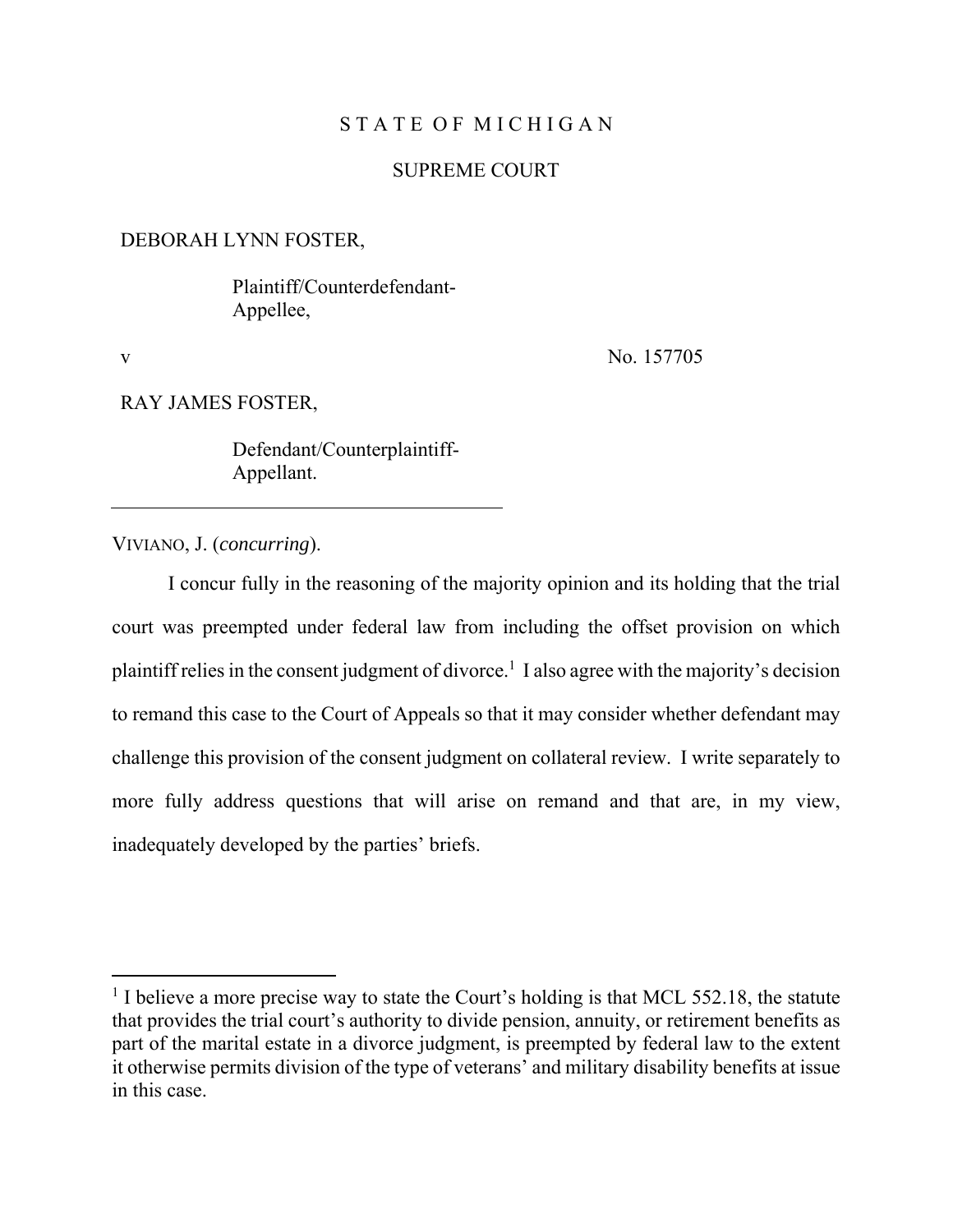# I. THE PARTIES' DIVORCE JUDGMENT IS FINAL AND MAY NOT BE MODIFIED UNLESS THE FAMILY COURT DID NOT HAVE SUBJECT-MATTER JURISDICTION OVER THE PARTIES' DIVORCE ACTION

Although some portions of a divorce judgment are subject to modification, such as alimony or child support, the property-settlement provisions of a divorce judgment "are final and, as a general rule, cannot be modified." *Colestock v Colestock*, 135 Mich App 393, 397; 354 NW2d 354 (1984), citing *Boucher v Boucher*, 34 Mich App 213; 191 NW2d 85 (1971). Thus, "[a] judgment of divorce dividing marital property is res judicata and not subject to collateral attack, even if the judgment may have been wrong or rested on a subsequently overruled legal principle." *Colestock*, 135 Mich App at 397-398, citing *McGinn v McGinn*, 126 Mich App 689; 337 NW2d 632 (1983).

In *Buczkowski v Buczkowski*, 351 Mich 216, 222-223; 88 NW2d 416 (1958), this Court examined whether a spouse could move to vacate a separate-maintenance decree when the moving spouse did not appeal the decree, had already accepted money under the settlement, and waited four years after entry of the decree to assert defects with it. The sole challenge to the decree was that the court lacked jurisdiction to enter it because it contained a legally invalid provision. *Id*. at 220-221. The Court declined to vacate the decree, explaining as follows:

We are cited to no authority to support this contention and it is manifestly in error. The court had jurisdiction of the parties and it had jurisdiction of the subject matter of the suit, that is, support and maintenance. Having such jurisdiction it also had jurisdiction to make an error if, indeed, it did. . . .

The failure to distinguish between "the erroneous exercise of jurisdiction" and "the want of jurisdiction" is a fruitful source of confusion and errancy of decision. In the first case the errors of the trial court can only be corrected by appeal or writ of error. In the last case its judgments are void, and may be assailed by indirect as well as direct attack. \* \* \* The judgment of a court of general jurisdiction, with the parties before it, and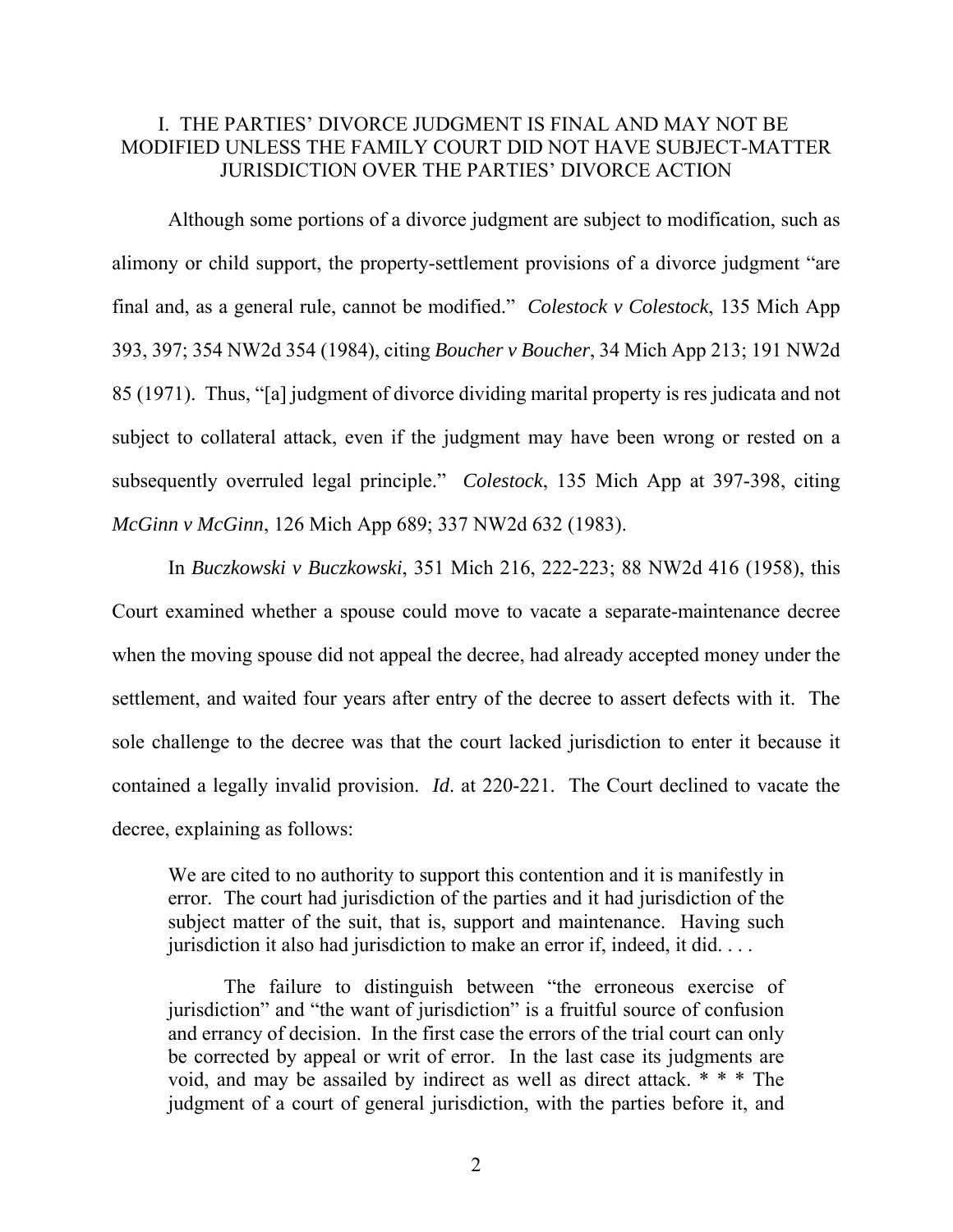with power to grant or refuse relief in the case presented, though (the judgment is) contrary to law as expressed in the decisions of the supreme court or the terms of a statute, is at most only an erroneous exercise of jurisdiction, and as such is impregnable to an assault in a collateral proceeding.

The loose practice has grown up, even in some opinions, of saying that a court had no "jurisdiction" to take certain legal action when what is actually meant is that the court had no legal "right" to take the action, that it was in error. If the loose meaning were correct it would reduce the doctrine of *res judicata* to a shambles and provoke endless litigation, since any decree or judgment of an erring tribunal would be a mere nullity. It must constantly be borne in mind, as we have pointed out in *Jackson City Bank & Trust Co v Fredrick*, 271 Mich 538, 544[; 260 NW 908 (1935)], that:

There is a wide difference between a want of jurisdiction, in which case the court has no power to adjudicate at all, and a mistake in the exercise of undoubted jurisdiction, in which case the action of the trial court is not void although it may be subject to direct attack on appeal. This fundamental distinction runs through all the cases.

[*Buczkowski*, 351 Mich at 221-222 (cleaned up).]

We have often cited *Jackson City Bank* for this proposition, including most recently

last term in *In re Ferranti*, 504 Mich 1, 22; 934 NW2d 610 (2019), in which we quoted the

very next paragraph from that case:

"[W]hen there is a want of jurisdiction over the parties, or the subject-matter, no matter what formalities may have been taken by the trial court, the action thereof is void because of its want of jurisdiction, and consequently its proceedings may be questioned collaterally as well as directly. They are of no more value than as though they did not exist. But in cases where the court has undoubted jurisdiction of the subject matter, and of the parties, the action of the trial court, though involving an erroneous exercise of jurisdiction, which might be taken advantage of by direct appeal, or by direct attack, yet the judgment or decree is not void though it might be set aside for the irregular or erroneous exercise of jurisdiction if appealed from. It may not be called in question collaterally." [*Ferranti*, 504 Mich at 22, quoting *Jackson City Bank*, 271 Mich at 544-545.]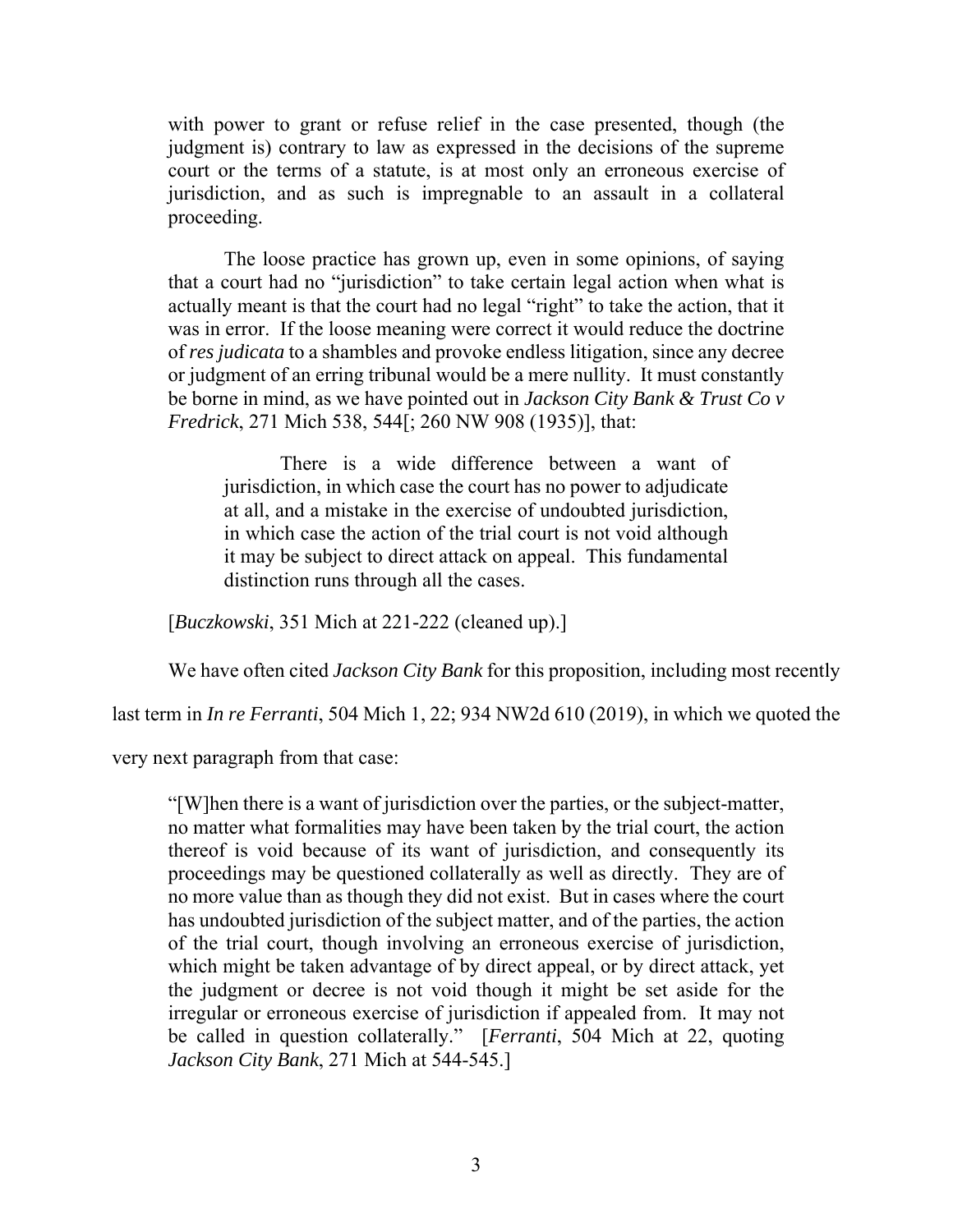In *McGinn*, a case also involving military pensions, the Court of Appeals explained the importance of finality in the context of divorce judgments:

Public policy demands finality of litigation in the area of family law to preserve surviving family structure. To permit divorce judgments which have long since become final to be reopened so as to award military pensions to the husband as his separate property would flaunt the rule of res judicata and upset settled property distributions upon which parties have planned their lives. The consequences would be devastating, not only from the standpoint of the litigants, but also in terms of the work load of the courts. [*McGinn*, 126 Mich App at 693 (citation omitted).]

As defendant appears to concede, these finality concerns are certainly implicated in this case because defendant's assertion of federal preemption as a defense to a contempt proceeding brought to enforce the offset provision in the parties' divorce judgment is a collateral attack on a final judgment. See generally *Kirby v Mich High Sch Athletic Ass'n*, 459 Mich 23, 40; 585 NW2d 290 (1998) (noting that "[a] party must obey an order entered by a court with proper jurisdiction, even if the order is clearly incorrect, or the party must face the risk of being held in contempt").

Therefore, in order to modify his divorce judgment in this collateral proceeding, defendant must establish that the type of federal preemption at issue deprives state courts of subject-matter jurisdiction. See *Hillsdale Co Senior Servs, Inc v Hillsdale Co*, 494 Mich 46, 51 n 3; 832 NW2d 728 (2013) ("[T]he [l]ack of jurisdiction of the subject matter may be raised at any time and the parties to an action cannot confer jurisdiction by their conduct or action nor can they waive the defense by not raising it.") (quotation marks and citation omitted). But instead of focusing his analysis on whether the federal statutes governing veterans' and military disability benefits deprive the state courts of subject-matter jurisdiction, defendant makes the sweeping assertion that all types of federal preemption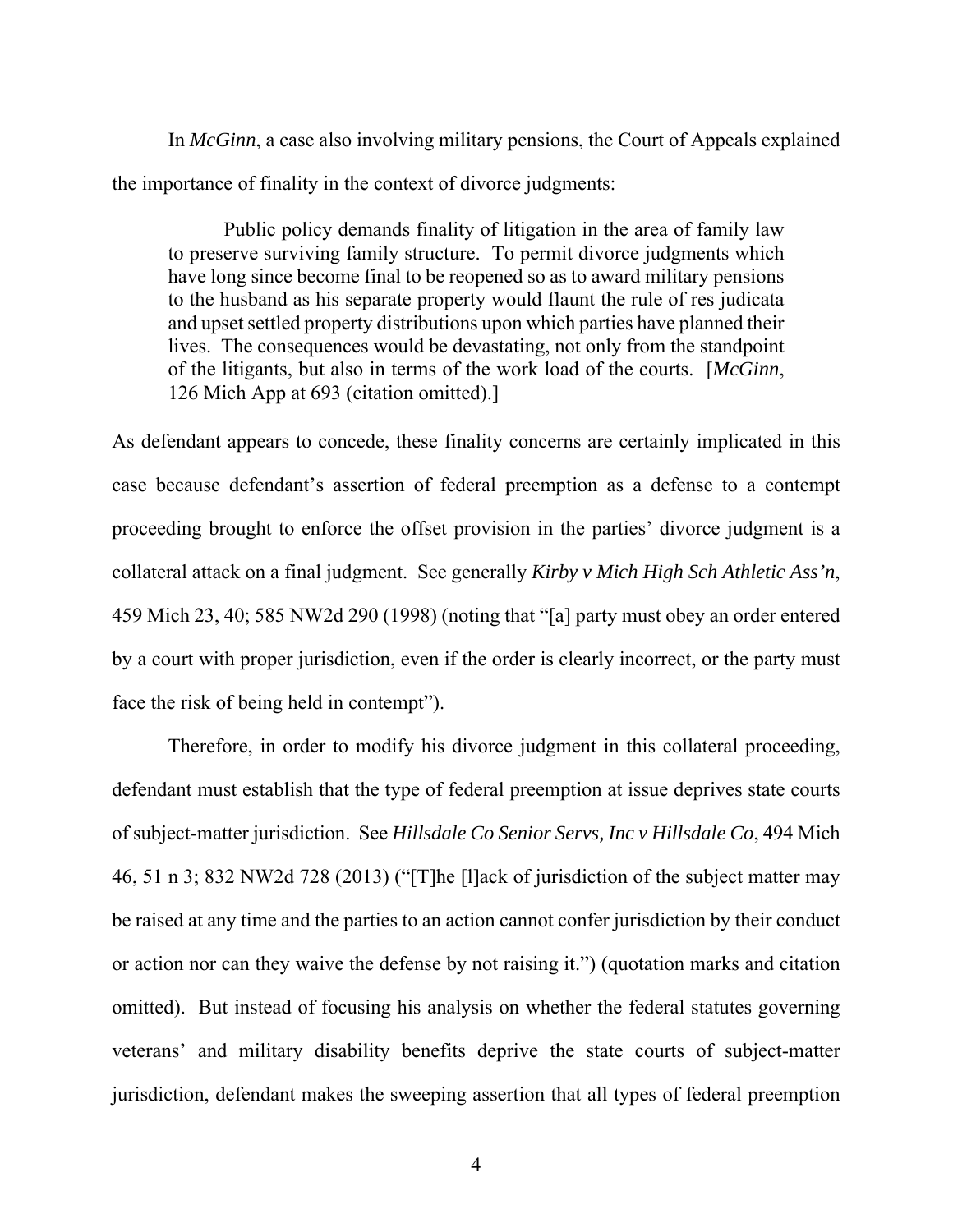deprive state courts of subject-matter jurisdiction.2 Although I believe defendant's assertion is demonstrably incorrect, some of our precedents do appear at first glance to support it. And, as defendant acknowledges, the issue could also have implications far beyond this case if the entire spectrum of federal-preemption claims could potentially be raised to mount collateral attacks on final judgments in myriad types of cases. See Defendant's Brief on Appeal (February 27, 2019) at 6 ("There should be no doubt that an order . . . preempted by federal law is void and may be attacked, challenged, and nullified at any time, even on appeal, indeed, even after the time for appeal has passed."). Therefore, before addressing the precise legal issue in this case, I will first explain why defendant's assertion that all types of federal preemption deprive state courts of subject-matter jurisdiction is wrong as a matter of law.

# II. CONTRARY TO DEFENDANT'S SWEEPING ASSERTION, NOT ALL TYPES OF FEDERAL PREEMPTION DEPRIVE STATE COURTS OF SUBJECT-MATTER **JURISDICTION**

The law in this area has been aptly summarized as follows:

<sup>2</sup> See Defendant's Brief on Appeal (February 27, 2019) at 2 ("As a *prima facie*  jurisdictional matter, this Court has long held where federal law preempts state law, as it absolutely does in this case, the courts of this state lack subject matter jurisdiction to enter an order contrary to the prevailing federal rule."); *id*. ("Where subject-matter jurisdiction is lacking due to federal preemption, any judgments and orders entered in contravention of the prevailing federal law are void and subject to collateral attack, notwithstanding consent of the parties or the length of time that has passed since such judgments or orders were entered."); *id*. at 33 ("Where federal pre-emption applies to bar a state court's actions, a reviewing court must address the preemptive effect of the federal law on the lower court's jurisdiction because state courts do not have subject matter jurisdiction to enter orders contrary to the federal mandate."); *id*. ("A state court that rules incorrectly on a matter preempted by federal law acts in excess of its jurisdiction. Such rulings, and the judgments they spring from, are *void ab initio* and exposed to collateral attack.").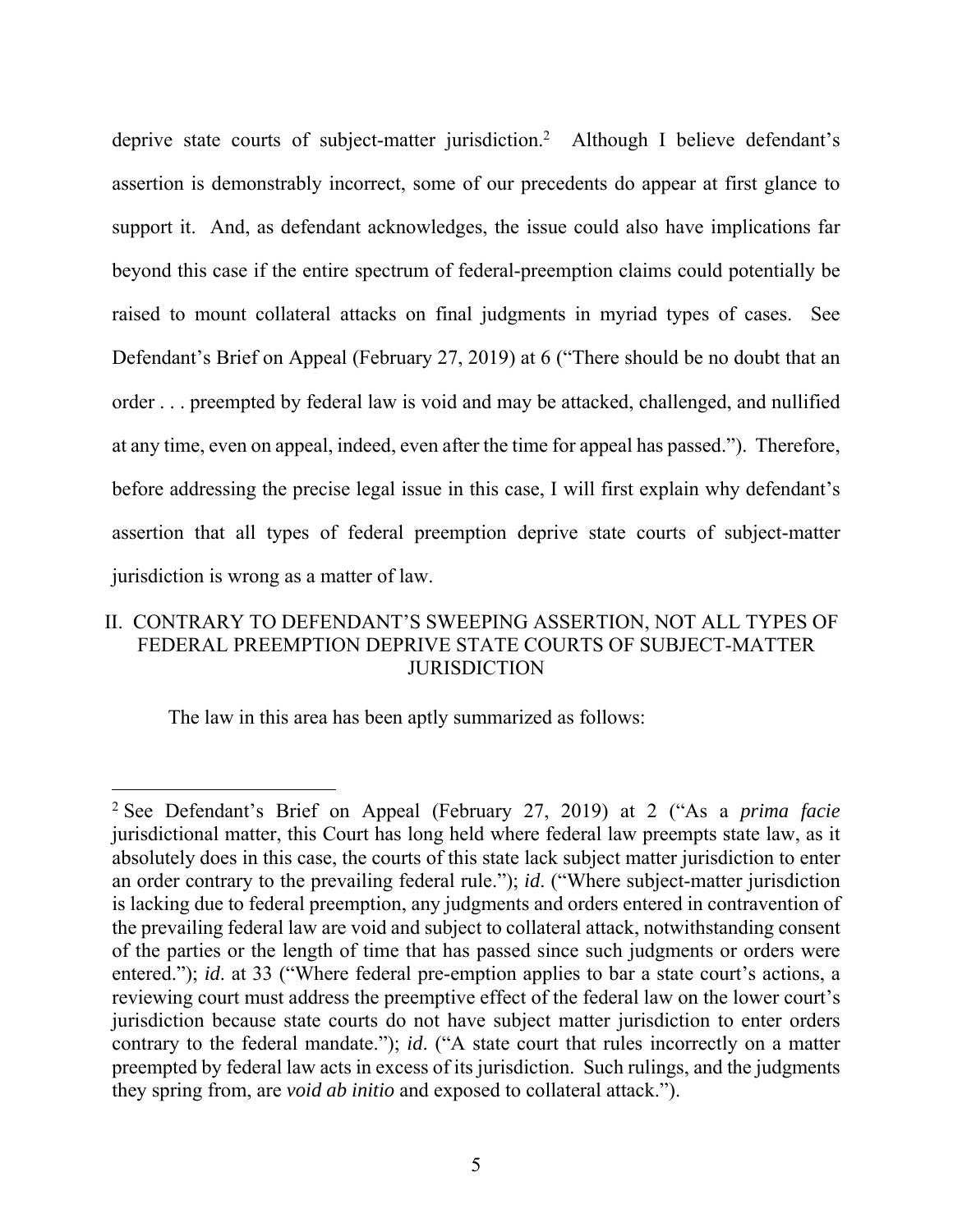State courts have subject-matter jurisdiction over federal preemption defenses. The preemption doctrine does not deprive state courts of subject matter jurisdiction over claims involving federal preemption unless Congress has given exclusive jurisdiction to a federal forum.

Accordingly, where state and federal courts have concurrent jurisdiction over a federal cause of action, and a state proceeding on such cause of action presents a federal preemption issue, the proper course is to seek resolution of that issue by the state court. Similarly, there are some cases in which a state law cause of action is preempted by federal law, but only a state court has jurisdiction to so rule. A finding of preemption will generally not remove the case from the jurisdiction of the state court but will only alter the law applied by that court. [21 CJS Courts,  $\S 272$  (emphasis added; citations omitted).]

It is well settled that "[s]tate courts are adequate forums for the vindication of federal rights." See *Burt v Titlow*, 571 US 12, 19; 134 S Ct 10; 187 L Ed 2d 348 (2013). See *id*. ("The States possess sovereignty concurrent with that of the Federal Government, subject only to limitations imposed by the Supremacy Clause. Under this system of dual sovereignty, we have consistently held that state courts have inherent authority, and are thus presumptively competent, to adjudicate claims arising under the laws of the United States.") (cleaned up). See also *Office Planning Group, Inc v Baraga-Houghton-Keweenaw Child Dev Bd*, 472 Mich 479, 493; 697 NW2d 871 (2005) ("It has long been established that, so long as Congress has not provided for exclusive federal-court jurisdiction, state courts may exercise subject-matter jurisdiction over federal-law claims whenever, by their own constitution, they are competent to take it. State courts possess sovereignty concurrent with that of the federal government, subject only to limitations imposed by the Supremacy Clause. Thus, state courts are presumptively competent to assume jurisdiction over a cause of action arising under federal law. If concurrent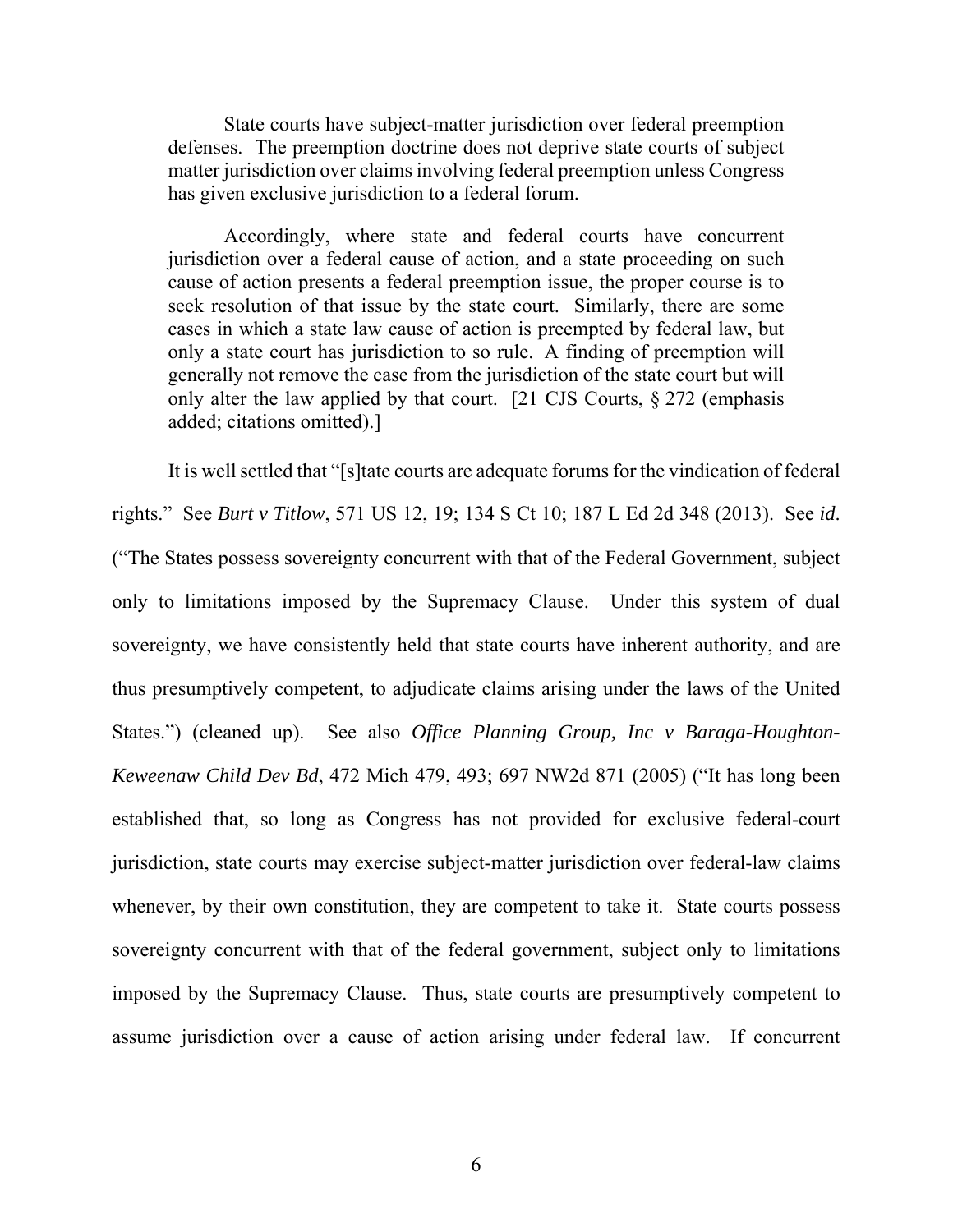jurisdiction otherwise exists, subject-matter jurisdiction over a federal-law claim is governed by state law.") (cleaned up).

Notably, these same principles apply when federal courts are analyzing whether a preemption claim deprives the federal courts of subject-matter jurisdiction. In *Violette v Smith & Nephew Dyonics, Inc*, 62 F3d 8, 11 (CA 1, 1995), cert den 517 US 1167 (1996), the defendant argued for the first time on appeal that the plaintiff's state-law productsliability claims were preempted by certain provisions of a federal statute. Relying upon *Int'l Longshoremen's Ass'n, AFL-CIO v Davis*, 476 US 380; 106 S Ct 1904; 90 L Ed 2d 389 (1986), the defendant argued that "preemption is a jurisdictional matter which cannot be waived and may be raised at any time." *Violette*, 62 F3d at 11. Distinguishing between "choice-of-forum" and "choice-of-law" preemption, the federal court explained:

[W]here Congress has designated another forum for the resolution of a certain class of disputes, such as the National Labor Relations Board in *Davis*, such designation deprives the courts of jurisdiction to decide those cases. Where, however, the question is whether state tort or federal statutory law controls, preemption is not jurisdictional and is subject to the ordinary rules of appellate adjudication, including timely presentment and waiver. [*Id.* at 11-12 (citation omitted).]

Since the type of preemption at issue in *Violette* presented a "choice-of-law" question, it was "not . . . jurisdictional, and was waived when not presented in the district court." *Id*. at 12.

Our Court of Appeals correctly explained the two-part preemption inquiry as follows:

Where preemption exists, . . . state courts will not always be prevented from acting. A litigant may still enforce rights pursuant to the Federal law in state courts unless the Constitution or Congress has, expressly or impliedly, given a Federal court exclusive jurisdiction over the subject matter. *Mondou v New*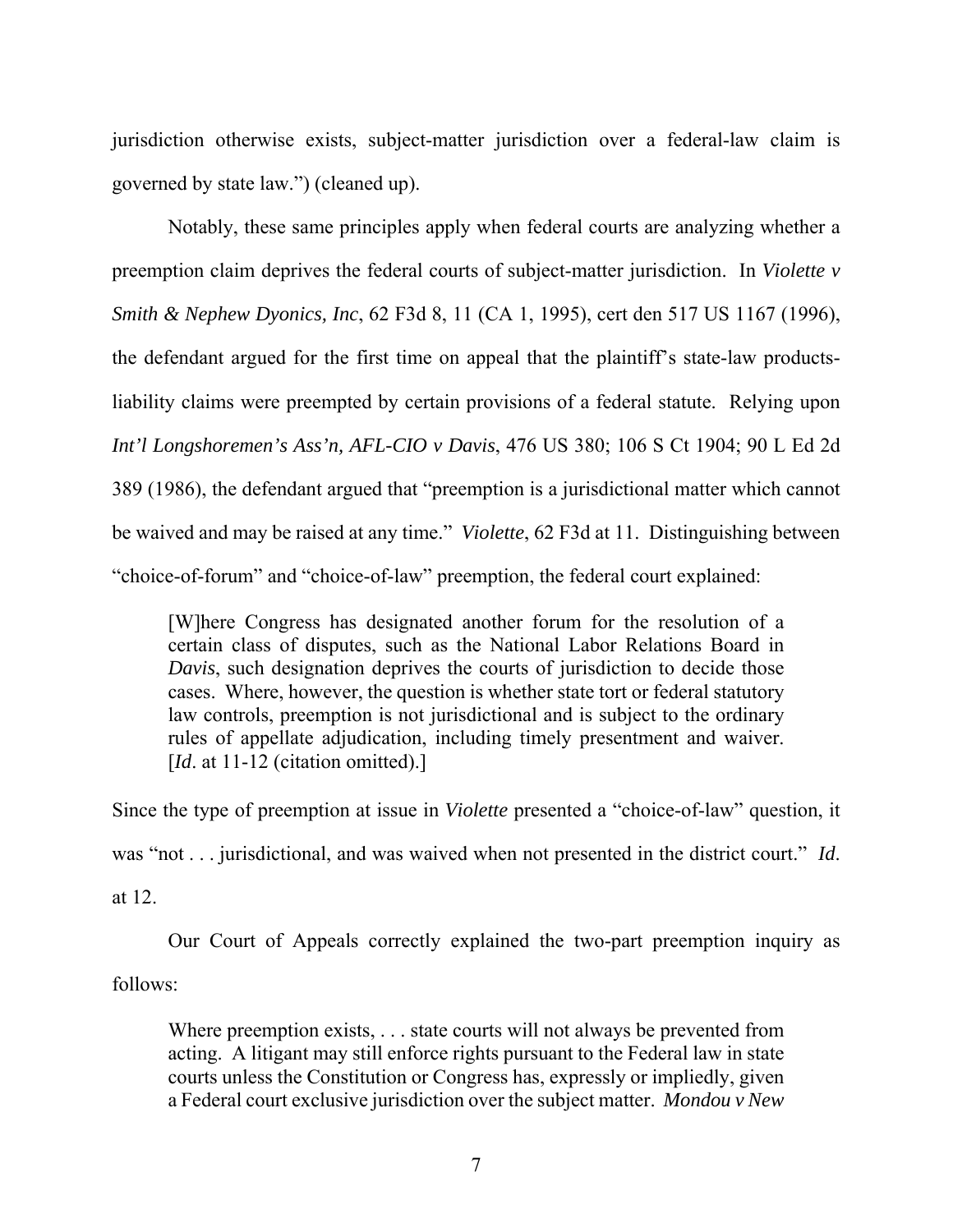*York, N H & H R Co*, 223 US 1; 32 S Ct 169; 56 L Ed 327 (1912); *Claflin v Houseman*, 93 US 130; 23 L Ed 833 (1876). See Hart and Wechsler, *The Federal Courts and The Federal System* (2d ed), pp 427-438. Thus, we must determine whether Congress has preempted states from legislating or regulating the subject matter of the instant case, and, if it has, whether it has also vested exclusive jurisdiction of that subject matter in the Federal court system. [*Marshall v Consumers Power Co*, 65 Mich App 237, 244-245; 237 NW2d 266 (1976).]

Defendant cites *Henry v Laborers' Local 1191*, 495 Mich 260; 848 NW2d 130 (2014), for the proposition that federal preemption deprives state courts of subject-matter jurisdiction. In *Henry*, after observing that the defendants first raised the issue of preemption in the Court of Appeals, we stated that "preemption is a question of subjectmatter jurisdiction" and that, "[a]s such, this Court must consider it." *Id*. at 287 n 82. Although our statement that "preemption is a question of subject-matter jurisdiction" was made without qualification, the above statements were supported by the following quotation from *Davis*, 476 US at 393: "A claim of *Garmon* pre-emption is a claim that the state court has no power to adjudicate the subject matter of the case, and when a claim of *Garmon* pre-emption is raised, it must be considered and resolved by the state court." Thus, our assertion was made in the context of *Garmon* preemption and was indisputably correct in that context since Congress has established an exclusive federal forum, the National Labor Relations Board, to adjudicate certain claims under the National Labor Relations Act (NLRA).<sup>3</sup> And, even if the Court purported to make such a broad holding, it would be

<sup>&</sup>lt;sup>3</sup> The term "*Garmon* preemption" was coined after the United States Supreme Court's decision in *San Diego Bldg Trades Council v Garmon*, 359 US 236; 79 S Ct 773; 3 L Ed 2d 775 (1959). See *id*. at 245 ("When an activity is arguably subject to § 7 or § 8 of the [NLRA], the States as well as the federal courts must defer to the exclusive competence of the National Labor Relations Board if the danger of state interference with national policy is to be averted."). Our Court and the Court of Appeals have found preemption under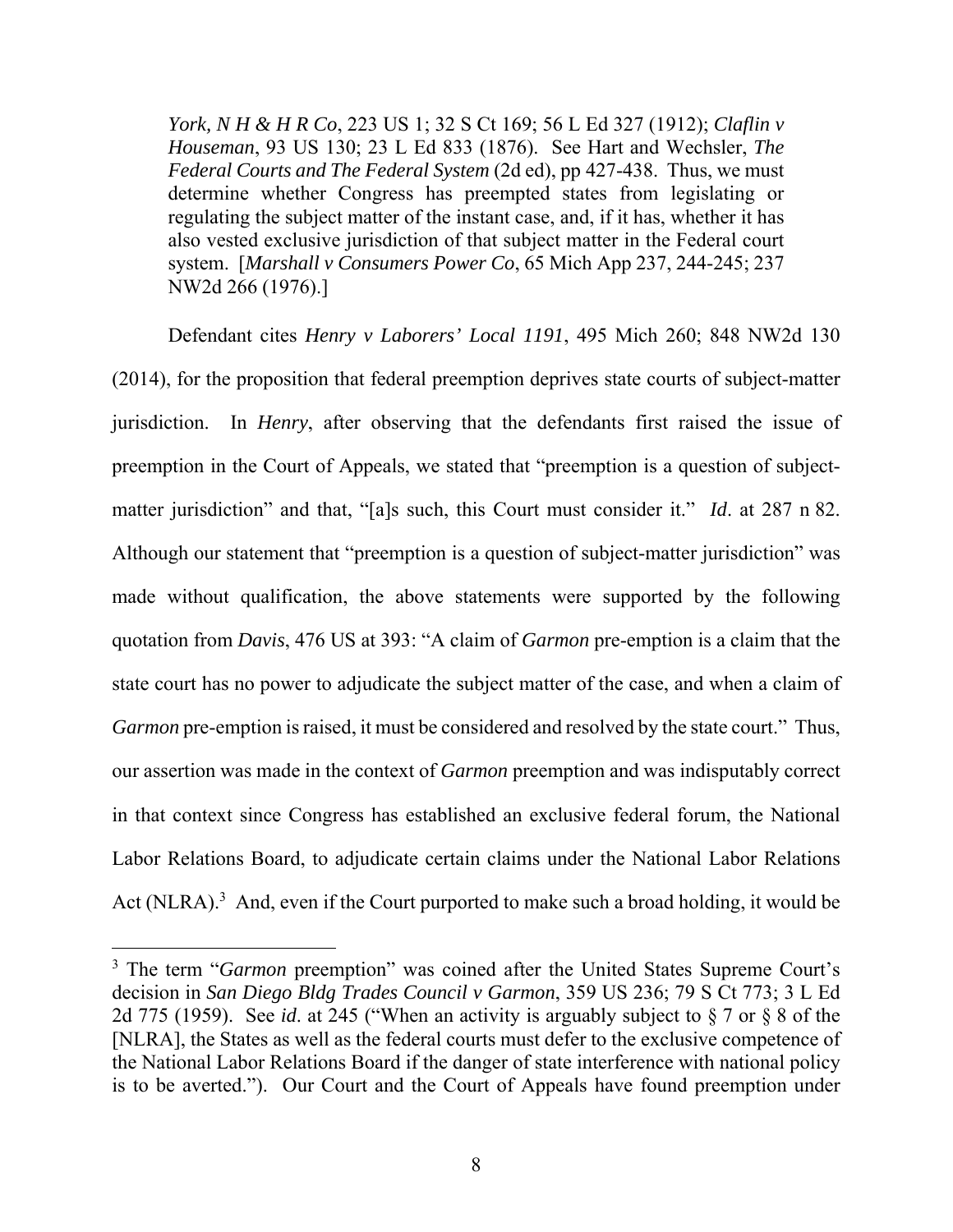dicta since it was "not necessarily involved nor essential to determination of the case . . . ." See *Wold Architects & Engineers v Strat*, 474 Mich 223, 232 n 3; 713 NW2d 750 (2006) (quotation marks and citation omitted). For these reasons, I do not believe that *Henry* may properly be read as supporting defendant's sweeping assertion that all types of preemption deprive the state courts of subject-matter jurisdiction.<sup>4</sup>

Defendant also cites *Ryan v Brunswick Corp*, 454 Mich 20, 40; 557 NW2d 541 (1997), in which after finding that plaintiff's common-law products-liability claims were preempted under the Federal Boat Safety Act (FBSA), 46 USC 4301 *et seq*., this Court

*Garmon* in a number of cases. See, e.g., *Henry*, 495 Mich 260; *Bebensee v Ross Pierce Electric Corp*, 400 Mich 233; 253 NW2d 633 (1977); *Calabrese v Tendercare of Mich, Inc*, 262 Mich App 256, 266; 685 NW2d 313 (2004); *Sargent v Browning-Ferris Indus*, 167 Mich App 29, 33-36; 421 NW2d 563 (1988); *Bescoe v Laborers' Union Local No 334*, 98 Mich App 389, 395-409; 295 NW2d 892 (1980). See also *Town & Country Motors, Inc v Local Union No 328*, 355 Mich 26; 94 NW2d 442 (1959) (holding before *Garmon* was decided that the circuit court had no jurisdiction over the case because the NLRA preempted the area of labor law at issue).

<sup>4</sup> The same analysis applies to other "choice-of-forum" federal-preemption cases. In *Ass'n of Businesses Advocating Tariff Equity v Pub Serv Comm*, 192 Mich App 19, 24; 480 NW2d 585 (1992), the Court of Appeals held that "the issue of federal preemption is one of jurisdiction, and questions of subject-matter jurisdiction can be raised at any time, even if not raised before the appeal is taken." (Citation omitted.) However, as in *Henry*, this broad assertion was made in the context of a choice-of-forum preemption question, i.e., whether the Public Service Commission lacked jurisdiction to disallow recovery of costs approved by the Federal Energy Regulatory Commission (FERC) under the Natural Gas Act, 15 USC 717 *et seq.*, which gives exclusive authority to FERC to set interstate natural gas rates. See also *Mississippi Power & Light Co v Mississippi ex rel Moore*, 487 US 354, 377; 108 S Ct 2428; 101 L Ed 2d 322 (1988) (Scalia, J., concurring) ("It is common ground that if FERC has jurisdiction over a subject, the States cannot have jurisdiction over the same subject.").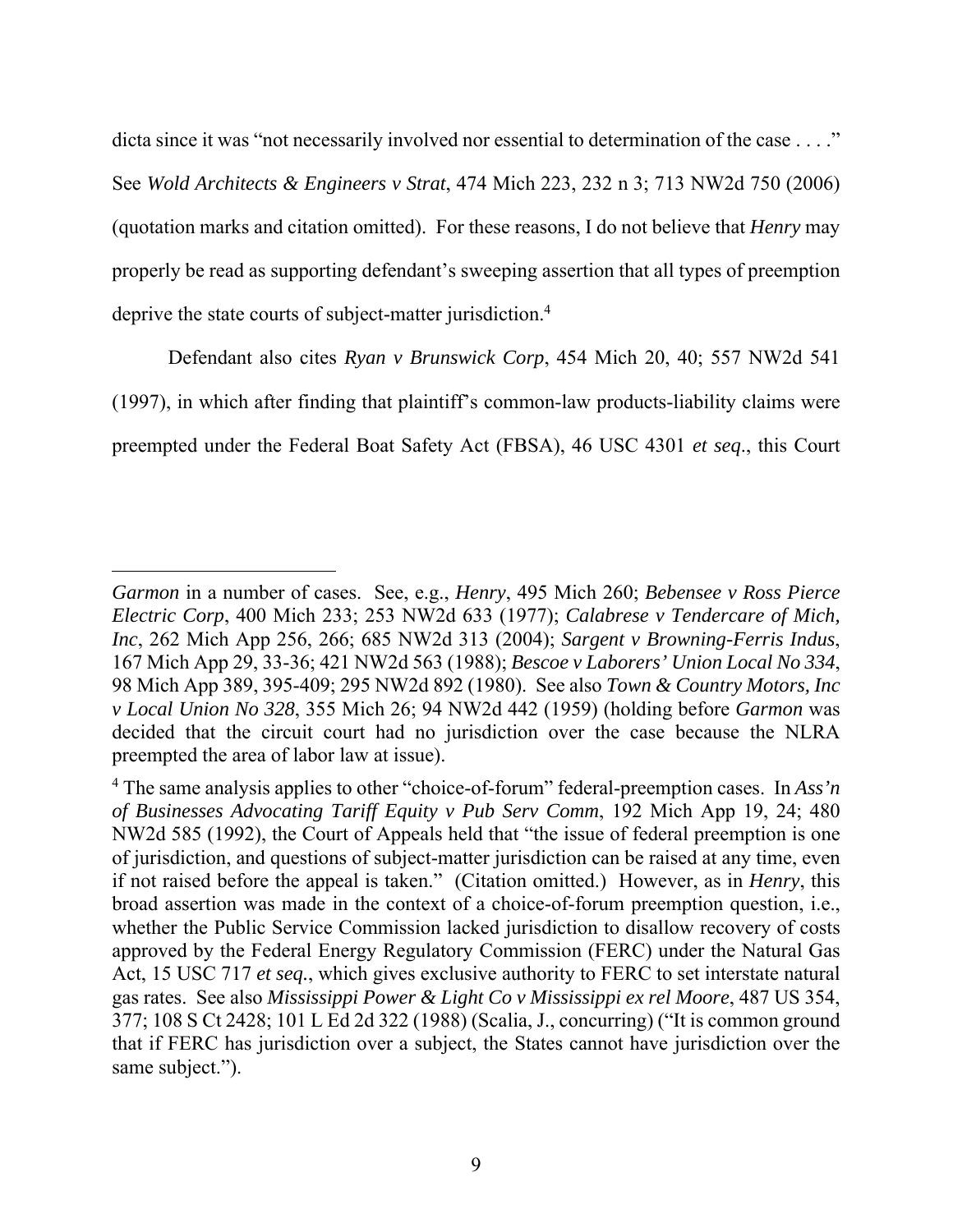held that "summary disposition pursuant to MCR 2.116(C)(4) and (C)(8) was proper."<sup>5</sup> In reciting the applicable legal principles, the Court stated that "[w]here the principles of federal preemption apply, state courts are deprived of subject matter jurisdiction." *Id*. at 27. However, the Court did not cite any authority whatsoever for this assertion. Nor did we address whether Congress had designated a federal forum for resolution of these types of disputes. And, in any event, our preemption holding in *Ryan* was abrogated by *Sprietsma v Mercury Marine*, 537 US 51; 123 S Ct 518; 154 L Ed 2d 466 (2002), which

 $\overline{a}$ 

The Court of Appeals affirmed on both grounds, *Ryan v Brunswick Corp*, 209 Mich App 519, 526; 531 NW2d 793 (1995), and, as mentioned above, so did this Court. Since the referenced court rules provide alternate grounds for summary disposition (under (C)(4) for lack of subject-matter jurisdiction and under (C)(8) for failure to state a claim on which relief can be granted), it is unclear which of these holdings is precedentially binding. The ambiguity in the Court's holding can perhaps best be explained by the fact that the Court did not need to focus on whether the preemption at issue was jurisdictional—for example, to decide if preemption could be raised for the first time on appeal or in a collateral attack on a final judgment. Thus, to the extent that the Court erred by affirming summary disposition under  $(C)(4)$ —which, in the absence of an exclusive federal forum for resolution of claims under the FBSA, seems apparent—it was only a labeling error since dismissal under (C)(8) was the proper way to dispose of the case after finding the type of preemption at issue.

 $<sup>5</sup>$  After finding that the plaintiff's tort claim was preempted by federal law, the trial court</sup> explained its ruling as follows:

<sup>[</sup>T]he Court necessarily lacks jurisdiction to hear this matter and, accordingly, partial summary disposition is appropriate under  $(C)(4)$  for the lack of subject matter jurisdiction, and also as I think correctly argued by the defendant, it fails to state a claim upon which relief can be granted because the failure to equip its product with a propeller guard or to warn of its absence is something that the manufacturer of an outboard or inboard outdrive boat propulsion unit cannot be held liable for. Since that is the case, I grant the defendant's motion for partial summary disposition under both (C)(4) and (C)(8) for those reasons I've indicated. [*Id*. at 22 n 3 (quotation marks omitted).]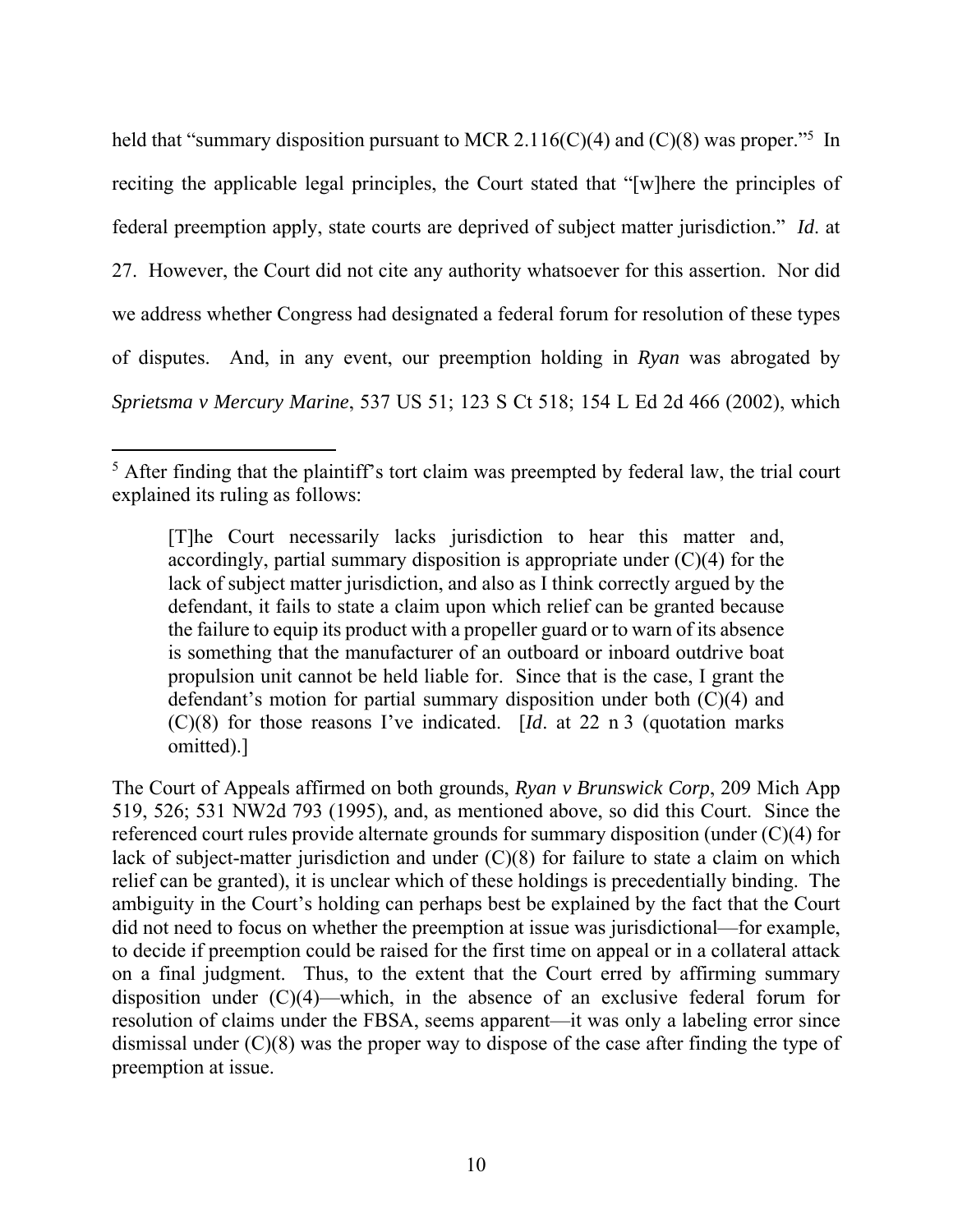held that the FBSA does not expressly or implicitly preempt state common-law claims. In light of the ambiguous nature of our holding (noted above), the lack of authority for it, and its abrogation by the United States Supreme Court, I do not think the jurisdictional assertion in *Ryan* carries much precedential weight.<sup>6</sup> Finally, and perhaps most significantly, such

But in *Packowski v United Food & Commercial Workers Local 951*, 289 Mich App 132; 796 NW2d 94 (2010), citing *Ryan*, the Court of Appeals affirmed the circuit court's order granting summary disposition for defendant under MCR 2.116(C)(4) on the ground that it lacked subject-matter jurisdiction over the claim. In that case, the Court of Appeals determined that the trial court correctly held that it lacked subject-matter jurisdiction over plaintiff's wrongful-discharge claim since it was preempted by the Labor-Management Reporting and Disclosure Act, 29 USC 401 *et seq*. *Id*. at 149. But the Court of Appeals did not ground its holding on a designation by Congress of an alternate federal forum for resolution of these types of disputes. Moreover, it is not entirely clear on which basis the circuit court granted summary disposition, since defendant's motions were brought under MCR 2.116( $C$ )(4), ( $C$ )(8), and ( $C$ )(10), and since on reconsideration, the trial court clarified that "summary disposition of plaintiff's claim had been granted under the substantive-preemption doctrine, not the jurisdictional-preemption doctrine." *Id*. at 138. Finally, although the Court of Appeals noted that *Ryan* had been "overruled in part on other grounds," *id*. at 140, the majority did not discuss whether the broad assertion from *Ryan*  remained good law once its operative preemption holding was abrogated by the United States Supreme Court. Like in *Ryan*, the ambiguity in the Court's holding in *Packowski* is perhaps best thought of as a labeling error since the Court did not need to focus on the issue

 $\overline{a}$  $6$  The broad assertion from  $Ryan$ —that "[w]here the principles of federal preemption apply, state courts are deprived of subject matter jurisdiction"—has been cited on a number of occasions. In two cases, the Court of Appeals cited *Ryan* but found no preemption and thus did not need to apply *Ryan*'s broad assertion. See, e.g., *People v Kanaan*, 278 Mich App 594; 751 NW2d 57 (2008) (holding that 42 USC 1320a-7b does not preempt the Medicaid False Claim Act, MCL 400.601 *et seq*.); *Konynenbelt v Flagstar Bank FSB*, 242 Mich App 21; 617 NW2d 706 (2000) (holding that the plaintiff's state-law claims were not preempted by the Home Owners' Loan Act, 12 USC 1461 *et seq*., or the Depository Institutions Deregulation and Monetary Control Act, 12 USC 1735f-7a). In a third case, the Court of Appeals cited *Ryan* and found preemption but remanded to the trial court for entry of summary disposition in favor of the defendant without specifying whether the dismissal was for lack of subject-matter jurisdiction. See *Martinez v Ford Motor Co*, 224 Mich App 247; 568 NW2d 396 (1997) (holding that the plaintiff's state-law tort claim was preempted by the National Motor Vehicle Safety Act, 15 USC 1381 *et seq*.).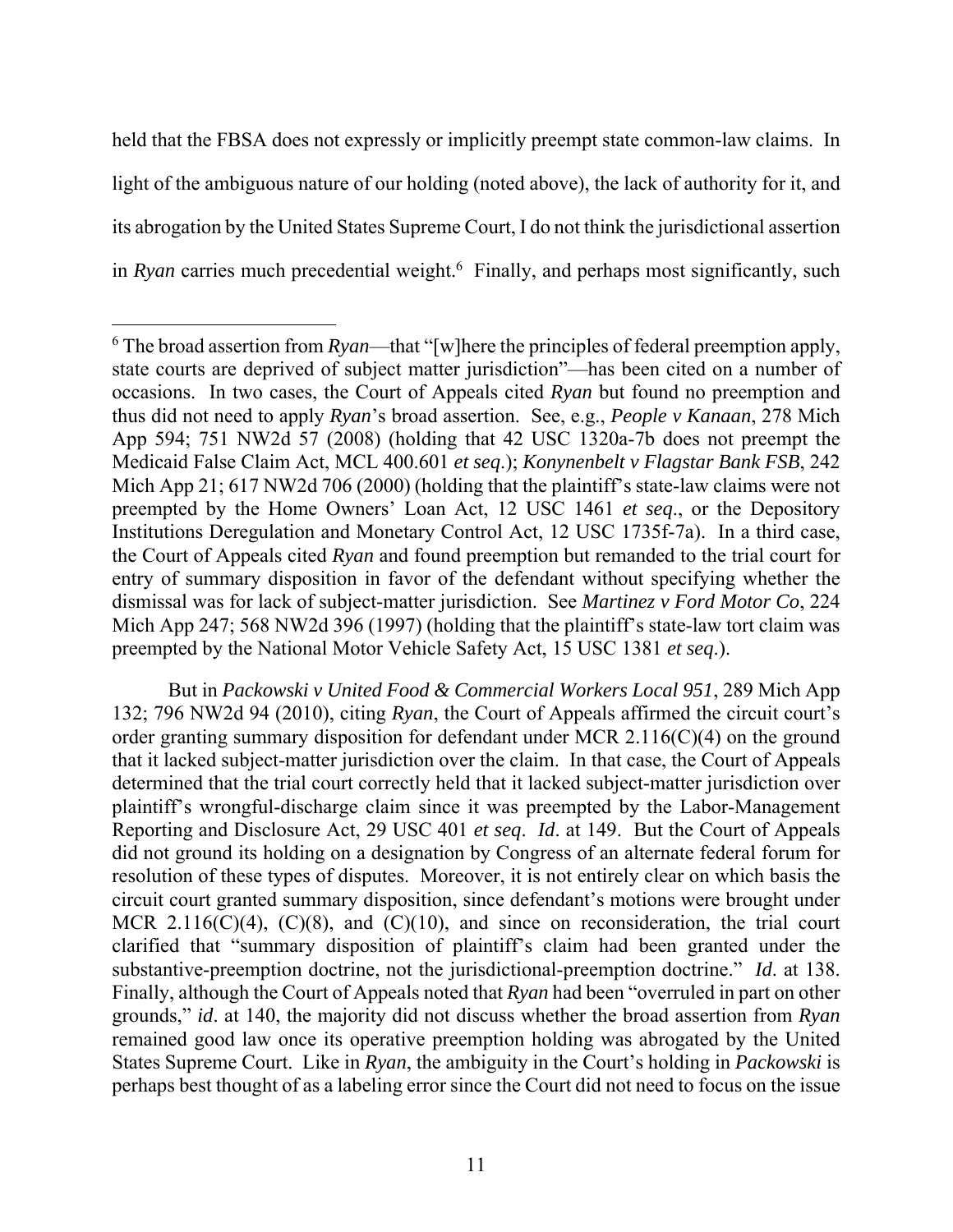a broad reading of this one statement in *Ryan* would conflict with the holding and basic jurisdictional principles set forth in *Office Planning Group* and other cases finding that our state courts have concurrent jurisdiction over certain claims governed by federal law.<sup>7</sup> It would also leave Michigan citizens without any forum to enforce federal laws when Congress has conferred exclusive jurisdiction upon state courts to enforce them.8

Thus, contrary to the sweeping assertions in defendant's brief, not all federal preemption deprives state courts of subject-matter jurisdiction. Instead, state courts are only deprived of jurisdiction when Congress has designated a federal forum for resolution of the class of disputes at issue. Although two of our cases might have caused some confusion on this point, I do not believe that they may fairly be read as supporting the demonstrably incorrect proposition of law for which defendant cites them.

of whether the preemption at issue was jurisdictional—for example, to decide if preemption could be raised for the first time on appeal or in a collateral attack on a final judgment.

<sup>7</sup> See, e.g., *Arbuckle v Gen Motors LLC*, 499 Mich 521, 533-534; 885 NW2d 232 (2016) (holding that since state courts have concurrent jurisdiction over cases involving collectivebargaining agreements under § 301(a) of the Labor Management Relations Act, 29 USC 185(a), a state court had jurisdiction to decide the merits of the case even though  $\S 301$ preempts state substantive law); *Betty v Brooks & Perkins*, 446 Mich 270, 287 n 21; 521 NW2d 518 (1994) (same); *Flanagan v Comau Pico*, 274 Mich App 418, 429-431; 733 NW2d 430 (2007) (same); *Local 495 UAW v Diecast Corp*, 52 Mich App 372, 377-379; 217 NW2d 424 (1974) (same). See also *In re Lager Estate*, 286 Mich App 158, 164; 779 NW2d 310 (2009) (noting that "federal courts generally have subject-matter jurisdiction over ERISA claims" but that state courts have concurrent jurisdiction over claims brought by a beneficiary to recover benefits due under a personal savings plan).

<sup>8</sup> See, e.g., *Wade v Blue*, 369 F3d 407, 410 (CA 4, 2004).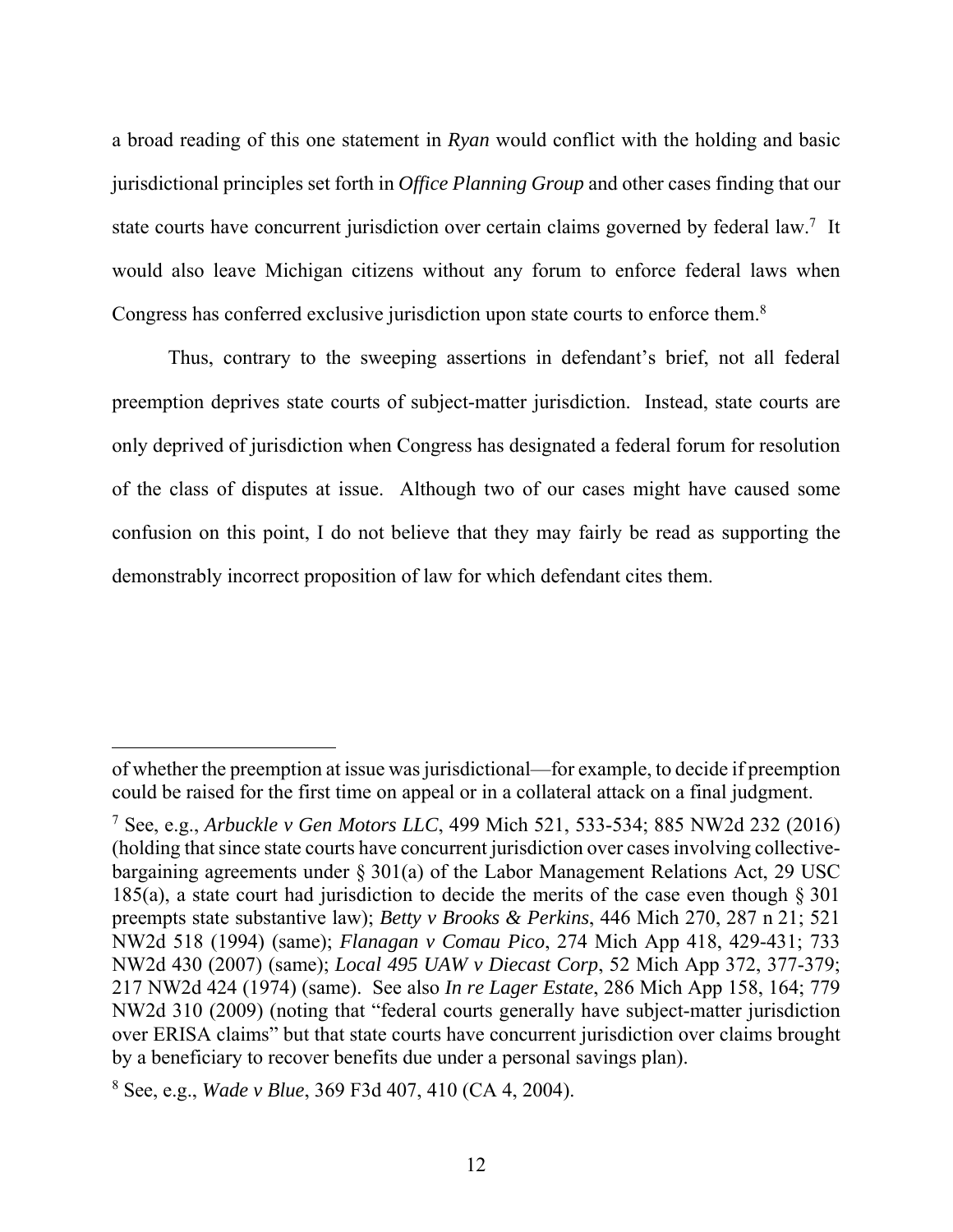# III. FOLLOWING UNITED STATES SUPREME COURT PRECEDENT, A MAJORITY OF OUR SISTER STATE COURTS HAVE HELD THAT FEDERAL LAW DOES NOT DEPRIVE STATE COURTS OF SUBJECT-MATTER JURISDICTION OVER THE TYPE OF VETERANS' AND MILITARY DISABILITY BENEFITS AT ISSUE IN THIS CASE

As the majority notes, in *McCarty v McCarty*, the United States Supreme Court held that "upon the dissolution of a marriage, federal law precludes a state court from dividing military nondisability retired pay pursuant to state community property laws." *McCarty v McCarty*, 453 US 210, 211; 101 S Ct 2728; 69 L Ed 2d 589 (1981). In response, Congress passed the Uniformed Services Former Spouses' Protection Act (USFSPA), 10 USC 1408, which permits state courts to treat veterans' "disposable retired pay" as divisible property during divorce proceedings. 10 USC 1408(c).

In *Mansell v Mansell*, 490 US 581; 109 S Ct 2023; 104 L Ed 2d 675 (1989), the United States Supreme Court addressed whether the USFSPA allows state courts to treat retirement pay waived by a retired service member in order to receive disability benefits as property divisible upon divorce. The Court rejected the civilian spouse's argument that the USFSPA was intended to broadly reject *McCarty* and completely restore to state courts the authority they had prior to *McCarty*. *Id*. at 588, 593-594. Instead, the majority found that the USFSPA only partially superseded *McCarty*, holding that "the Former Spouses' Protection Act does not grant state courts the power to treat as property divisible upon divorce military retirement pay that has been waived to receive veterans' disability benefits." *Id*. at 594-595. Importantly, in a footnote, the *Mansell* Court discussed the state court's application of the doctrine of res judicata:

In a supplemental brief, Mrs. Mansell argues that the doctrine of res judicata should have prevented this pre-*McCarty* property settlement from being reopened. *McCarty v. McCarty*, 453 U.S. 210, 101 S.Ct. 2728, 69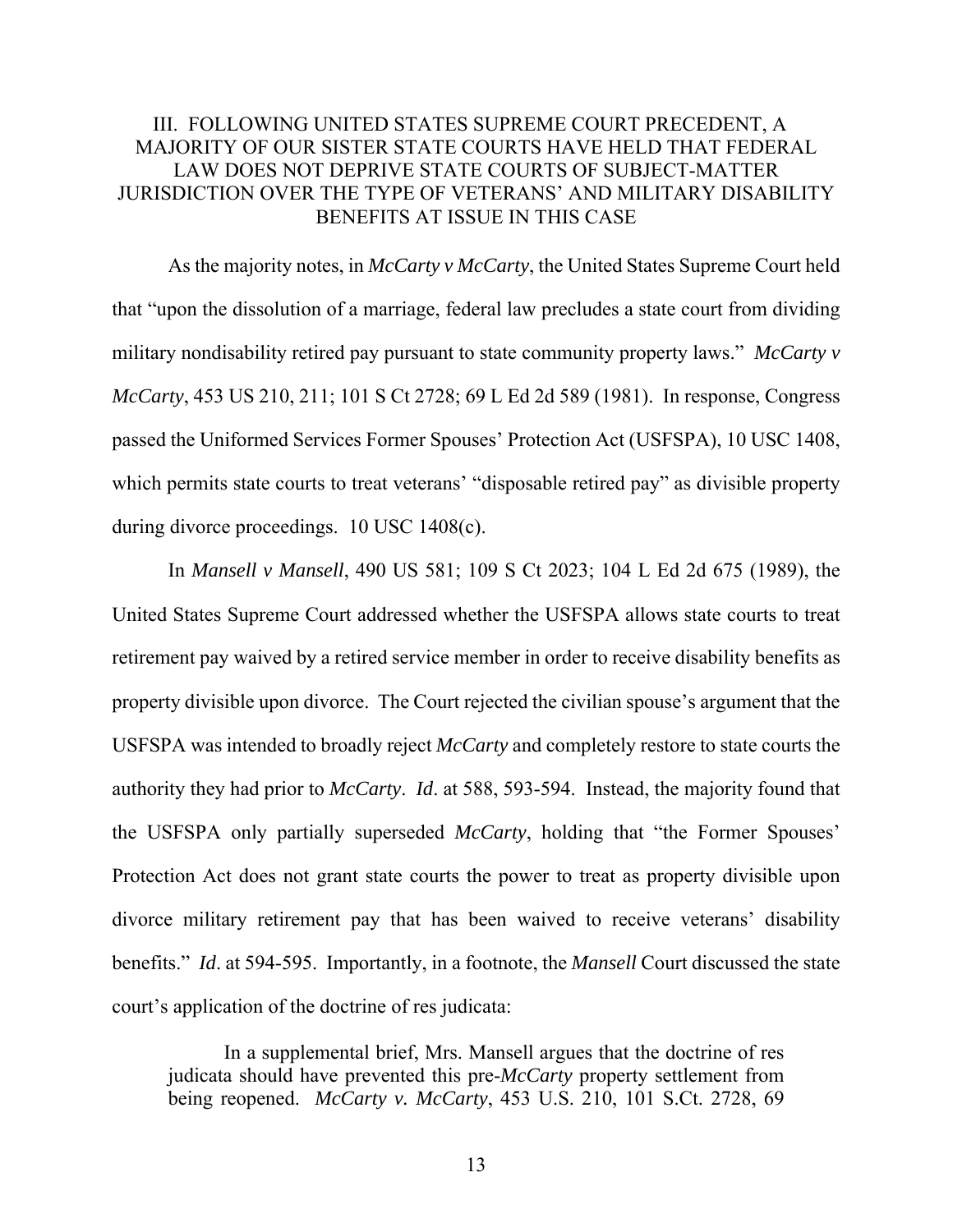L.Ed.2d 589 (1981). The California Court of Appeal, however, decided that it was appropriate, under California law, to reopen the settlement and reach the federal question. 5 Civ. No. F002872 (Jan. 30, 1987). Whether the doctrine of res judicata, as applied in California, should have barred the reopening of pre-*McCarty* settlements is a matter of state law over which we have no jurisdiction. The federal question is therefore properly before us. [*Mansell*, 490 US at 586 n 5.]

On remand in *Mansell*, the California Court of Appeal rejected the veteran spouse's argument that the "judgment was void for want of subject matter jurisdiction." *In re Marriage of Mansell*, 217 Cal App 3d 219, 227; 265 Cal Rptr 227 (1989). The California Court of Appeal characterized the *McCarty* holding as merely "that state courts were bound to apply federal law in determining the character of military pension benefits. There was no divestiture of jurisdiction." *Id*. at 228. The United States Supreme Court subsequently denied the petition for certiorari. *Mansell v Mansell*, 498 US 806 (1990).

One prominent commentator describes the denial of the second petition for certiorari as "one of the most important facts in all of the *Mansell* litigation," explaining as follows:

It shows that footnote 5 in the *Mansell* opinion is more than mere words. The Court did not merely state in the abstract that division of military benefits under state law principles of res judicata was outside the scope of federal appellate jurisdiction; it refused to reverse *or even review on the merits* a state court decision applying those principles. It reached this result even though the net effect of the second California decision was to reach (under a different supporting theory) the exact same end result as the first California decision—a decision which the Supreme Court had reversed in a published decision. Together with footnote 5 in the published opinion, the Court's denial of review is a very strong statement that division of military benefits on a theory of res judicata is not prohibited by federal law.

\* \* \*

If *McCarty* and *Mansell* did involve subject matter jurisdiction, the husband in *Mansell* would have been right; the original order dividing benefits outside the scope of the USFSPA *would* have been void. The Supreme Court's unanimous refusal to hear the case a second time, and its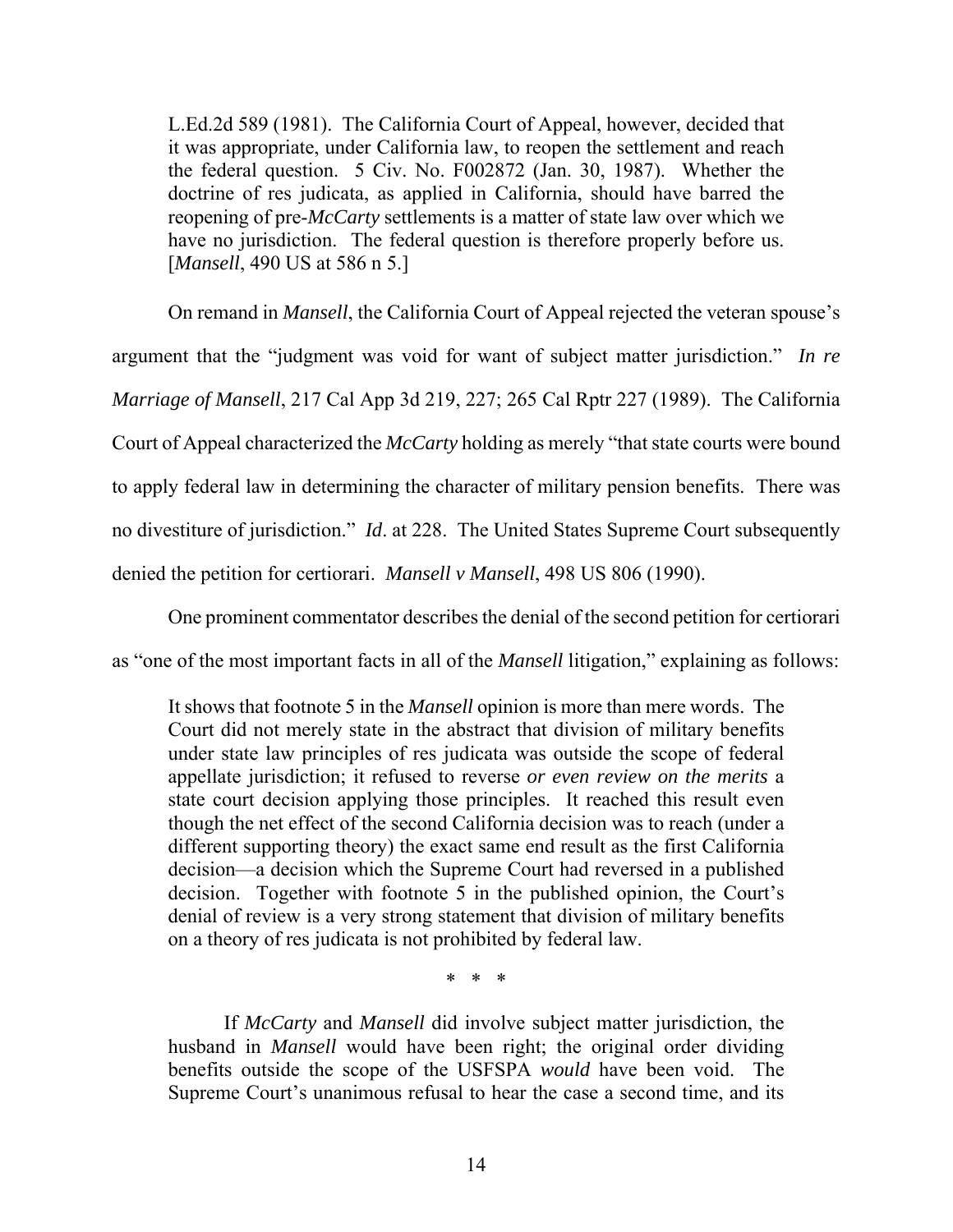sudden acquiescence in a result which it had so recently reversed, combined with the language of footnote 5 of the published opinion, suggest strongly that the Supreme Court agreed with the courts of California. *McCarty* and *Mansell* state a rule of substantive federal law, and not a rule of subject matter jurisdiction. [2 Turner, Equitable Distribution of Property (4th ed), § 6:6, pp 54-55.]<sup>[9]</sup>

Shortly after *McCarty* was decided, the United States Supreme Court was presented with an issue similar to that in the present case. In *In re Marriage of Sheldon*, the California Court of Appeal declined to apply *McCarty* retroactively. *In re Marriage of Sheldon*, 124 Cal App 3d 371, 376-384; 177 Cal Rptr 380 (1981). The military spouse filed a petition for certiorari. See *Sheldon v Sheldon*, 456 US 941 (1982). Specifically, one of the issues raised was:

Does federal preemption of state community property laws regarding division of military retirement pay render state judgments void for lack of subject matter jurisdiction where such judgments were entered after Congress had preempted area of law? [Turner, § 6:6, p 49.]

The United States Supreme Court dismissed the appeal "for want of a substantial federal question." *Sheldon*, 456 US at 941. Unlike denial of a petition for certiorari, "[a] dismissal for want of a substantial federal question is an adjudication on the merits, and it carries the same precedential value as a full opinion." Turner, § 6:6, p 49, citing *Hicks v Miranda*,

<sup>9</sup> See also Turner, *State Court Treatment of Military and Veteran's Disability Benefits: A 2004 Update*, 16 Divorce Litig 76, 80 (2004) ("Because *Mansell* ultimately permitted the division of the benefits at issue, it is clearly wrong to hold, as a few decisions have held, that federal law deprives state courts of subject-matter jurisdiction over veteran's and military disability benefits. *Mansell* is not a rule of subject-matter jurisdiction; rather, it is a rule of substantive law. When no prior order and no prior agreement exists, federal law requires that disability benefits be awarded to the owning spouse, and it preempts any state law to the contrary. When a prior order exists, however, federal law permits state courts to divide military and veteran's disability benefits, as they were actually divided in the *Mansell* litigation.").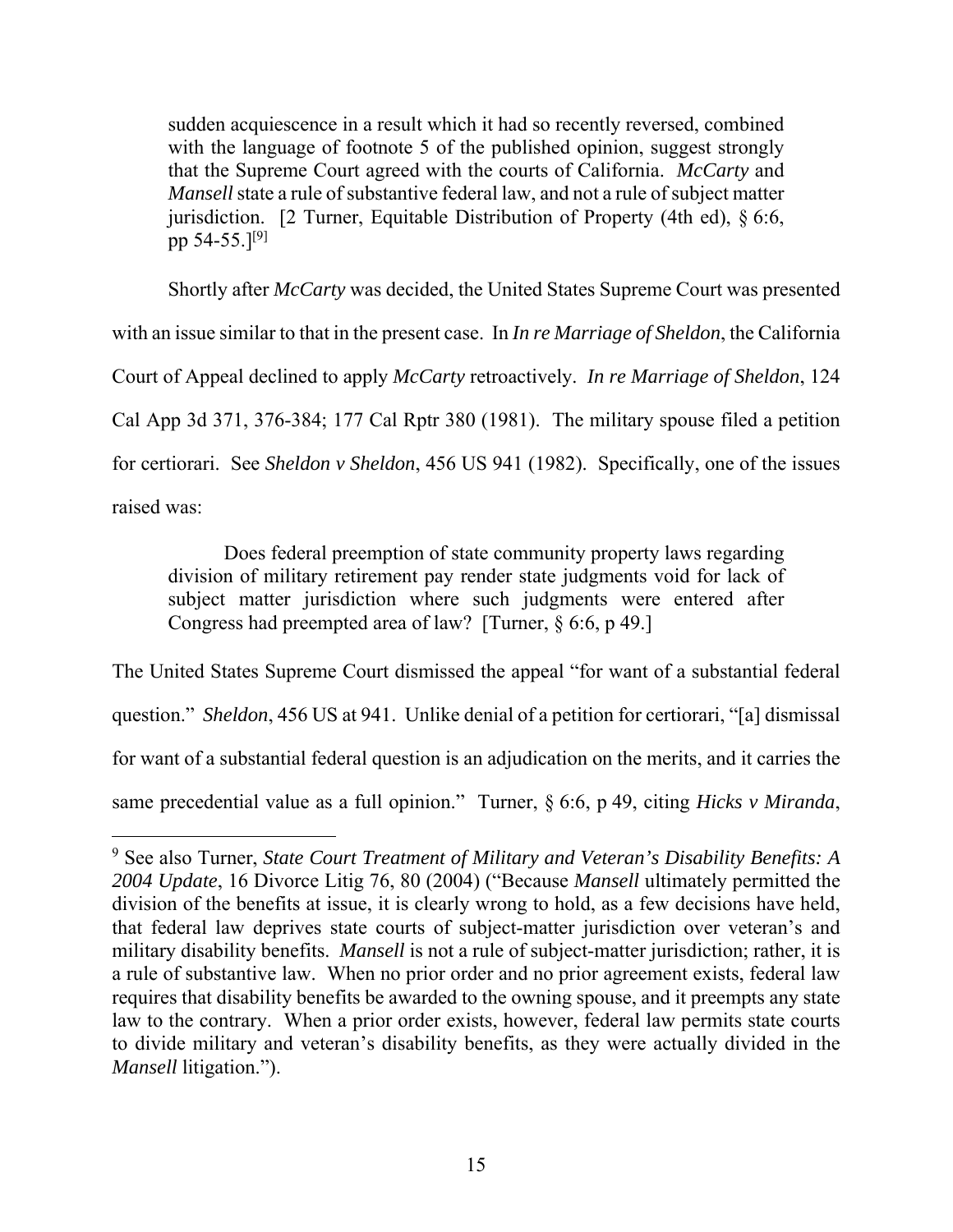422 US 332, 344; 95 S Ct 2281; 45 L Ed 2d 223 (1975) (emphasis omitted).<sup>10</sup> Therefore, according to the author, *Sheldon* "establish[es] that the ruling in *McCarty* does not apply retroactively and that decisions which erroneously divide preempted benefits are not void for lack of subject matter jurisdiction." Turner, § 6:6, p 49 (emphasis omitted).

As the author explains, because *McCarty* is not retroactive and thus does not void final state court orders, military benefits can be divided by state courts under the law of res judicata:

Initial division of military benefits must be made under federal substantive law, which requires that the benefits be awarded only to the service member and not to the former spouse. If the service member requests that the state court apply federal substantive law, and the state court instead applies state substantive law, *McCarty* requires that the state court decision be reversed. But if the service member never raises the issue—if he or she allows the state court to enter an erroneous order dividing military benefits under state substantive law, as happened in most of the pre-*McCarty* cases—*Sheldon* recognizes that *McCarty* does not support reversal of the state court judgment. Federal *substantive* law controls the issue, but under either federal or state procedural rules, a decision which is based upon the wrong substantive law cannot be collaterally attacked after it becomes final. [*Id*. at 50.]

The author notes that "[a] strong majority of state courts have recognized, often in reliance upon postremand history of *Mansell*, that the doctrine of *McCarty* and *Mansell* is a rule of federal substantive law only." *Id*. at 55.11 And, perhaps of even more relevance here, "[a] strong majority of state court cases likewise hold that military benefits of all sorts

<sup>10</sup> See also *White v White*, 731 F2d 1440, 1443 (CA 9, 1984); *Evans v Evans*, 75 Md App 364, 374; 541 A2d 648 (1988).

<sup>&</sup>lt;sup>11</sup> See *id*. at n 24 (listing cases). The author also notes that "[a] minority of state courts persist in holding to the contrary." *Id*. at 55. See also *id*. at n 25 (listing cases).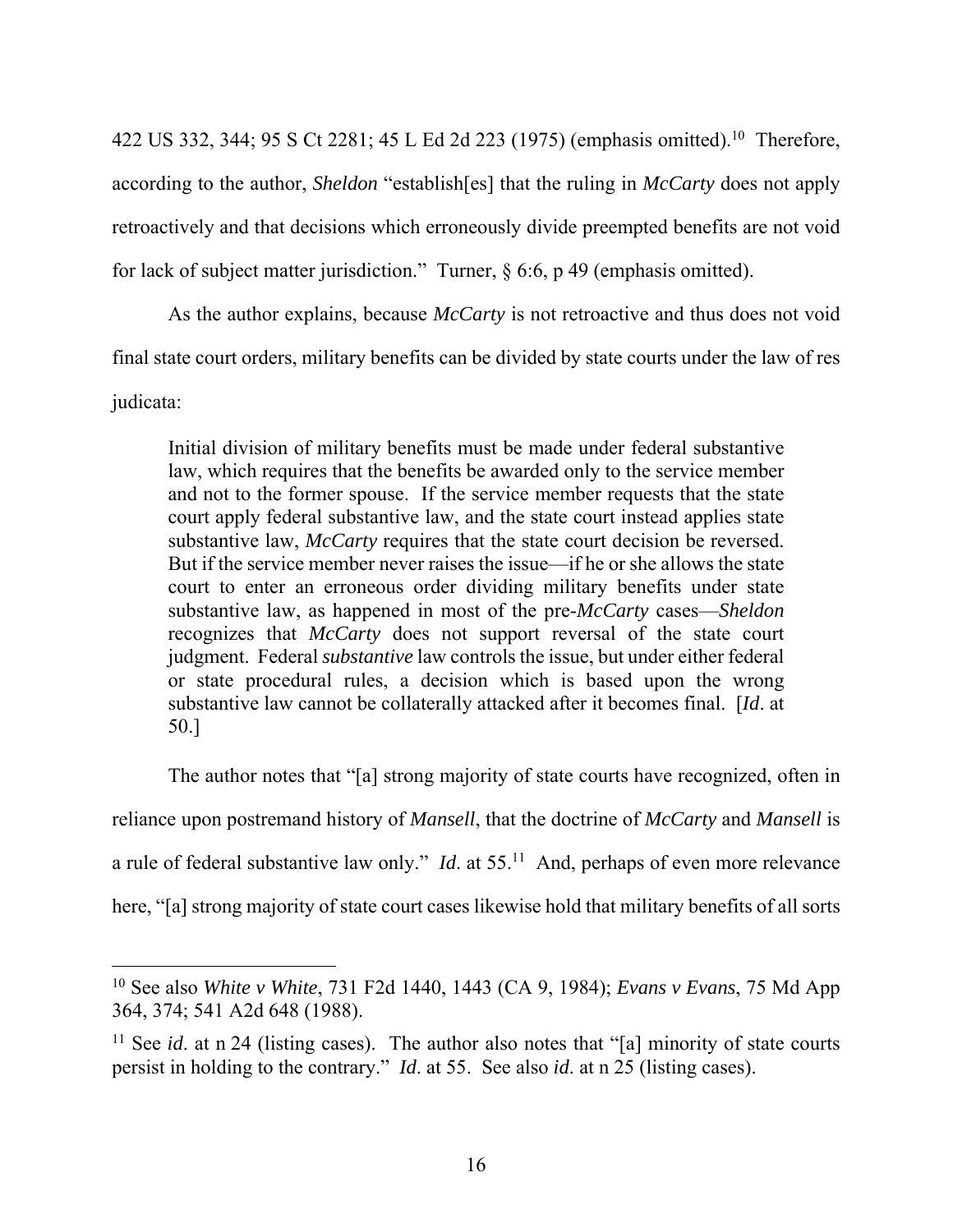can be divided under the law of res judicata." *Id.* at  $\S$  6:9, p 72.<sup>12</sup> The issue of res judicata was not presented in *Howell v Howell*, 581 US \_\_\_; 137 S Ct 1400; 197 L Ed 2d 781 (2017), and therefore, *Howell* does not appear to provide any guidance on this issue.<sup>13</sup>

One case exemplifies the difficulty our courts have had in applying the law in this complex area.14 In *Biondo v Biondo*, 291 Mich App 720; 809 NW2d 397 (2011), the Court of Appeals allowed the defendant to challenge enforcement of the Social Security equalization provision in his divorce judgment on federal-preemption grounds, even

<sup>&</sup>lt;sup>12</sup> See *id*. at 72-73 n 4 (listing cases). Again, the author notes that a minority of state courts hold to the contrary. See *id*. at 74 n 9 (listing cases) and text accompanying. However, he observes that "[n]one of these decisions cite either *Sheldon* or footnote 5 in *Mansell*," and "[n]one have showed any awareness of the postremand history of *Mansell*[.]" *Id*. at 74.

<sup>&</sup>lt;sup>13</sup> See Turner,  $\S 6:9$ , p 72 ("The issue of res judicata was not presented on the facts in the most recent Supreme Court decision on division of military service benefits, *Howell v. Howell*. The author sees nothing in that decision which questions the strong statement in footnote 5 of *Mansell* that division of military benefits under the law of res judicata would not violate federal law.") (citation omitted). The subsequent orders from the United States Supreme Court vacating two state court decisions for further consideration in light of *Howell* also do not shed any further light on this issue. In *Merrill v Merrill*, 238 Ariz 467, 468; 362 P3d 1034 (2015), vacated 581 US : 137 S Ct 2156 (2017), the original divorce judgment split only the veteran spouse's retirement pay, and the non-veteran spouse petitioned for an award in the amount of the reduced share once the veteran spouse started receiving combat-related special compensation. In *In re Marriage of Cassinelli*, 4 Cal App 5th 1285, 1292; 210 Cal Rptr 3d 311 (2016), vacated sub nom *Cassinelli v Cassinelli*, 583 US :138 S Ct 69 (2017), the non-veteran spouse had "filed a motion to modify the judgment by ordering [the veteran spouse] to pay the amount of her share of his retired pay as 'non-modifiable spousal support.' " In other words, both cases involved a later attempt to modify a divorce judgment, not a situation like the present case, in which a provision in the original divorce judgment violated federal law but was not challenged on direct appeal and instead was challenged later in response to a motion to hold the veteran-spouse in contempt for failing to comply with that judgment.

<sup>&</sup>lt;sup>14</sup> See Turner, § 6:2, p 4 (boldly asserting that "[t]he complexity of classifying, valuing, and dividing [retirement] plans is unmatched by any other issue in any area of modern  $law$ ").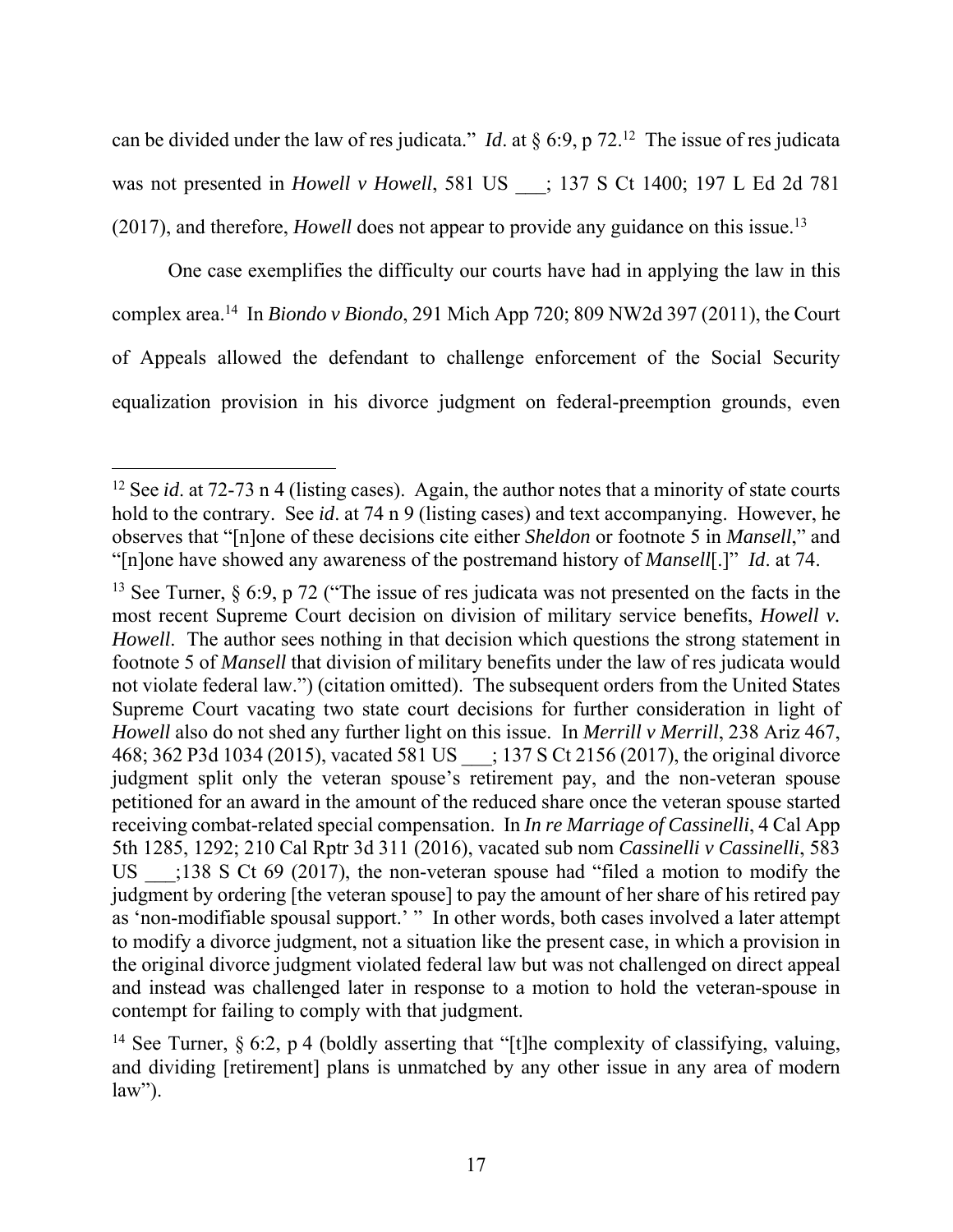though it rejected his claim—similar to the one appellant is making here—that 42 USC 407 of the Social Security Act, 42 USC 301 *et seq*., divests the state courts of subject-matter jurisdiction in divorce cases. The Court stated as follows:

In reaching this conclusion, we specifically reject James Biondo's suggestion that the circuit court did not possess subject-matter jurisdiction to enter the terms of the parties' consent judgment of divorce. That federal law has preempted a portion of the parties' consent judgment of divorce in no manner deprives the circuit court of subject-matter jurisdiction in this divorce matter. The Social Security Act simply does not divest state courts of subject-matter jurisdiction in divorce cases. Rather, the Supremacy Clause preempts state laws regarding the division of marital property only to the extent they are inconsistent with 42 USC 407(a). The Michigan Supreme Court has explained this distinction as follows:

The loose practice has grown up, even in some opinions, of saying that a court had no "jurisdiction" to take certain legal action when what is actually meant is that the court had no legal "right" to take the action, that it was in error. If the loose meaning were correct it would reduce the doctrine of *res judicata* to a shambles and provoke endless litigation, since any decree or judgment of an erring tribunal would be a mere nullity. [*Buczkowski v Buczkowski*, 351 Mich 216, 222; 88 NW2d 416 (1958).]

Although the circuit court erred by ordering the social security equalization, it did not exceed its subject-matter jurisdiction in doing so. Const 1963, art 6, § 13; MCL 552.6(1). [*Biondo*, 291 Mich App at 727-728.]

Apparently not recognizing the finality implications of its finding that the trial court had subject-matter jurisdiction to enter the parties' divorce judgment, the Court held that, on remand, the circuit court could modify the property-settlement provisions of the divorce judgment on the ground that inclusion of the Social Security equalization provision was a mutual mistake. However, the court did not cite or discuss the applicability of MCR 2.612, the court rule that governs requests for relief from a final judgment, or explain why, if that